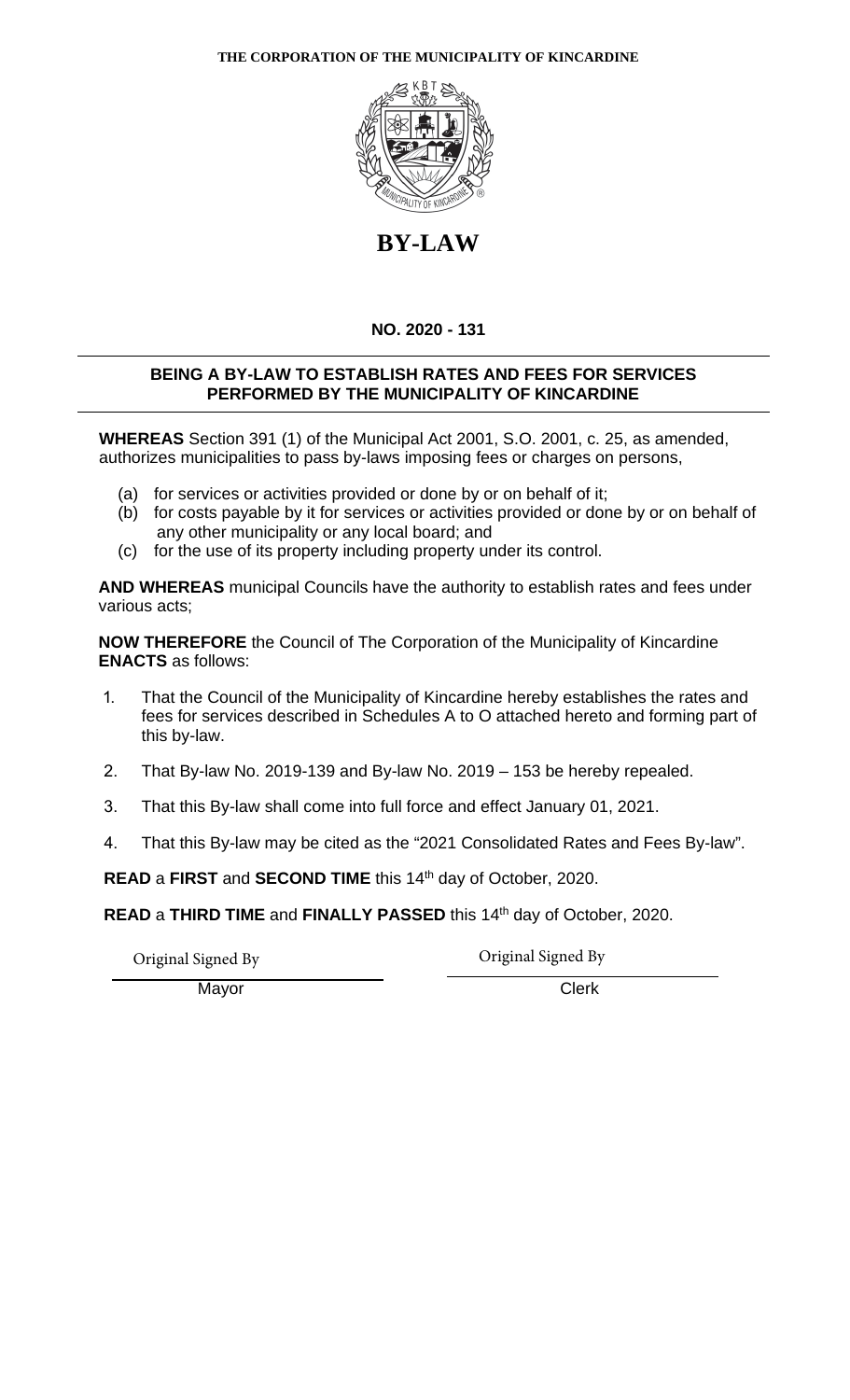# **2021 CONSOLIDATED RATES AND FEES BY-LAW BY-LAW 2020-131 Page 1 of 24**

<span id="page-1-0"></span>

| <b>INDEX</b>                                                                               |                          |
|--------------------------------------------------------------------------------------------|--------------------------|
| <b>Rates and Fees</b>                                                                      | Schedule                 |
| <b>Administration Fees</b>                                                                 | <u>A</u>                 |
| <b>Building, Plumbing and Septic Fees</b>                                                  | В                        |
| <b>Building Permit Fees</b>                                                                |                          |
| <b>Refundable Building Deposits</b>                                                        |                          |
| <b>Plumbing Permit Fees</b>                                                                |                          |
| Sewage System Fees                                                                         |                          |
| By-Law Enforcement Fees                                                                    |                          |
| <b>Planning Charges</b>                                                                    | <u>C</u>                 |
| Site Plan Application Fees                                                                 |                          |
| Development Application Fees                                                               |                          |
| <b>Application Review Fees</b>                                                             |                          |
| Sewage System Review                                                                       |                          |
| Parkland Charges                                                                           |                          |
| <b>Consent Deposit</b>                                                                     |                          |
| Payment in Lieu of Parking                                                                 |                          |
| <b>Cemetery Rates</b>                                                                      | <u>D</u>                 |
| In Ground Lots                                                                             |                          |
| <b>Columbarium Fees</b>                                                                    |                          |
| Interment & Miscellaneous Charges                                                          |                          |
| Monument Maintenance                                                                       |                          |
| <b>Winter Burials</b>                                                                      |                          |
| <b>Licensing Fees</b>                                                                      | Е                        |
| Dog and Kennel Licensing                                                                   |                          |
| <b>Hawkers and Peddlers</b>                                                                |                          |
| <b>Refreshment Vehicles</b>                                                                |                          |
| Season Equipment Rental Business Licence                                                   |                          |
| Lottery, Raffle and Bingo                                                                  |                          |
| <b>Taxi Licensing</b>                                                                      |                          |
| <b>Taxi Rates Charged to Customers</b>                                                     |                          |
| <b>Rental Fees</b>                                                                         | E<br>Ġ                   |
| <b>Municipal Administration Centre</b>                                                     |                          |
| Library Rooms                                                                              |                          |
| <b>Airport Facilities</b>                                                                  |                          |
| Bruce Township Community Centre, Underwood                                                 |                          |
| Armow Women's Institute Hall                                                               |                          |
| <b>Municipal Event Vending</b>                                                             |                          |
| Kincardine Marina                                                                          |                          |
| Kincardine Centre for the Arts                                                             |                          |
| <b>Ball User Fees</b>                                                                      |                          |
| Davidson Centre & Tiverton Sports Centre                                                   |                          |
| <b>Recreation Programs</b>                                                                 | н                        |
| Pool Programs                                                                              |                          |
|                                                                                            |                          |
| <b>General Recreation Programs</b><br>Davidson Centre Arena & Tiverton Sports Centre Arena |                          |
|                                                                                            |                          |
| <b>Health Club Memberships</b><br><b>Sale of Lots-Industrial Park</b>                      |                          |
| <b>Service Charges</b>                                                                     | Ī<br>J                   |
| Mechanic                                                                                   |                          |
|                                                                                            |                          |
| Curb Cut, Road and Sidewalk Cut Permit                                                     |                          |
| Equipment Rental                                                                           |                          |
| <b>Airport Services</b>                                                                    |                          |
| <b>Landfill Site Fees</b>                                                                  | <u>к</u>                 |
| <b>Development &amp; Capital Charges</b>                                                   | L                        |
| Development Charges                                                                        |                          |
| Sanitary Sewer Capital Charges                                                             |                          |
| <b>Water Capital Charges</b>                                                               |                          |
| <b>Sanitary Sewer Operating Charges</b>                                                    | <u>М</u>                 |
| <b>Water Operating Charges</b>                                                             | $\underline{\mathsf{N}}$ |
| <b>Fire Department Fees</b>                                                                | O                        |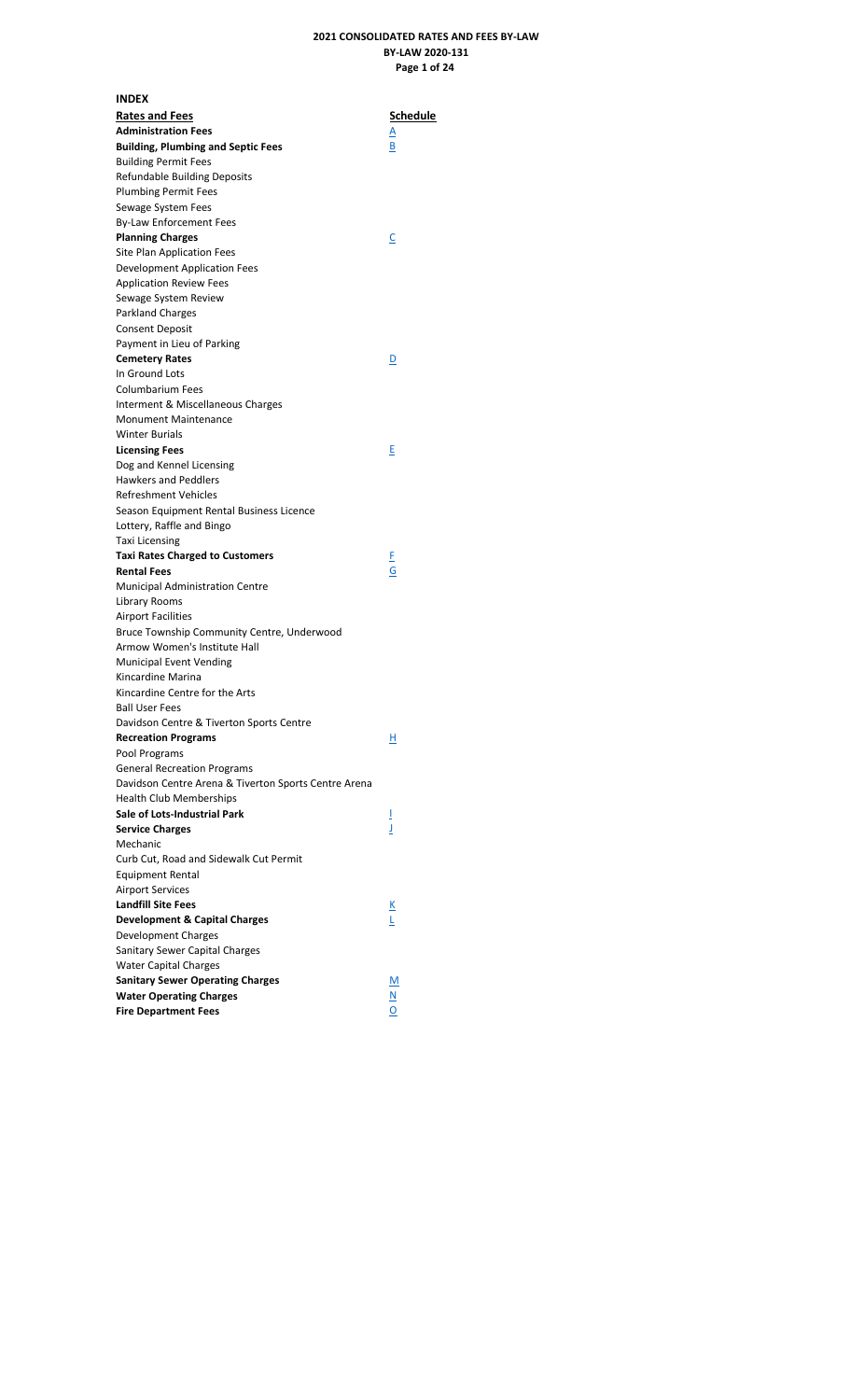# **2021 CONSOLIDATED RATES AND FEES BY-LAW BY-LAW 2020-131 Page 2 of 24**

<span id="page-2-0"></span>

| <b>Schedule A</b> |                                                           | back to Table of Contents                |       |                    |  |  |  |  |  |
|-------------------|-----------------------------------------------------------|------------------------------------------|-------|--------------------|--|--|--|--|--|
|                   | <b>Administration Fees</b>                                |                                          |       |                    |  |  |  |  |  |
|                   | <b>Description of Fees &amp; Charges</b>                  | 2021 Fee (excluding Subject to HST Notes |       |                    |  |  |  |  |  |
|                   |                                                           | taxes)                                   | (13%) |                    |  |  |  |  |  |
| $\mathbf{1}$      | Commissioning of oaths                                    | \$<br>12.83                              | Υ     |                    |  |  |  |  |  |
|                   | Certification of any document (plus cost of photocopy, if | \$<br>12.83                              | Y     |                    |  |  |  |  |  |
| 2                 | necessary)                                                |                                          |       |                    |  |  |  |  |  |
| За.               | Photocopies (per copy)                                    | \$<br>0.70                               | Υ     |                    |  |  |  |  |  |
| 3b.               | Large format 24" x 36" -Black (per copy)                  | \$<br>17.38                              | Υ     |                    |  |  |  |  |  |
| 3c.               | Large format 24" x 36" - Colour (per copy)                | \$<br>29.06                              | Υ     |                    |  |  |  |  |  |
| 4                 | Information search (minimum charge 1 hr)                  | \$<br>48.58                              | Y     | /hr                |  |  |  |  |  |
| $\overline{5}$    | Charge for Returned Payment                               | \$<br>45.00                              |       |                    |  |  |  |  |  |
| 6a.               | Tax Certificate                                           | \$<br>48.50                              |       |                    |  |  |  |  |  |
| 6b.               | Tax Certificate - Less than 48 hours notice               | \$<br>73.00                              |       |                    |  |  |  |  |  |
| $\overline{7}$    | <b>Utility Certificate</b>                                | \$<br>40.00                              |       |                    |  |  |  |  |  |
| 8a.               | Zoning Compliance Certificate                             | \$<br>95.00                              |       |                    |  |  |  |  |  |
|                   | Zoning Compliance Certificate - Less than 48 hours notice | \$<br>127.50                             |       |                    |  |  |  |  |  |
| 8b.               |                                                           |                                          |       |                    |  |  |  |  |  |
| $\overline{9}$    | Marriage Licence                                          | \$<br>125.00                             |       |                    |  |  |  |  |  |
| 10                | Tax History Printout/Income Tax Receipt                   | \$<br>18.00                              |       |                    |  |  |  |  |  |
| 11                | Duplicate copy of tax/utility bill (prior years only)     | \$<br>18.00                              |       |                    |  |  |  |  |  |
| 12                | Retrieved and returned post-dated cheques                 | \$<br>18.00                              |       |                    |  |  |  |  |  |
| 13                | Administration Fee for Tax Registration                   | \$<br>420.00                             |       |                    |  |  |  |  |  |
| 14                | Administration Fee for Tax Sale                           | \$<br>1,025.00                           |       |                    |  |  |  |  |  |
|                   | Administration Fee for Tax Payment Plan or Extension      | \$<br>220.00                             |       |                    |  |  |  |  |  |
| 15                | Agreement                                                 |                                          |       |                    |  |  |  |  |  |
| 16a.              | Property Tax Ownership Changes                            | \$<br>25.00                              |       |                    |  |  |  |  |  |
| 16b.              | Utilities - New Account Fee/Ownership Changes             | \$<br>25.00                              |       |                    |  |  |  |  |  |
| 17                | Mortgage Company Fee                                      | \$<br>5.00                               |       |                    |  |  |  |  |  |
| 18                | <b>BIA Annual Accounting/Audit Fee</b>                    | \$<br>4,150.00                           | Υ     |                    |  |  |  |  |  |
| 19                | <b>Arrears Notice</b>                                     | \$<br>5.00                               |       |                    |  |  |  |  |  |
| 20                | Addition to tax roll                                      | \$<br>20.00                              |       |                    |  |  |  |  |  |
| 21                | Line Fences Administration Fee                            | \$<br>117.00                             |       |                    |  |  |  |  |  |
| 22                | Tile Drain Inspection Fee                                 | \$<br>117.00                             |       |                    |  |  |  |  |  |
| 23                | <b>Outdoor Patio Application</b>                          | \$<br>210.18                             | Υ     |                    |  |  |  |  |  |
| 24                | <b>Outdoor Patio Lease</b>                                | Ś<br>0.26                                | Υ     | /sq. ft. per month |  |  |  |  |  |
| 25                | Damage to Municipal Property - Fee                        | Cost Recovery                            |       |                    |  |  |  |  |  |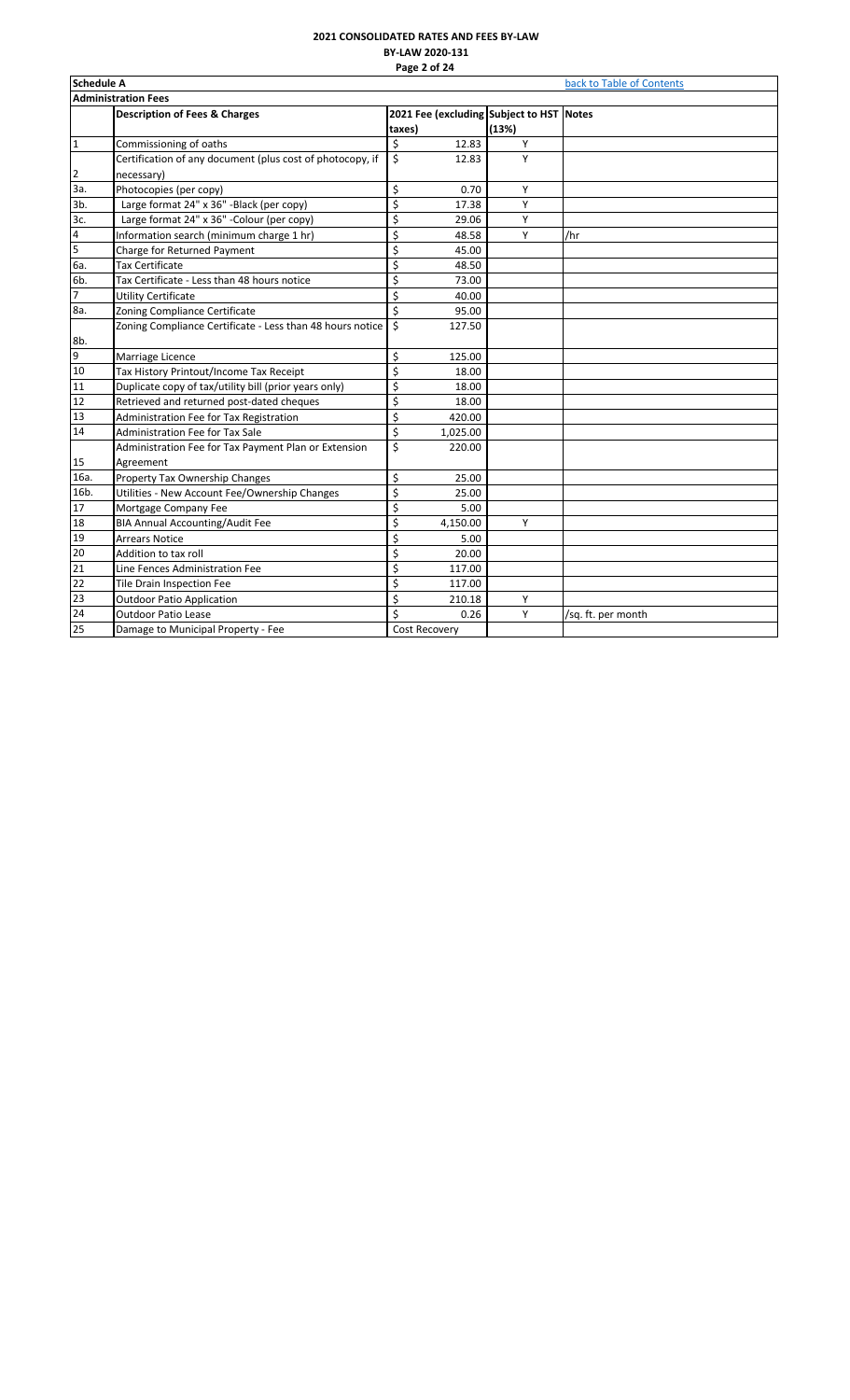# **2021 CONSOLIDATED RATES AND FEES BY-LAW BY-LAW 2020-131 Page 3 of 24**

<span id="page-3-0"></span>

|                | <b>Schedule B</b><br>back to Table of Contents                                        |                                                    |       |                                                                        |  |  |  |
|----------------|---------------------------------------------------------------------------------------|----------------------------------------------------|-------|------------------------------------------------------------------------|--|--|--|
|                | <b>Building, Plumbing and Septic Fees</b>                                             |                                                    |       |                                                                        |  |  |  |
|                | <b>Description of Fees &amp; Charges</b>                                              | 2021 Fee (excluding Subject to HST Notes<br>taxes) | (13%) |                                                                        |  |  |  |
| 1a.            | <b>Building Permit Basic Minimum Fee</b>                                              | \$<br>100.00                                       |       |                                                                        |  |  |  |
| $1b$ .         | New building (greater than 108 square feet)                                           | \$<br>0.80                                         |       | /sq. ft.                                                               |  |  |  |
| 1c.            | New buildings (greater than 108 square feet) that will                                | \$<br>0.40                                         |       | /sq. ft.                                                               |  |  |  |
|                | have a finished cellar shall pay an additional surcharge                              |                                                    |       |                                                                        |  |  |  |
|                | for each square foot of cellar area                                                   |                                                    |       |                                                                        |  |  |  |
| 1d.            | New accessory buildings (greater than 108 square feet)                                | \$<br>0.40                                         |       | /sq. ft., min. \$100                                                   |  |  |  |
| 1e.            | Green houses (polyhouses)                                                             | \$<br>4.10                                         |       | /\$1,000                                                               |  |  |  |
| 2a.            | Additions, renovations, repairs to existing buildings                                 |                                                    |       | \$100.00 flat rate plus \$10.50/\$1,000 estimated cost of construction |  |  |  |
| 2 <sub>b</sub> | Additions to existing accessory bldg.                                                 | \$<br>0.40                                         |       | /sq. ft., min. \$100                                                   |  |  |  |
| 2c.            | Alteration, renovation to accessory bldg.                                             |                                                    |       | \$100.00 flat rate plus \$10.50/\$1,000 estimated cost of construction |  |  |  |
| 3              | Swimming pools (above or in-ground)                                                   | \$<br>100.00                                       |       |                                                                        |  |  |  |
| 4              | Chimneys and fireplaces                                                               | \$<br>100.00                                       |       |                                                                        |  |  |  |
| 5              | All new livestock facilities                                                          | \$<br>0.35                                         |       | /sq. ft., min. \$100                                                   |  |  |  |
| 6              | All new Implement, Hay & Nutrient Storage, Non-                                       | \$<br>0.30                                         |       | /sq. ft., min. \$100                                                   |  |  |  |
|                | livestock farm structures                                                             |                                                    |       |                                                                        |  |  |  |
| 7              | Additions or renovations to farm buildings excluding                                  |                                                    |       | \$100.00 flat rate plus \$10.50/\$1,000 estimated cost of construction |  |  |  |
|                | dwellings but including tarp structures                                               |                                                    |       |                                                                        |  |  |  |
| 8              | All buildings, used for purposes of public service by any                             | Firstly                                            |       |                                                                        |  |  |  |
|                | department of the Government of Canada or the                                         | \$11.50/\$1,000 up                                 |       |                                                                        |  |  |  |
|                | Province of Ontario, including a Board of Education or                                | to \$2,214,500                                     |       |                                                                        |  |  |  |
|                | any telephone, railway, gas and electrical utilities                                  | \$8.50/\$1,000 from                                |       |                                                                        |  |  |  |
|                | company including Bruce Nuclear Power Development                                     | \$2,214,501 to                                     |       |                                                                        |  |  |  |
|                | site and renewable energy excluding commercial wind                                   | \$11,000,000                                       |       |                                                                        |  |  |  |
|                | turbines.                                                                             | \$7.00/\$1,000 over                                |       |                                                                        |  |  |  |
|                |                                                                                       | \$11,000,000                                       |       |                                                                        |  |  |  |
| 9              | Demolition of a building or portions thereof and/or septic $\frac{1}{5}$              | 100.00                                             |       |                                                                        |  |  |  |
|                | systems                                                                               |                                                    |       |                                                                        |  |  |  |
| 10             | Commercial wind turbines                                                              | \$26.00/\$1,000 estimated cost of construction     |       |                                                                        |  |  |  |
| 11a.           | Sign permit (those signs regulated by the OBC and the                                 | \$<br>100.00                                       |       |                                                                        |  |  |  |
|                | Municipality of Kincardine sign by-law)                                               |                                                    |       |                                                                        |  |  |  |
| 11b.           | Council exemption/approval required by Sign By-law                                    | \$<br>115.00                                       |       |                                                                        |  |  |  |
|                |                                                                                       | \$<br>100.00                                       |       |                                                                        |  |  |  |
| 12<br>13       | <b>Awning Permit</b><br><b>Tent Permit</b>                                            | \$<br>100.00                                       |       |                                                                        |  |  |  |
| 14             | Change of Use permit (inspection of building in which                                 | \$<br>112.00                                       |       | plus required permit fees                                              |  |  |  |
|                | occupancy is changed to more hazardous, refer to OBC)                                 |                                                    |       |                                                                        |  |  |  |
| 15             | Occupancy permits (as per OBC)                                                        | \$                                                 |       |                                                                        |  |  |  |
| 16             | Permits issued after commencement of work-Regular                                     | 112.00<br>150%                                     |       | of reg. fee                                                            |  |  |  |
|                | Permit Fee + (50 % of Regular Permit Fee)                                             |                                                    |       |                                                                        |  |  |  |
| 17             | Miscellaneous inspections                                                             | \$<br>100.00                                       |       |                                                                        |  |  |  |
| 18             | Moving permits for buildings                                                          | \$<br>100.00                                       |       |                                                                        |  |  |  |
| 19             | Transfer of Permit for any permit structure or sewage                                 | \$<br>112.00                                       |       |                                                                        |  |  |  |
|                | system (excluding design revision)                                                    |                                                    |       |                                                                        |  |  |  |
| 20             | Additional Review of approved plans                                                   | \$<br>112.00                                       |       |                                                                        |  |  |  |
| 21             | Lot grading verification by third party                                               | <b>Actual Cost</b>                                 |       |                                                                        |  |  |  |
|                | <b>Refundable Building Deposits</b>                                                   |                                                    |       |                                                                        |  |  |  |
| 22a.           | Buildings with up to 3 units                                                          | \$<br>1,000.00                                     |       |                                                                        |  |  |  |
| 22b.           | Buildings with more than three units in 1 structure                                   | \$<br>500.00                                       |       | /unit                                                                  |  |  |  |
| 22c.           | Project with more than one building - first three                                     | \$<br>1,500.00                                     |       |                                                                        |  |  |  |
|                | - each additional building                                                            | \$<br>500.00                                       |       |                                                                        |  |  |  |
| 22d.           | Grading/Damage deposit (\$100.00 non-refundable)                                      | \$<br>2,500.00                                     |       |                                                                        |  |  |  |
|                |                                                                                       | \$                                                 |       |                                                                        |  |  |  |
| 23             | Refundable guarantee deposit of demolition of second                                  | 2,500.00                                           |       |                                                                        |  |  |  |
|                | house when a new house is being built on the same                                     |                                                    |       |                                                                        |  |  |  |
|                | parcel of land (\$100.00 non-refundable)                                              | \$                                                 |       |                                                                        |  |  |  |
| 24             | Moving Deposit fee (returnable if no damage to<br>Municipal property has incurred)    | 1,000.00                                           |       |                                                                        |  |  |  |
|                |                                                                                       |                                                    |       |                                                                        |  |  |  |
| 25a.           | <b>Plumbing Permit Fees</b><br>Plumbing Permit Basic Fee (Exclusive of building drain | \$<br>100.00                                       |       |                                                                        |  |  |  |
|                |                                                                                       |                                                    |       |                                                                        |  |  |  |
|                | and a building sewer)<br>per fixed unit                                               | \$<br>5.10                                         |       |                                                                        |  |  |  |
| 25b.           | Inspection of a building sewer:                                                       |                                                    |       |                                                                        |  |  |  |
|                | For the first 100 feet                                                                | \$<br>7.10                                         |       |                                                                        |  |  |  |
|                |                                                                                       | \$                                                 |       |                                                                        |  |  |  |
|                | For each 100 feet thereafter                                                          | 5.10<br>\$                                         |       |                                                                        |  |  |  |
| 25c.           | Inspection of building drain<br>Inspection of a sewer connection and/or storm sewer   | 7.10<br>\$<br>112.00                               |       |                                                                        |  |  |  |
| 25d.<br>25e.   | Inspection fee for sewage injectors                                                   | Equal to three fixture units                       |       |                                                                        |  |  |  |
| 25f.           | Alterations to plumbing without addition of fixtures,                                 | \$<br>8.15                                         |       |                                                                        |  |  |  |
|                | inspection fee                                                                        |                                                    |       |                                                                        |  |  |  |
|                | Inspection of factory-built home                                                      | Basic fee + \$30.50 + fixture fees if applicable   |       |                                                                        |  |  |  |
| 25g.           |                                                                                       |                                                    |       |                                                                        |  |  |  |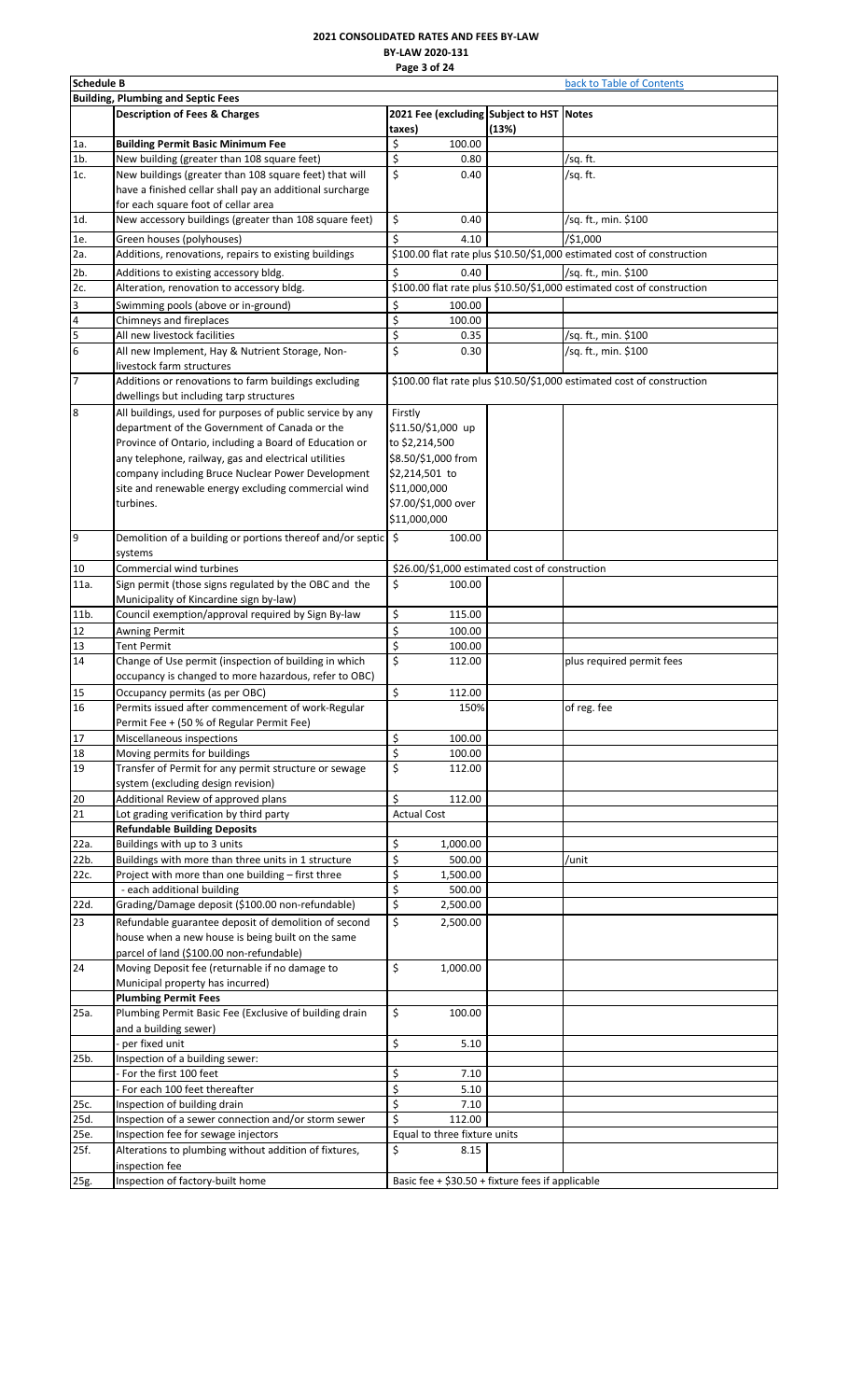#### **2021 CONSOLIDATED RATES AND FEES BY-LAW BY-LAW 2020-131 Page 4 of 24**

|      | .<br><b>Schedule B Continued</b><br>back to Table of Contents                                                                                                                                                                                                                                                                                                                                          |                                                    |       |  |  |  |  |
|------|--------------------------------------------------------------------------------------------------------------------------------------------------------------------------------------------------------------------------------------------------------------------------------------------------------------------------------------------------------------------------------------------------------|----------------------------------------------------|-------|--|--|--|--|
|      | <b>Building, Plumbing and Septic Fees</b>                                                                                                                                                                                                                                                                                                                                                              |                                                    |       |  |  |  |  |
|      | <b>Description of Fees &amp; Charges</b>                                                                                                                                                                                                                                                                                                                                                               | 2021 Fee (excluding Subject to HST Notes<br>taxes) | (13%) |  |  |  |  |
| 25h. | When plumbing inspector is notified that any plumbing is<br>ready for inspection and the same is not ready when the<br>plumbing inspector intends to inspect the same or if the<br>plumbing fails to conform to any requirements to which<br>the same is bound to conform, an additional fee for each<br>additional inspection or visit by the plumbing inspector<br>will be required in the amount of | 100.00<br>Ŝ.                                       |       |  |  |  |  |
|      | <b>Sewage System Fees</b>                                                                                                                                                                                                                                                                                                                                                                              |                                                    |       |  |  |  |  |
| 26a. | Class 2,3,4,5 new/replacement system                                                                                                                                                                                                                                                                                                                                                                   | \$<br>605.00                                       |       |  |  |  |  |
| 26b. | Class 4 or 5 tank replacement only                                                                                                                                                                                                                                                                                                                                                                     | \$<br>350.00                                       |       |  |  |  |  |
| 26c. | Class 4 Leaching bed repair                                                                                                                                                                                                                                                                                                                                                                            | \$<br>350.00                                       |       |  |  |  |  |
| 26d. | Building Alteration/Change of Use*                                                                                                                                                                                                                                                                                                                                                                     | \$<br>235.00                                       |       |  |  |  |  |
|      | * A \$235.00 credit shall be applied to a new sewage permit application in cases where a building alteration appraisal has required a new or<br>altered sewage system to be installed                                                                                                                                                                                                                  |                                                    |       |  |  |  |  |
| 27   | Engineering - In addition to above, any application that<br>involves engineering review requires the applicant to<br>cover the actual cost                                                                                                                                                                                                                                                             |                                                    |       |  |  |  |  |
|      | <b>By-Law Enforcement Fees</b>                                                                                                                                                                                                                                                                                                                                                                         |                                                    |       |  |  |  |  |
| 28a. | By-law inspection fee where owner fails to comply with<br>order, per inspection                                                                                                                                                                                                                                                                                                                        | \$<br>115.00                                       |       |  |  |  |  |
| 28b. | Property Standards Order appeal fee                                                                                                                                                                                                                                                                                                                                                                    | \$<br>205.00                                       |       |  |  |  |  |
| 28c. | Administration Fee - when the Municipality undertakes<br>hiring services to complete the work of any Order                                                                                                                                                                                                                                                                                             | 10% of Actual Costs                                |       |  |  |  |  |
| 28d. | Certificate of Compliance                                                                                                                                                                                                                                                                                                                                                                              | \$<br>95.00                                        |       |  |  |  |  |
| 28e. | Registration of Property Standards Order on Title                                                                                                                                                                                                                                                                                                                                                      | <b>Actual costs</b>                                |       |  |  |  |  |
| 28f. | Property Standards Order requires discharge                                                                                                                                                                                                                                                                                                                                                            | Actual costs                                       |       |  |  |  |  |
| 28g. | Administration Fee - request for registration or discharge                                                                                                                                                                                                                                                                                                                                             | \$<br>95.00                                        |       |  |  |  |  |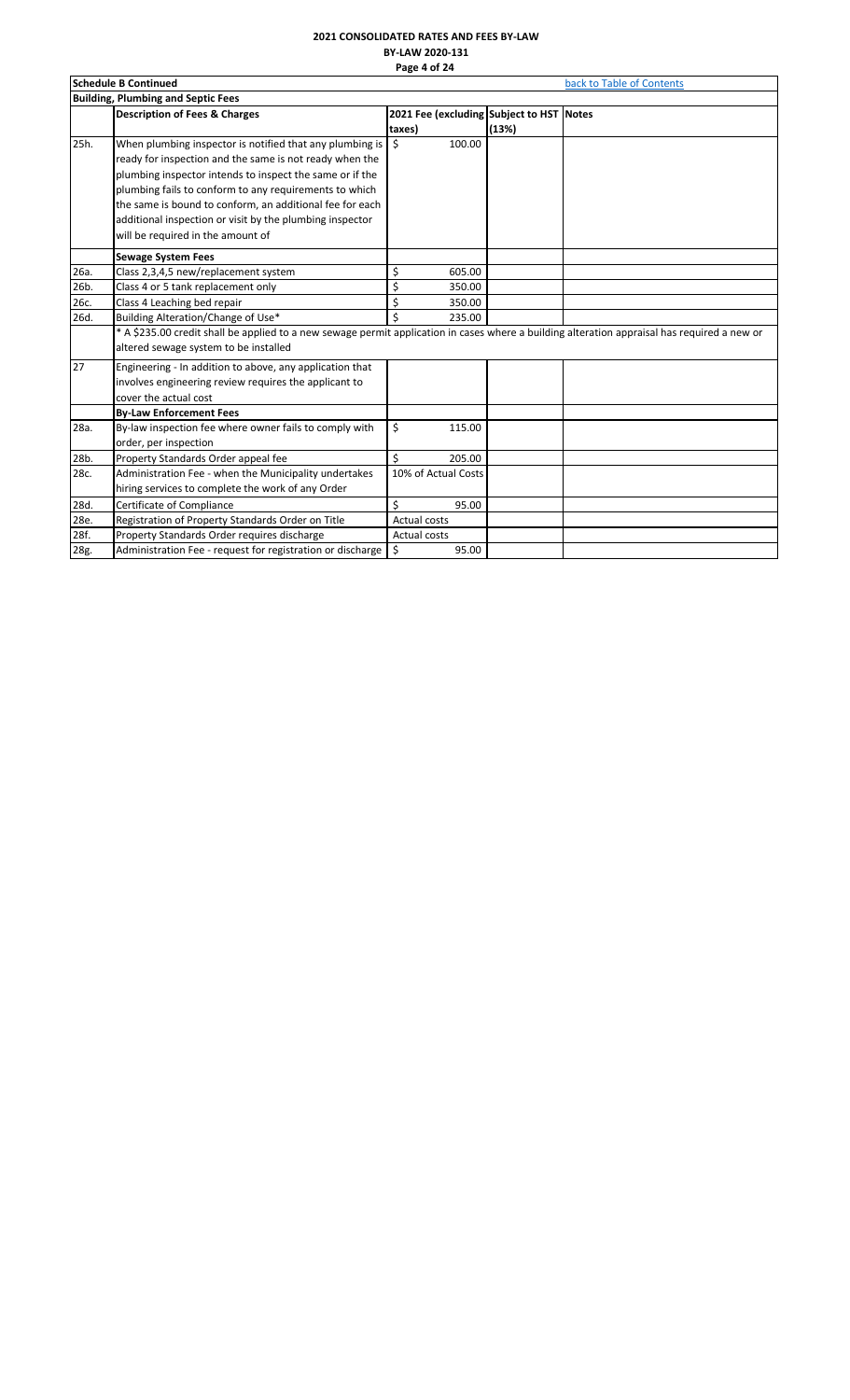# **2021 CONSOLIDATED RATES AND FEES BY-LAW BY-LAW 2020-131 Page 5 of 24**

<span id="page-5-0"></span>

|                         | <b>Schedule C</b><br>back to Table of Contents                                                                                   |                                                         |       |                                                                                   |  |  |  |
|-------------------------|----------------------------------------------------------------------------------------------------------------------------------|---------------------------------------------------------|-------|-----------------------------------------------------------------------------------|--|--|--|
|                         | <b>Planning Charges</b>                                                                                                          |                                                         |       |                                                                                   |  |  |  |
|                         | <b>Description of Fees &amp; Charges</b>                                                                                         | 2021 Fee (excluding Subject to HST Notes<br>taxes)      | (13%) |                                                                                   |  |  |  |
|                         | Site Plan Application Fees and/or Condo Exemption                                                                                |                                                         |       |                                                                                   |  |  |  |
| 1a.                     | Site Plan Application Fee                                                                                                        | \$<br>160.00                                            |       |                                                                                   |  |  |  |
| $1b$ .                  | Amendments requiring Council approval                                                                                            | \$<br>160.00                                            |       |                                                                                   |  |  |  |
| 1c.                     | Minor Amendment                                                                                                                  | \$<br>114.00                                            |       |                                                                                   |  |  |  |
| 1d.                     | Development requiring review of professional                                                                                     | <b>Actual Cost</b>                                      |       |                                                                                   |  |  |  |
|                         | consultants (minor application \$2,000.00 deposit,                                                                               |                                                         |       |                                                                                   |  |  |  |
|                         | intermediate application \$5,000 deposit, major                                                                                  |                                                         |       |                                                                                   |  |  |  |
|                         | application \$10,000.00 deposit, balance to be refunded)                                                                         |                                                         |       |                                                                                   |  |  |  |
| 1e.                     | <b>Administration Fee</b>                                                                                                        |                                                         |       | Minimum fee is the greater of 10% of Actual Costs of (1d) or \$300.00             |  |  |  |
| 1f.                     | Condo exemption fee (fee is charged for application and                                                                          | \$<br>155.00                                            |       |                                                                                   |  |  |  |
|                         | each phase)                                                                                                                      |                                                         |       |                                                                                   |  |  |  |
|                         | Development Application Fees and/or Plan of<br>Condominium                                                                       |                                                         |       |                                                                                   |  |  |  |
| 2a.                     | Development Application Fee                                                                                                      | \$<br>285.00                                            |       |                                                                                   |  |  |  |
| 2b.                     | Development requiring review of professional                                                                                     | <b>Actual Cost</b>                                      |       |                                                                                   |  |  |  |
|                         | consultants (\$20,000 deposit balance to be refunded)                                                                            |                                                         |       |                                                                                   |  |  |  |
| 2c.                     | <b>Administration Fee</b>                                                                                                        | 10% of the Actual Costs of (2b) to a maximum of \$3,000 |       |                                                                                   |  |  |  |
| 2d.                     | Administration Fee - Renewable Energy Projects                                                                                   | 10% of the Actual Costs of (2b) to a maximum of \$3,000 |       |                                                                                   |  |  |  |
|                         |                                                                                                                                  |                                                         |       |                                                                                   |  |  |  |
| 3                       | By-law under section 50 (4) of the Planning Act to deem a                                                                        | ا \$<br>985.00                                          |       |                                                                                   |  |  |  |
|                         | plan or part of a plan not to be a registered plan (per<br>application)                                                          |                                                         |       |                                                                                   |  |  |  |
| $\overline{\mathbf{4}}$ | Part-Lot Exemption control By-law under section 50 (7) of \$<br>the Planning Act (per application)                               | 985.00                                                  |       |                                                                                   |  |  |  |
| 5                       | By-law to remove "h" holding zone (per application)                                                                              | \$<br>160.00                                            |       |                                                                                   |  |  |  |
| $\overline{6}$          |                                                                                                                                  |                                                         | Y     |                                                                                   |  |  |  |
|                         | Encroachment agreement processing (per agreement)                                                                                | \$<br>160.00                                            |       |                                                                                   |  |  |  |
| $\overline{7}$          | Access and Indemnification Agreement                                                                                             | \$<br>160.00                                            |       |                                                                                   |  |  |  |
| $\boldsymbol{8}$        | Spoiling description on Lot of Record \$2,000 deposit for<br>actual costs (legal and survey)                                     | \$<br>160.00                                            |       |                                                                                   |  |  |  |
| 9                       | Road Dedication Fee \$1,000 deposit for actual costs<br>(legal)                                                                  | \$<br>160.00                                            |       |                                                                                   |  |  |  |
| 10                      | Development Agreement Consent Condition (\$1,000                                                                                 | \$<br>160.00                                            |       |                                                                                   |  |  |  |
|                         | deposit; legal registration actual cost)                                                                                         |                                                         |       |                                                                                   |  |  |  |
|                         | <b>Application Review Fees</b>                                                                                                   |                                                         |       |                                                                                   |  |  |  |
| 11a.                    | Consultation on Renewable Energy project                                                                                         | \$<br>600.00                                            |       |                                                                                   |  |  |  |
|                         | Projects greater than 10kW                                                                                                       |                                                         |       |                                                                                   |  |  |  |
|                         | Solar PV, bioenergy, water                                                                                                       | \$<br>600.00                                            |       | /project                                                                          |  |  |  |
|                         | Wind Turbine-per turbine                                                                                                         | \$<br>600.00                                            |       | /turbine                                                                          |  |  |  |
|                         | Projects equal or less than 10kW                                                                                                 | No Charge                                               |       |                                                                                   |  |  |  |
| 11b.                    | <b>Official Plan Amendment</b>                                                                                                   | \$<br>148.00                                            |       |                                                                                   |  |  |  |
| 11c.                    | Zoning By-law Amendment                                                                                                          | \$<br>148.00                                            |       |                                                                                   |  |  |  |
| 11d.                    | Severance/Consent including Easements and Right of                                                                               | \$<br>148.00                                            |       |                                                                                   |  |  |  |
|                         | Way<br>Minor Variance                                                                                                            |                                                         |       |                                                                                   |  |  |  |
| 11e.                    |                                                                                                                                  | \$<br>148.00                                            |       |                                                                                   |  |  |  |
| 11f.                    | Condominium Request                                                                                                              | \$<br>148.00                                            |       |                                                                                   |  |  |  |
| 11g.                    | Joint Application (combination of any two above, (b) to                                                                          | \$<br>220.00                                            |       |                                                                                   |  |  |  |
|                         | (f))                                                                                                                             |                                                         |       |                                                                                   |  |  |  |
|                         | <b>Sewage System Review</b>                                                                                                      |                                                         |       |                                                                                   |  |  |  |
| 12a.                    | <b>Official Plan Amendment</b>                                                                                                   | No Charge                                               |       |                                                                                   |  |  |  |
| 12b.                    | Zoning By-law Amendment                                                                                                          | \$<br>148.00                                            |       |                                                                                   |  |  |  |
| 12c.                    | Consent (severance) per each new lot created                                                                                     | \$<br>148.00                                            |       |                                                                                   |  |  |  |
| 12d.                    | Minor Variance                                                                                                                   | \$<br>148.00                                            |       |                                                                                   |  |  |  |
| 12e.                    | Draft Plan of Subdivision Note: 0.3 meter reserve blocks<br>shall not be included in the calculation of the number of<br>blocks. |                                                         |       | \$52.00 per each lot or block. Minimum flat fee for \$510 to a maximum of \$6,100 |  |  |  |
| 12f.                    | Draft Plan of Condominium                                                                                                        | \$<br>580.00                                            |       |                                                                                   |  |  |  |
|                         |                                                                                                                                  |                                                         |       |                                                                                   |  |  |  |
| 12g.                    | Private Multi-Lot Residential Development (as an OPA<br>and/or ZBA)                                                              |                                                         |       | \$52.00 per each lot or block. Minimum flat fee for \$510 to a maximum of \$6,100 |  |  |  |
| 12h.                    | Other types of applications not noted above                                                                                      | \$<br>148.00                                            |       |                                                                                   |  |  |  |
| 12i.                    | <b>Technical Assistance</b>                                                                                                      | <b>Actual Costs</b>                                     |       |                                                                                   |  |  |  |
| 13                      | All applications that involve Legal and Engineering                                                                              |                                                         |       |                                                                                   |  |  |  |
|                         | require the applicant to cover actual costs                                                                                      |                                                         |       |                                                                                   |  |  |  |
| 14                      | Appeal to Zoning By-Law Legal and Professional<br>Consultant                                                                     | <b>Actual Costs</b>                                     |       |                                                                                   |  |  |  |
|                         | Parkland Charges in accordance with By-Law 2014-058                                                                              |                                                         |       |                                                                                   |  |  |  |
|                         |                                                                                                                                  |                                                         |       |                                                                                   |  |  |  |
| 15a.                    | Land proposed for development or redevelopment for                                                                               | 2% of value of the land                                 |       |                                                                                   |  |  |  |
| 15b.                    | Land proposed for development in other cases                                                                                     | 5% of value of the land                                 |       |                                                                                   |  |  |  |
| 16                      | <b>Consent Deposit</b>                                                                                                           | \$<br>250.00                                            |       |                                                                                   |  |  |  |
|                         | 100% refundable upon registration                                                                                                |                                                         |       |                                                                                   |  |  |  |
|                         | Non-refundable after 2 years not registered                                                                                      |                                                         |       |                                                                                   |  |  |  |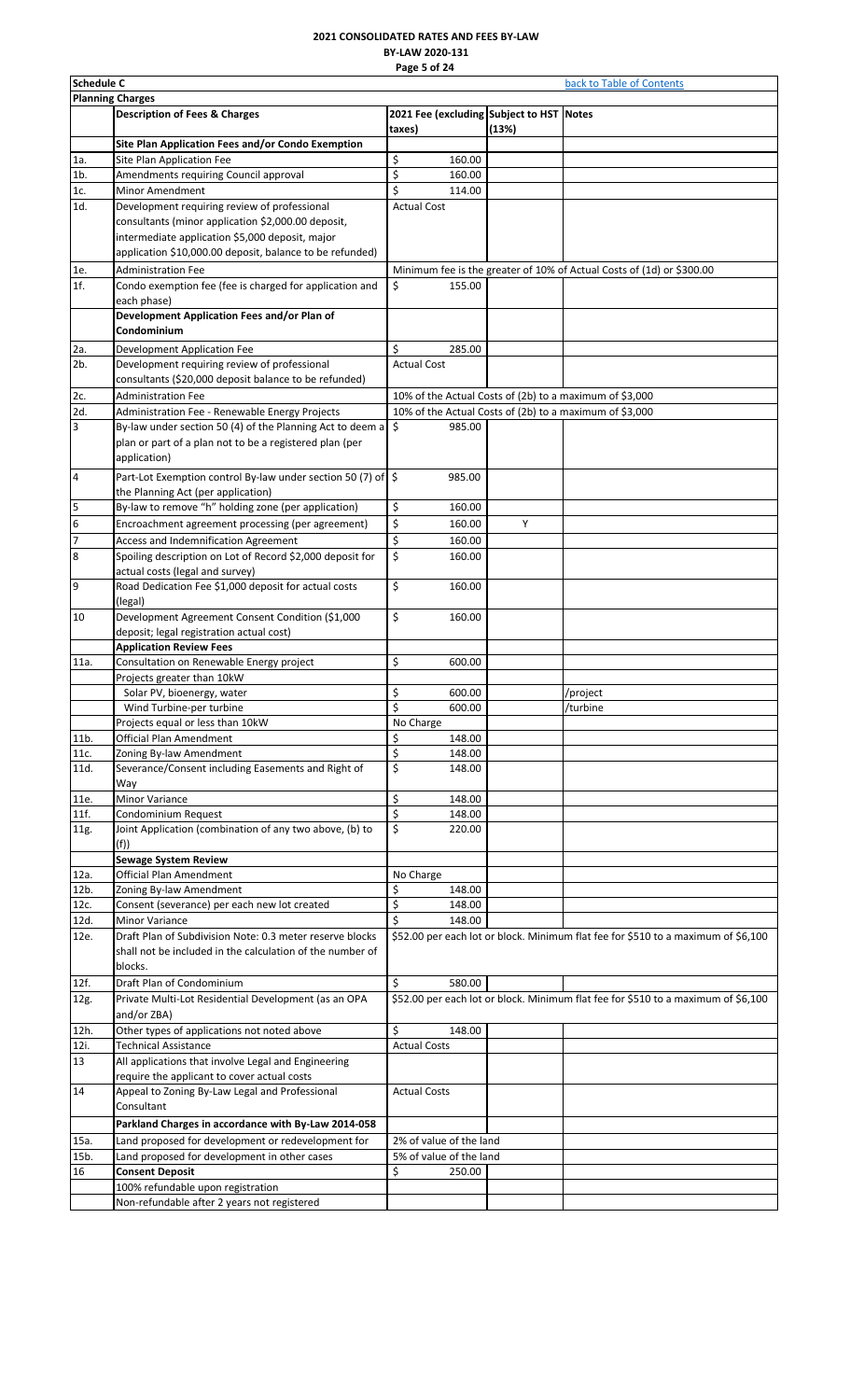### **2021 CONSOLIDATED RATES AND FEES BY-LAW BY-LAW 2020-131 Page 6 of 24**

|      | <b>Schedule C Continued</b>                             | back to Table of Contents |          |                                          |        |  |  |  |
|------|---------------------------------------------------------|---------------------------|----------|------------------------------------------|--------|--|--|--|
|      | <b>Planning Charges</b>                                 |                           |          |                                          |        |  |  |  |
|      | <b>Description of Fees &amp; Charges</b>                |                           |          | 2021 Fee (excluding Subject to HST Notes |        |  |  |  |
|      |                                                         | taxes)                    |          | (13%)                                    |        |  |  |  |
|      | <b>Payment in Lieu of Parking</b>                       |                           |          |                                          |        |  |  |  |
| 17a. | All qualifying C1 zoned properties                      | Ś                         | 1.07     |                                          | /space |  |  |  |
| 17b. | C1 properties where building has been altered to        |                           |          |                                          |        |  |  |  |
|      | increase square footage of building used for commercial |                           |          |                                          |        |  |  |  |
|      | purposes or use changes from residential to commercial  |                           |          |                                          |        |  |  |  |
|      | less than 20 spaces – per space                         | Ś                         | 1,620.00 |                                          |        |  |  |  |
|      | more than 19 spaces $-$ per space                       |                           | 3,240.00 |                                          |        |  |  |  |
| 17c. | Non-qualifying C1 zoned properties – per space          |                           | 3,240.00 |                                          |        |  |  |  |
| 17d. | C1 properties where residential use intensifies         | Ś                         | 3,240.00 |                                          |        |  |  |  |
| 17e. | All other commercially zoned properties must provide    |                           |          |                                          |        |  |  |  |
|      | physical parking spaces                                 |                           |          |                                          |        |  |  |  |
| 17f. | Multi-residential redevelopment                         | Ś                         | 3,240.00 |                                          |        |  |  |  |
| 17g. | All other residential zones would be determined for     |                           |          |                                          |        |  |  |  |
|      | payment in lieu on a site specific basis                |                           |          |                                          |        |  |  |  |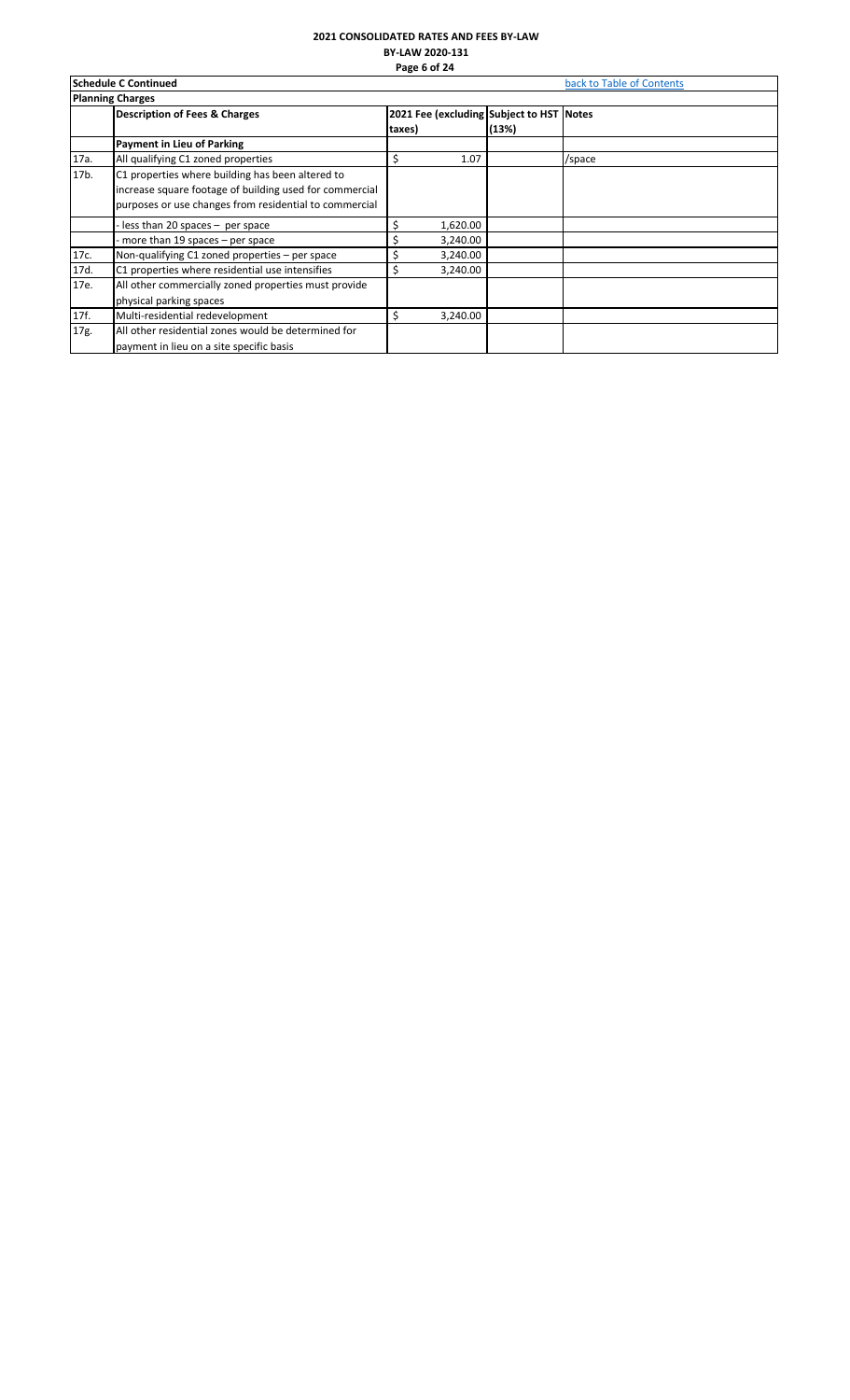# **2021 CONSOLIDATED RATES AND FEES BY-LAW BY-LAW 2020-131**

<span id="page-7-0"></span>

|                   |                                                                                                                                    | Page 7 of 24                                       |       |                           |
|-------------------|------------------------------------------------------------------------------------------------------------------------------------|----------------------------------------------------|-------|---------------------------|
| <b>Schedule D</b> |                                                                                                                                    |                                                    |       | back to Table of Contents |
|                   | <b>Cemetery Rates</b>                                                                                                              |                                                    |       |                           |
|                   | <b>Description of Fees &amp; Charges</b>                                                                                           | 2021 Fee (excluding Subject to HST Notes<br>taxes) | (13%) |                           |
|                   | <b>Interment Rights Fees</b>                                                                                                       |                                                    |       |                           |
|                   | In Ground Lots                                                                                                                     |                                                    |       |                           |
|                   | Upright or flat markers allowed on graves, flat markers                                                                            |                                                    |       |                           |
|                   | only on cremation lots                                                                                                             |                                                    |       |                           |
|                   | Ratepayers:                                                                                                                        |                                                    |       |                           |
| 1a.               | Single grave (adult) - Land (Kinc. 9' x 3', Tiv. 9' x 4', Port<br>Bruce 9' x 3'6")                                                 | \$<br>1,225.00                                     | Y     |                           |
| $1b$ .            | Single grave (infant) - Land (Kinc. 2' x 4', Tiv. 4' x 4')                                                                         | \$<br>616.00                                       | Y     |                           |
| 1c.               | Cremation lot - Land (Kinc. 2' x 4', Port Bruce 3' x 3'6")                                                                         | \$<br>616.00                                       | Y     |                           |
|                   | Non-Ratepayers:                                                                                                                    |                                                    |       |                           |
| 1d.               | Single grave (adult) - Land (Kinc. 9' x 3', Tiv. 9' x 4', Port<br>Bruce 9' x 3'6")                                                 | \$<br>1,533.00                                     | Y     |                           |
| 1e.               | Single grave (infant) - Land (Kinc. 2' x 4', Tiv. 4' x 4')                                                                         | \$<br>770.00                                       | Υ     |                           |
| 1f.               | Cremation lot - Land (Kinc. 2' x 4', Port Bruce 3' x 3'6")                                                                         | \$<br>770.00                                       | Υ     |                           |
|                   | <b>Columbarium Fees</b>                                                                                                            |                                                    |       |                           |
| 2a.               | Each opening and closing fee                                                                                                       | \$<br>250.00                                       | Y     |                           |
|                   | Structures S72A, S48B, S24D (12" x 12" x 12")                                                                                      |                                                    |       |                           |
|                   | Ratepayers:                                                                                                                        |                                                    |       |                           |
| 2b.               | First Row Niches (hold 2 urns)                                                                                                     | \$<br>1,075.25                                     | Υ     |                           |
| 2c.               | Second Row Niches (holds 2 urns)                                                                                                   | $\overline{\xi}$<br>1,288.00                       | Y     |                           |
| 2d.               | Third Row & Above (holds 2 urns)                                                                                                   | \$<br>1,506.50                                     | Y     |                           |
|                   | Non-Ratepayers:                                                                                                                    |                                                    |       |                           |
| 2e.               | First Row Niches (hold 2 urns)                                                                                                     | \$<br>1,343.20                                     | Υ     |                           |
| 2f.               | Second Row Niches (holds 2 urns)                                                                                                   | \$<br>1,610.00                                     | Y     |                           |
| 2g.               | Third Row & Above (holds 2 urns)                                                                                                   | \$<br>1,881.40                                     | Υ     |                           |
|                   | Structures S72B (14" x 14" x 12"), S72T (14" x 14" x<br>14"), S124C (14" x 14" x 14")                                              |                                                    |       |                           |
|                   | Ratepayers:                                                                                                                        |                                                    |       |                           |
| 2h.               | First Row Niches (hold 2 urns)                                                                                                     | \$<br>2,357.50                                     | Υ     |                           |
| 2i.               | Second Row Niches (holds 2 urns)                                                                                                   | \$<br>2,817.50                                     | Υ     |                           |
| 2j.               | Third Row & Above (holds 2 urns)                                                                                                   | \$<br>3,392.50                                     | Υ     |                           |
|                   | Non-Ratepayers:                                                                                                                    |                                                    |       |                           |
| 2k.               | First Row Niches (hold 2 urns)                                                                                                     | \$<br>2,944.00                                     | Υ     |                           |
| 21.               | Second Row Niches (holds 2 urns)                                                                                                   | \$<br>3,490.25                                     | Υ     |                           |
| 2m.               | Third Row & Above (holds 2 urns)                                                                                                   | \$<br>4,212.45                                     | Y     |                           |
|                   | <b>Care and Maintenance:</b>                                                                                                       |                                                    |       |                           |
|                   | Included in the above Interment Rights Fees are amounts<br>to be transferred to the Care and Maintenance Trust<br>Fund as follows: |                                                    |       |                           |
| 2n.               | In ground grave (24 sq ft or larger)                                                                                               | the greater of 40% or \$250                        |       |                           |
| 20.               | In ground grave (smaller than 24 sq ft)                                                                                            | the greater of 40% or \$150                        |       |                           |
| 2p.               | Niche                                                                                                                              | the greater of 15% or \$100                        |       |                           |
|                   | <b>Interment and Miscellaneous Charges</b>                                                                                         |                                                    |       |                           |
|                   | Ratepayers and Non-Ratepayers:                                                                                                     |                                                    |       |                           |
| За.               | Transfer of ownership                                                                                                              | \$<br>100.00                                       | Υ     |                           |
| 3b.               | Issuance of replacement certificate                                                                                                | \$<br>100.00                                       | Y     |                           |
| 3с.               | Niche Vase                                                                                                                         | \$<br>42.00                                        | Y     |                           |
| 3d.               | Interment - adult                                                                                                                  | \$<br>945.00                                       | Υ     |                           |
| 3е.               | Interment- infant (up to five years)                                                                                               | $\overline{\xi}$<br>520.00                         | Υ     |                           |
| 3f.               | Interment- cremated remains                                                                                                        | $\overline{\xi}$<br>275.00                         | Y     |                           |
|                   | Additional charge for Saturday, Sunday and Holidays:                                                                               |                                                    |       |                           |
|                   | cremated remains                                                                                                                   | \$<br>385.00                                       | Y     |                           |
| 3g.<br>3h.        | adult and infant interments                                                                                                        | \$<br>700.00                                       | Υ     |                           |
| 3i.               | Installation of concrete monuments                                                                                                 | \$<br>15.00                                        | Υ     | /cubic ft                 |
|                   | Storage                                                                                                                            | \$<br>110.00                                       | Y     |                           |
| 3j.<br>3k.        | Disinterment and re-interment - Casket                                                                                             | \$<br>2,600.00                                     | Υ     |                           |
|                   |                                                                                                                                    | Plus any other costs                               |       |                           |
| 3I.               | Disinterment - Cremated Remains                                                                                                    | \$<br>440.00                                       | Y     |                           |
|                   |                                                                                                                                    | Plus any other costs                               |       |                           |
| 3m.               | <b>Burial Permit</b>                                                                                                               | \$<br>20.00                                        |       |                           |
|                   | Monument Maintenance Rates-Ratepayers and Non-                                                                                     |                                                    |       |                           |
|                   | Ratepayers                                                                                                                         |                                                    |       |                           |
| 4a.               | Flat markers over 173 square inches                                                                                                | \$<br>50.00                                        | Υ     |                           |
| 4b.               | Upright marker 4 feet or less in height and 4 feet or less                                                                         | \$<br>100.00                                       | Υ     |                           |
|                   | in length, including the base                                                                                                      |                                                    |       |                           |
| 4c.               | Upright marker more than 4 feet in either height or                                                                                | \$<br>200.00                                       | Y     |                           |
|                   | length, including the base                                                                                                         |                                                    |       |                           |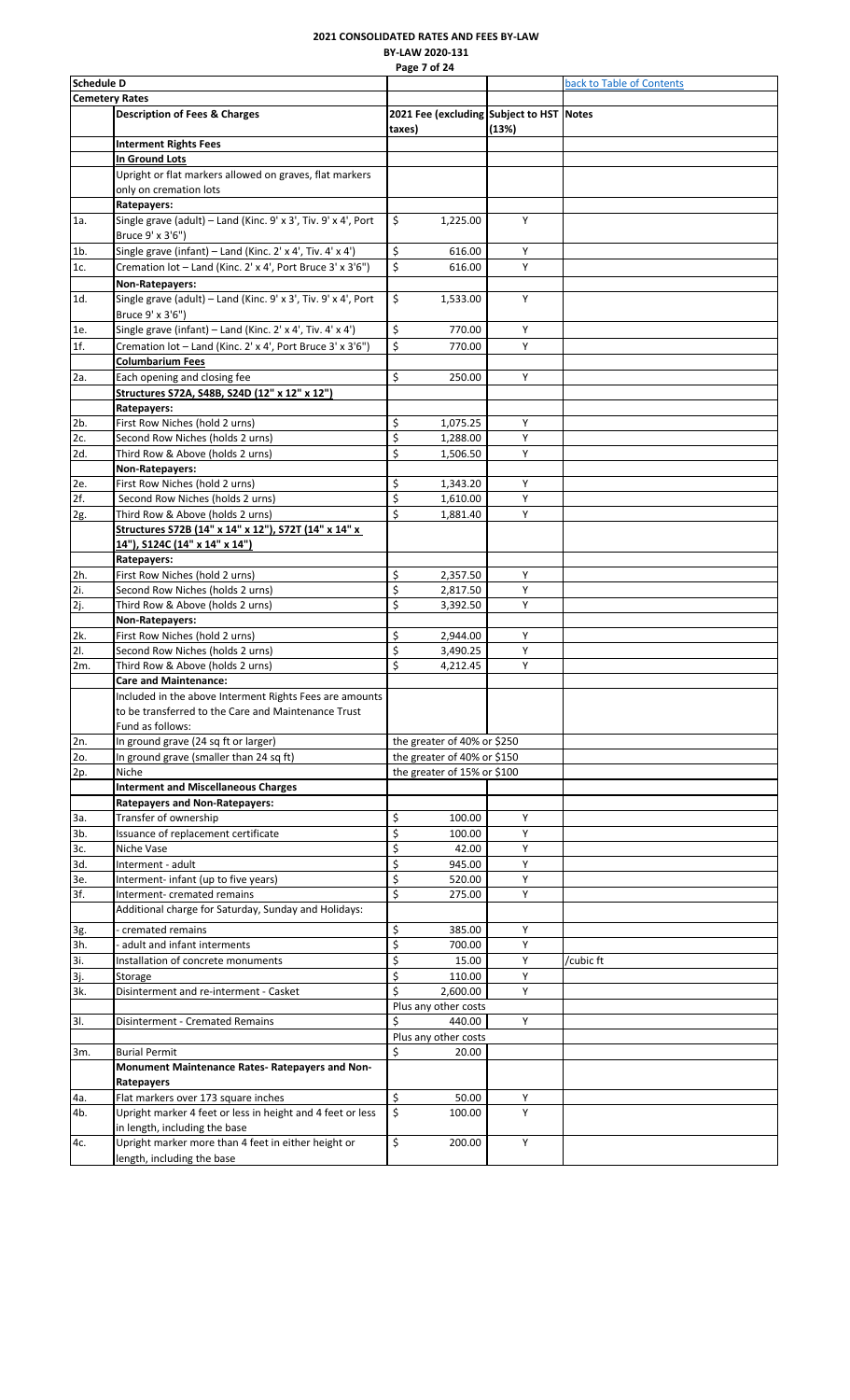# **2021 CONSOLIDATED RATES AND FEES BY-LAW BY-LAW 2020-131**

|     |                                  |        | Page 8 of 24 |                                          |                           |
|-----|----------------------------------|--------|--------------|------------------------------------------|---------------------------|
|     | Schedule D Continued             |        |              |                                          | back to Table of Contents |
|     | <b>Cemetery Rates</b>            |        |              |                                          |                           |
|     | Description of Fees & Charges    |        |              | 2021 Fee (excluding Subject to HST Notes |                           |
|     |                                  | taxes) |              | (13%)                                    |                           |
|     | Winter Burials Dec. 1 - March 31 |        |              |                                          |                           |
|     | <b>In-Ground Lots</b>            |        |              |                                          |                           |
| 5a. | Interment - adult                |        | 1,850.00     | $\checkmark$                             |                           |
| 5b. | Infant (up to five years)        |        | 1,010.00     | $\mathbf{v}$                             |                           |
| 5c. | <b>Cremated remains</b>          |        | 525.00       | $\mathbf{v}$                             |                           |
|     | Columbarium                      |        |              |                                          |                           |
| 5d. | Each opening and closing fee     |        | 505.00       |                                          |                           |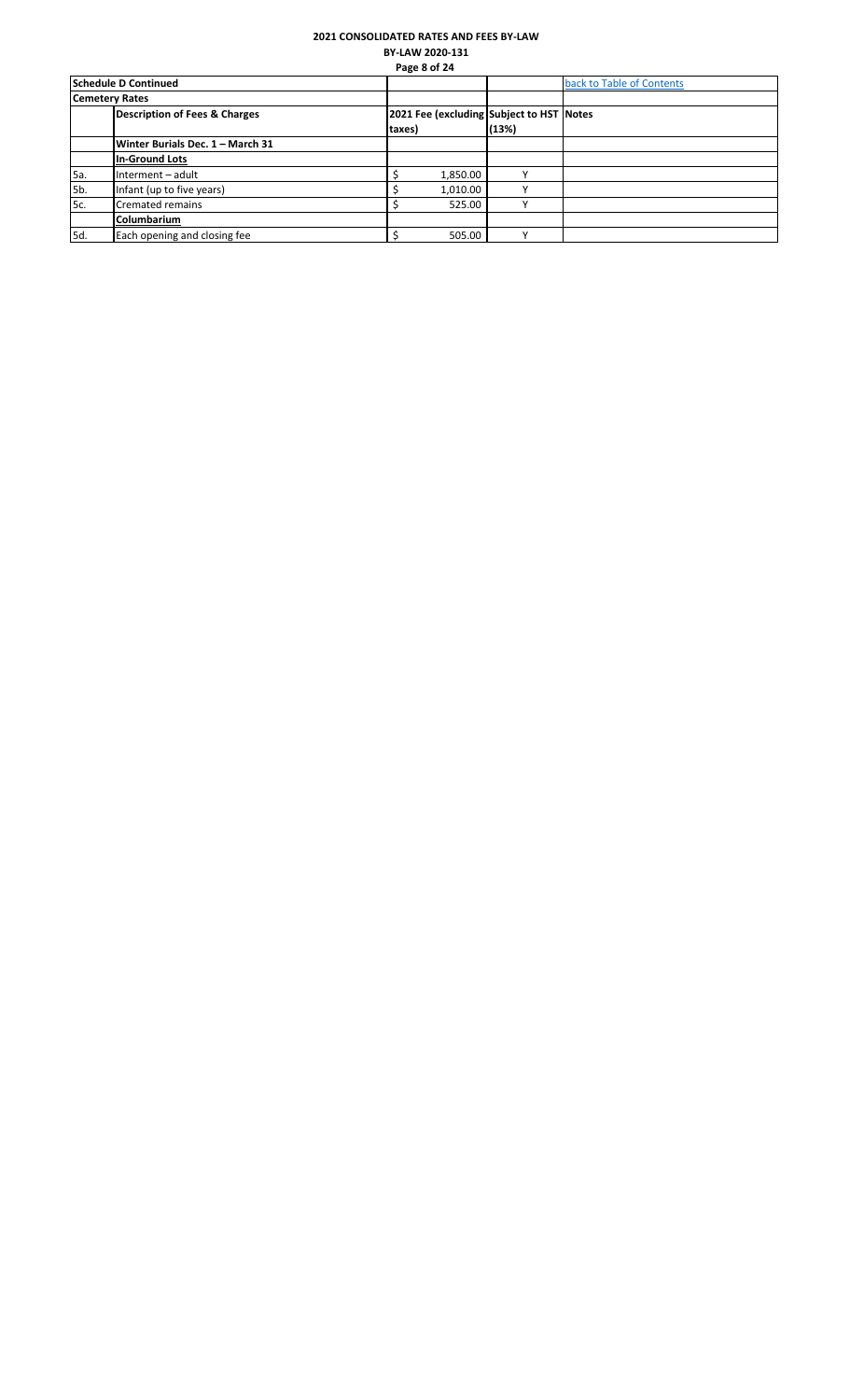# **2021 CONSOLIDATED RATES AND FEES BY-LAW BY-LAW 2020-131 Page 9 of 24**

<span id="page-9-0"></span>

| <b>Schedule E</b><br>back to Table of Contents |                                                            |                         |        |                                          |  |  |
|------------------------------------------------|------------------------------------------------------------|-------------------------|--------|------------------------------------------|--|--|
| <b>Licensing Fees</b>                          |                                                            |                         |        |                                          |  |  |
|                                                | <b>Description of Fees &amp; Charges</b>                   |                         |        | 2021 Fee (excluding Subject to HST Notes |  |  |
|                                                |                                                            | taxes)                  |        | (13%)                                    |  |  |
|                                                | Dog Licensing and Kennel Boarding Fees                     |                         |        |                                          |  |  |
| 1a.                                            | For each dog per calendar year                             | \$                      | 18.00  |                                          |  |  |
| $1b$ .                                         | For each additional dog per calendar year                  | \$                      | 25.00  |                                          |  |  |
| 1c.                                            | Breeding Kennel Licence per calendar year                  | \$                      | 135.00 |                                          |  |  |
| 1d.                                            | After the first tax due date (first business day of March) |                         |        |                                          |  |  |
|                                                | the fee in #1 and #2 shall have a surcharge of 50% of the  |                         |        |                                          |  |  |
|                                                | fee. The late fee not to apply where the owner has had     |                         |        |                                          |  |  |
|                                                | the dog for less than three months.                        |                         |        |                                          |  |  |
| 1e.                                            | Replacement dog tag or transfer to new dog                 | \$                      | 8.50   |                                          |  |  |
| 1f.                                            | Boarding fees for all animals impounded (dogs or cats) at  | Vet Fees                |        |                                          |  |  |
|                                                | veterinarians                                              |                         |        |                                          |  |  |
| 1g.                                            | Provided that where the owner acquired the dog after       |                         |        |                                          |  |  |
|                                                | expiration of 6 months of the year, the Licence fee charge |                         |        |                                          |  |  |
|                                                | shall be one-half of the fee noted above.                  |                         |        |                                          |  |  |
| 1h.                                            | Dog Reclaim Fee                                            | \$                      | 110.00 |                                          |  |  |
|                                                | <b>Hawkers and Peddlers Licence Fee</b>                    |                         |        |                                          |  |  |
| $\overline{2}$                                 | Per Licence per calendar year                              | \$                      | 657.90 |                                          |  |  |
|                                                | <b>Refreshment Vehicles Licence</b>                        |                         |        |                                          |  |  |
| 3                                              | Per Licence per calendar year                              | \$                      | 380.00 |                                          |  |  |
|                                                | Seasonal Mobile Watersport Equipment Rental                |                         |        |                                          |  |  |
|                                                | <b>Business Licence Fee</b>                                |                         |        |                                          |  |  |
| $\overline{\mathbf{4}}$                        | Per Licence per calendar year                              | \$                      | 380.00 |                                          |  |  |
|                                                | Lottery, Raffle and Bingo Licence Fees                     |                         |        |                                          |  |  |
|                                                | Charitable, non-profit events and community interest       |                         |        |                                          |  |  |
|                                                | groups:                                                    |                         |        |                                          |  |  |
| 5a.                                            | Bingo Licence - % of prize package of each bingo           |                         | 1.50%  |                                          |  |  |
| 5b.                                            | Maximum per licence                                        | \$                      | 225.00 |                                          |  |  |
| 5c.                                            | Maximum per year                                           | \$                      | 450.00 |                                          |  |  |
| 5d.                                            | Raffle - % of prize value for each raffle                  |                         | 1.50%  |                                          |  |  |
| 5e.                                            | Maximum per raffle                                         | \$                      | 450.00 |                                          |  |  |
| 5f.                                            | Break-open tickets - % of prize value per box              |                         | 1.50%  |                                          |  |  |
| 5g.                                            | Bazaar (per wheel)                                         | \$                      | 5.00   |                                          |  |  |
| 5h.                                            | Catch the Ace - % of prize value                           |                         | 3.00%  |                                          |  |  |
|                                                | Taxi Licensing, Per each 2 year licensing period or part   |                         |        |                                          |  |  |
|                                                | thereof                                                    |                         |        |                                          |  |  |
| 6a.                                            | Owner/Driver (including one vehicle & one driver           | \$                      | 110.00 |                                          |  |  |
|                                                | Licence)                                                   |                         |        |                                          |  |  |
| 6b.                                            | Taxi broker                                                | \$                      | 68.00  |                                          |  |  |
| 6с.                                            | For each additional taxi cab owned by the same             | \$                      | 40.00  |                                          |  |  |
|                                                | owner/driver                                               |                         |        |                                          |  |  |
| 6d.                                            | For each driver who is not an owner                        | \$                      | 35.00  |                                          |  |  |
| 6e.                                            | For the renewal of a driver's Licence (if previously       | $\overline{\mathsf{S}}$ | 15.00  |                                          |  |  |
|                                                | suspended)                                                 |                         |        |                                          |  |  |
| 6f.                                            | For a replacement of a lost Licence                        | \$                      | 15.00  |                                          |  |  |
|                                                | Licences being obtained for youth aged 10-19 listed        |                         |        |                                          |  |  |
|                                                | under #2,3,4, and 6 above shall be charged one-half of the |                         |        |                                          |  |  |
|                                                | noted fee.                                                 |                         |        |                                          |  |  |
|                                                |                                                            |                         |        |                                          |  |  |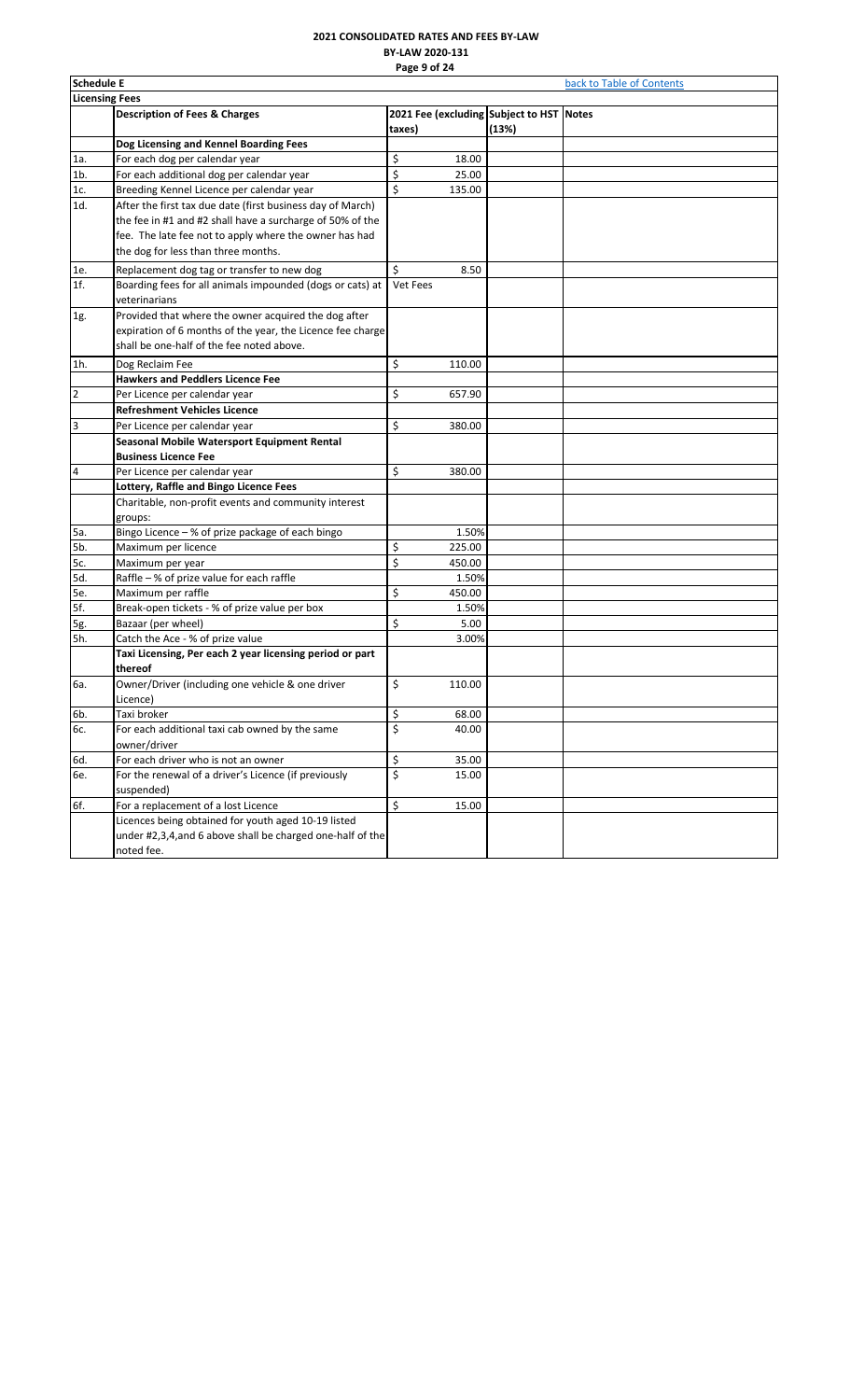# **2021 CONSOLIDATED RATES AND FEES BY-LAW BY-LAW 2020-131 Page 10 of 24**

<span id="page-10-0"></span>

| <b>Schedule F</b> |                                                         | back to Table of Contents |                                          |       |  |  |  |  |  |
|-------------------|---------------------------------------------------------|---------------------------|------------------------------------------|-------|--|--|--|--|--|
|                   | <b>Taxi Rates Charged to Customers</b>                  |                           |                                          |       |  |  |  |  |  |
|                   | <b>Description of Fees &amp; Charges</b>                |                           | 2021 Fee (excluding Subject to HST Notes |       |  |  |  |  |  |
|                   |                                                         | taxes)                    |                                          | (13%) |  |  |  |  |  |
| 1a.               | For the first 1/10 of a kilometer or part thereof       |                           | 3.70                                     |       |  |  |  |  |  |
| 1 <sub>b</sub>    | For each additional 1/10 of a kilometer or part thereof |                           | 0.30                                     |       |  |  |  |  |  |
|                   | For waiting time under engagement:                      |                           |                                          |       |  |  |  |  |  |
| 1c.               | - for each minute                                       |                           | 0.58                                     |       |  |  |  |  |  |
| 1d.               | - for each hour                                         |                           | 35.00                                    |       |  |  |  |  |  |
|                   | * HST to be charged/collected by Taxi company           |                           |                                          |       |  |  |  |  |  |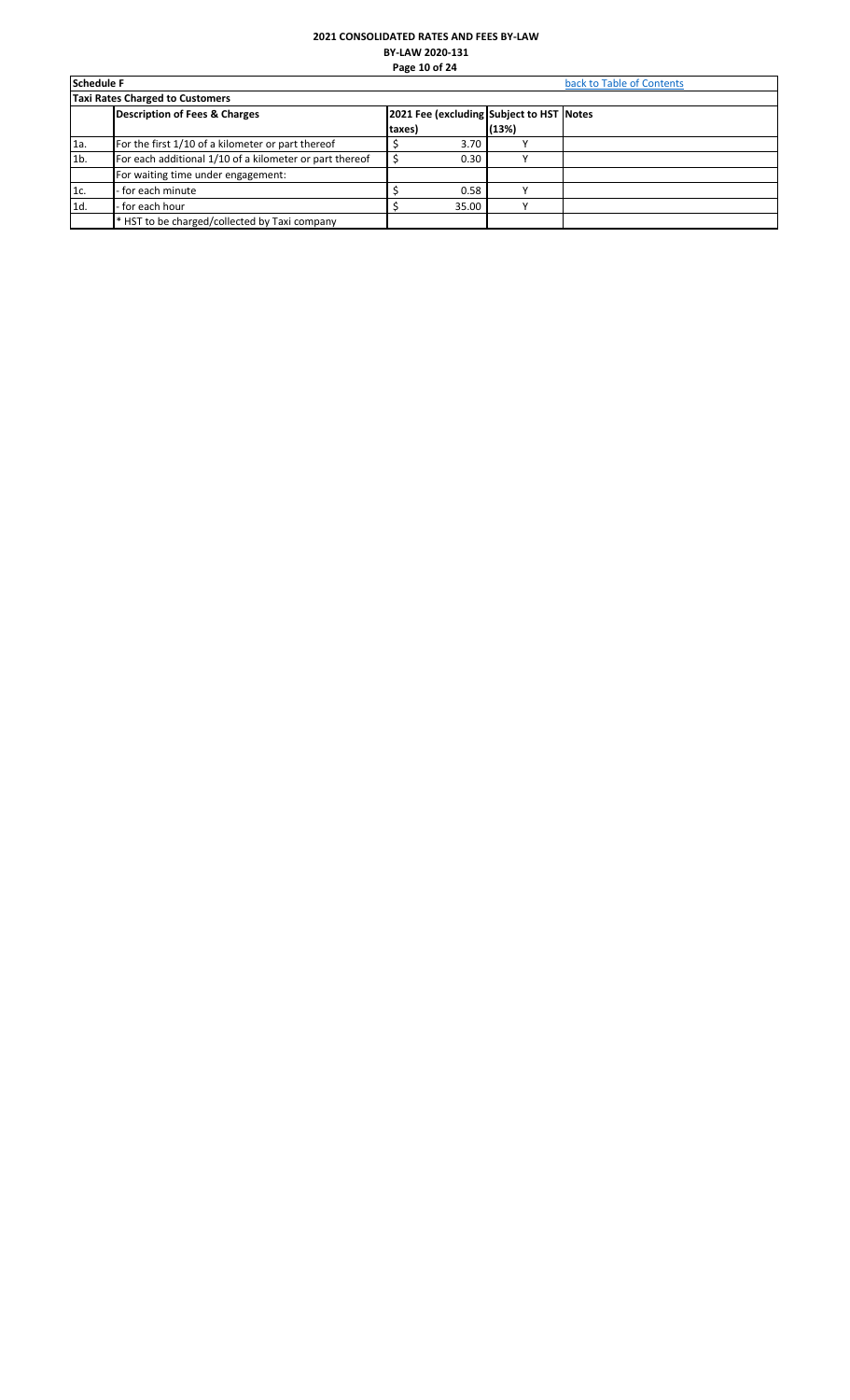# **2021 CONSOLIDATED RATES AND FEES BY-LAW BY-LAW 2020-131 Page 11 of 24**

<span id="page-11-0"></span>

|                    | <b>Schedule G</b><br>back to Table of Contents                                                                                                                    |           |                      |                                                   |          |  |  |  |
|--------------------|-------------------------------------------------------------------------------------------------------------------------------------------------------------------|-----------|----------------------|---------------------------------------------------|----------|--|--|--|
| <b>Rental Fees</b> |                                                                                                                                                                   |           |                      |                                                   |          |  |  |  |
|                    | <b>Description of Fees &amp; Charges</b>                                                                                                                          | taxes)    |                      | 2021 Fee (excluding Subject to HST Notes<br>(13%) |          |  |  |  |
|                    | <b>Municipal Administration Centre:</b>                                                                                                                           |           |                      |                                                   |          |  |  |  |
|                    | Public Hall, Gordon Jarrell Board Room, Council                                                                                                                   |           |                      |                                                   |          |  |  |  |
|                    | Chambers                                                                                                                                                          |           |                      |                                                   |          |  |  |  |
| 1a.                | Full day                                                                                                                                                          | \$        | 111.16               | Υ                                                 |          |  |  |  |
| $1b$ .<br>1c.      | Half-day or evening<br>Cancellation Fee (less than 48 hours notice)                                                                                               | \$<br>\$  | 74.86<br>38.51       | Υ<br>Υ                                            |          |  |  |  |
|                    | <b>Combined Public Hall and Council Chambers</b>                                                                                                                  |           |                      |                                                   |          |  |  |  |
| 1d.                | Full day                                                                                                                                                          | \$        | 220.24               | Υ                                                 |          |  |  |  |
| 1e.                | Half-day or evening                                                                                                                                               | \$        | 149.66               | Y                                                 |          |  |  |  |
| 1f.                | Cancellation Fee (less than 48 hours notice)                                                                                                                      | \$        | 53.46                | Υ                                                 |          |  |  |  |
|                    | Library Rooms:                                                                                                                                                    |           |                      |                                                   |          |  |  |  |
|                    | No admission charged:                                                                                                                                             |           |                      | Y                                                 |          |  |  |  |
| 2a.<br>2b.         | Full day<br>Half-day or evening                                                                                                                                   | \$<br>\$  | 52.90<br>37.98       | Y                                                 |          |  |  |  |
|                    | Admission charged:                                                                                                                                                |           |                      |                                                   |          |  |  |  |
| 2c.                | Full day                                                                                                                                                          | \$        | 80.73                | Υ                                                 |          |  |  |  |
| 2d.                | Half-day or evening                                                                                                                                               | \$        | 52.90                | Y                                                 |          |  |  |  |
|                    | <b>Airport Facilities:</b>                                                                                                                                        |           |                      |                                                   |          |  |  |  |
|                    | <b>Meeting Rooms:</b>                                                                                                                                             |           |                      |                                                   |          |  |  |  |
| За.                | Full day                                                                                                                                                          | \$        | 120.00               | Υ                                                 |          |  |  |  |
| 3b.<br>3с.         | Half-day or evening<br>Office Rent                                                                                                                                | \$<br>\$  | 60.00<br>78.12       | Y<br>Υ                                            | /month   |  |  |  |
| 3d.                | Hangar                                                                                                                                                            | \$        | 0.39                 | Υ                                                 | /sq. ft. |  |  |  |
| 3e.                | <b>Maintenance Building</b>                                                                                                                                       | \$        | 1,562.13             | Υ                                                 | /year    |  |  |  |
|                    | Bruce Township Community Centre, Underwood:*                                                                                                                      |           |                      |                                                   |          |  |  |  |
| 4a.                | Bar, kitchen & auditorium, one bartender                                                                                                                          | \$        | 475.00               | Υ                                                 |          |  |  |  |
| 4b.                | Extra bartender (9 p.m. to 1 a.m.)                                                                                                                                | \$        | 114.66               | Y                                                 |          |  |  |  |
| 4c.                | Bartenders (before 9 p.m.)                                                                                                                                        | \$        | 23.54                | Υ                                                 | /hour    |  |  |  |
| 4d.                | Auditorium & Kitchen                                                                                                                                              | \$        | 150.00               | Y                                                 |          |  |  |  |
| 4e.                | Auditorium/Committee Room(s)<br>Full day                                                                                                                          | \$        | 100.00               | Υ                                                 |          |  |  |  |
| 4f.                | Half-day - 3 hr. block                                                                                                                                            | \$        | 45.00                | Y                                                 |          |  |  |  |
| 4g.                | P.A. system                                                                                                                                                       | \$        | 20.00                | Υ                                                 |          |  |  |  |
| 4h.                | Fee for the right to enter the night before                                                                                                                       | \$        | 115.04               | Y                                                 |          |  |  |  |
|                    | *This facility has an Auditorium, Kitchen, Committee                                                                                                              |           |                      |                                                   |          |  |  |  |
|                    | Room, Bar, Air Conditioning, and Wheel Chair Accessible                                                                                                           |           |                      |                                                   |          |  |  |  |
|                    | Washrooms.                                                                                                                                                        |           |                      |                                                   |          |  |  |  |
|                    | <b>Armow Women's Institute Hall:</b><br>Full dav                                                                                                                  |           |                      |                                                   |          |  |  |  |
| 5a.<br>5b.         | Half-day or evening                                                                                                                                               | \$<br>\$  | 50.00<br>35.00       | Υ<br>Υ                                            |          |  |  |  |
| 5c.                | Use of kitchen facilities full day, half-day or evening                                                                                                           | \$        | 15.00                | Υ                                                 |          |  |  |  |
|                    | <b>Municipal Event Vending:</b>                                                                                                                                   |           |                      |                                                   |          |  |  |  |
| 6а.                | Seasonal Space                                                                                                                                                    | \$        | 180.00               | Included                                          | /season  |  |  |  |
| 6b.                | Daily Fee                                                                                                                                                         | \$        | 20.00                | Included                                          |          |  |  |  |
| 7                  | <b>Community Garden Rental</b>                                                                                                                                    | \$        | 20.00                | Included                                          | /year    |  |  |  |
|                    | Kincardine Marina:                                                                                                                                                |           |                      |                                                   |          |  |  |  |
| 8a.                | Floating docks rentals:<br>up to and including 20 feet                                                                                                            | \$        | 1,040.26             | Υ                                                 |          |  |  |  |
| 8b.                | up to and including 22 feet                                                                                                                                       | \$        | 1,144.69             | Y                                                 |          |  |  |  |
| 8c.                | up to and including 24 feet                                                                                                                                       | \$        | 1,248.01             | Υ                                                 |          |  |  |  |
| 8d.                | up to and including 30 feet                                                                                                                                       | \$        | 1,561.06             | Y                                                 |          |  |  |  |
| 8e.                | up to and including 32 feet                                                                                                                                       | \$        | 1,664.82             | Υ                                                 |          |  |  |  |
| 8f.                | up to and including 36 feet                                                                                                                                       | \$        | 1,872.79             | Υ                                                 |          |  |  |  |
| 8g.                | up to and including 40 feet                                                                                                                                       | \$        | 2,081.86             | Y                                                 |          |  |  |  |
|                    | Fixed docks rentals:                                                                                                                                              |           |                      |                                                   |          |  |  |  |
| 8h.<br>8i.         | 30 feet<br>40 feet                                                                                                                                                | \$<br>\$  | 1,248.67<br>1,767.92 | Υ<br>Υ                                            |          |  |  |  |
| 8j.                | 45 feet                                                                                                                                                           | \$        | 1,989.82             | Υ                                                 |          |  |  |  |
|                    | Note: Boats in excess of 44' can only be accommodated at the north end of the East wall and at the 3 berths on the North wall. Any pleasure                       |           |                      |                                                   |          |  |  |  |
|                    | vessel so accommodated will pay a seasonal fee of \$45/foot of length.                                                                                            |           |                      |                                                   |          |  |  |  |
|                    | <b>Monthly Rentals:</b>                                                                                                                                           |           |                      |                                                   |          |  |  |  |
| 8k.                | May, June                                                                                                                                                         |           | 30% of yearly rate   | Y                                                 |          |  |  |  |
|                    |                                                                                                                                                                   | per month |                      |                                                   |          |  |  |  |
| 81.                | July, August                                                                                                                                                      |           | 50% of yearly rate   | Υ                                                 |          |  |  |  |
|                    |                                                                                                                                                                   | per month |                      | Υ                                                 |          |  |  |  |
| 8m.                | Sept., Oct.                                                                                                                                                       | per month | 30% of yearly rate   |                                                   |          |  |  |  |
|                    | Note: Only applies for one month durations during July and August. After one month, manager may continue rental at daily rate. This option                        |           |                      |                                                   |          |  |  |  |
|                    | is subject to slip availability.                                                                                                                                  |           |                      |                                                   |          |  |  |  |
|                    | Note: This option is subject to transient berth availability. Monthly renters shall pay 50% of the appropriate daily rate for electricity.                        |           |                      |                                                   |          |  |  |  |
|                    | North Pier Rental (Only Commercial Vessels and Rescue                                                                                                             |           |                      |                                                   |          |  |  |  |
|                    | Boat Operated by Municipality Allowed)                                                                                                                            |           |                      |                                                   |          |  |  |  |
| 8n.                | Hourly Rentals:                                                                                                                                                   |           | \$8.00               | Y                                                 | /hour    |  |  |  |
|                    | Short-term visitors shall pay \$8.00 per hour or part thereof to moor their vessel in the marina, up to the daily transient rate for the length of<br>the vessel. |           |                      |                                                   |          |  |  |  |
|                    |                                                                                                                                                                   |           |                      |                                                   |          |  |  |  |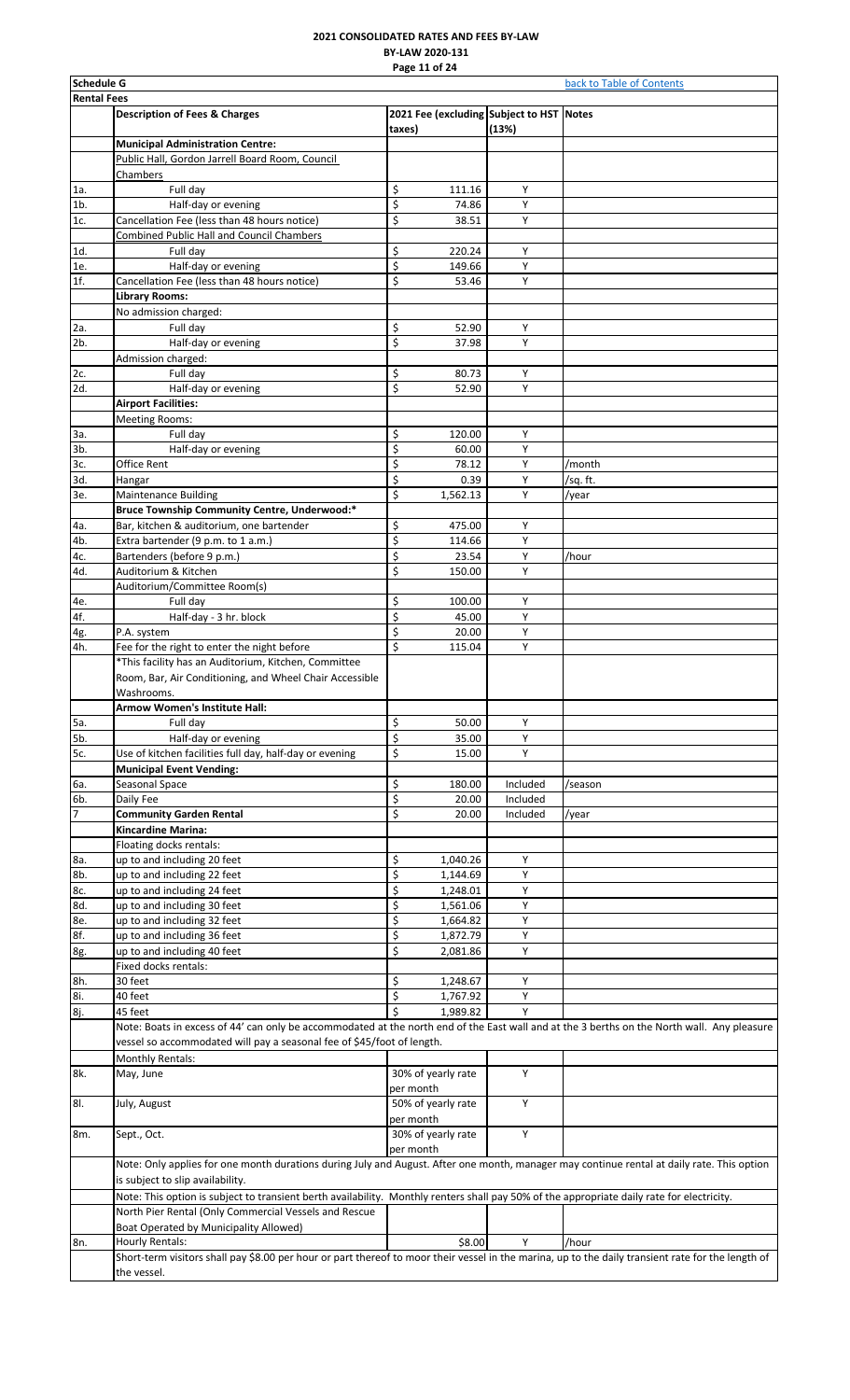#### **2021 CONSOLIDATED RATES AND FEES BY-LAW BY-LAW 2020-131 Page 12 of 24**

|                    | <b>Schedule G Continued</b>                                                                                                                      |                           | back to Table of Contents |                                          |        |
|--------------------|--------------------------------------------------------------------------------------------------------------------------------------------------|---------------------------|---------------------------|------------------------------------------|--------|
| <b>Rental Fees</b> |                                                                                                                                                  |                           |                           |                                          |        |
|                    | <b>Description of Fees &amp; Charges</b>                                                                                                         |                           |                           | 2021 Fee (excluding Subject to HST Notes |        |
|                    |                                                                                                                                                  | taxes)                    |                           | (13%)                                    |        |
| 80.                | <b>Commercial Fishing Vessels</b>                                                                                                                | \$                        | 1,068.14                  | Υ                                        |        |
| 8p.                | <b>Other Commercial Vessels</b>                                                                                                                  | \$                        | 1,500.00                  | Y                                        |        |
| 8q.                | Rescue Boat                                                                                                                                      | Free                      |                           |                                          |        |
|                    |                                                                                                                                                  |                           |                           |                                          |        |
|                    | Notes: (1) The monthly rate is 1/6th of the annual commercial rate per month, to a maximum of the annual rate. For commercial fishing            |                           |                           |                                          |        |
|                    | vessels only, a weekly rate of 1/3rd of the monthly rate shall apply up to the maximum of the monthly rate. The weekly rate shall not be pro-    |                           |                           |                                          |        |
|                    | rated to a daily rate. (2) Commercial vessels which pay the annual fee may moor in their position over the winter. If the vessel uses            |                           |                           |                                          |        |
|                    | electricity to power ice prevention devices, a monthly electricity charge of \$60 will apply. Any vessel stored in Marina after Oct 31 will      |                           |                           |                                          |        |
|                    | require approval by KYC Executive.                                                                                                               |                           |                           |                                          |        |
|                    |                                                                                                                                                  |                           |                           |                                          |        |
|                    | <b>Transient Rates:</b>                                                                                                                          |                           |                           |                                          |        |
| 8r.                | (1) The transient rate is \$1.60 per foot per night plus taxes (minimum 20 feet); seventh night is free.                                         |                           |                           |                                          |        |
|                    | (2) The transient rates noted in this paragraph will apply to transient boaters assigned to a North wall berth.                                  |                           |                           |                                          |        |
|                    | (3) lihe transient rate for a Seadoo is \$16.00 + HST per night, provided a minimum of 2 Seadoos can fit in a 20' berth. If only one Seadoo can  |                           |                           |                                          |        |
|                    | fit in a 20' berth, its transient fee shall be \$32/night + HST.                                                                                 |                           |                           |                                          |        |
|                    |                                                                                                                                                  |                           |                           |                                          |        |
|                    | <b>Administration Fees</b>                                                                                                                       |                           |                           |                                          |        |
| 8s.                | <b>Waiting List Fee</b>                                                                                                                          | \$                        | 77.65                     | Y                                        |        |
|                    | Note: A boater who pays the seasonal fee for a bye berth will be added to the wait list at no cost.                                              |                           |                           |                                          |        |
| 8t.                | <b>Bye Fee</b>                                                                                                                                   | \$                        | 103.99                    | Y                                        |        |
|                    | Fish Derby Dock Rental Rate                                                                                                                      |                           |                           |                                          |        |
| 8u.                | 1) Mincardine Fishing Derby participants shall be entitled to a 50% Transient rate for the duration of the derby, with no free nights regardless |                           |                           |                                          |        |
|                    |                                                                                                                                                  |                           |                           |                                          |        |
|                    | of the duration of stay.                                                                                                                         |                           |                           |                                          |        |
|                    | 2) Participants in any other fishing derby recognized by Kincardine Tourism (other than the Kincardine Fishing Derby) shall be entitled to a     |                           |                           |                                          |        |
|                    | 15% discount on the normal transient rate.                                                                                                       |                           |                           |                                          |        |
|                    | Winter Storage:                                                                                                                                  |                           |                           |                                          |        |
|                    | Per season                                                                                                                                       | \$                        | 279.87                    | Y                                        |        |
| 8v.                |                                                                                                                                                  |                           |                           |                                          |        |
|                    | Kincardine Centre for the Arts:                                                                                                                  |                           |                           |                                          |        |
|                    | Green Room                                                                                                                                       |                           |                           |                                          |        |
| 9а.                | Full day                                                                                                                                         | \$                        | 62.61                     | Υ                                        |        |
| 9b.                | Half-day                                                                                                                                         | \$                        | 39.16                     | Y                                        |        |
|                    | <b>Ball User Fees:</b>                                                                                                                           |                           |                           |                                          |        |
|                    | Payable by all groups wishing to hold a ball tournament,                                                                                         |                           |                           |                                          |        |
|                    | with the exception of those groups that pay an annual                                                                                            |                           |                           |                                          |        |
|                    |                                                                                                                                                  |                           |                           |                                          |        |
|                    | user fee to the Municipality of Kincardine.                                                                                                      |                           |                           |                                          |        |
| 10a.               | Evenings                                                                                                                                         | \$                        | 82.96                     | Υ                                        |        |
| 10b.               | Full day                                                                                                                                         | \$                        | 160.62                    | Υ                                        |        |
| 10c.               | Once/week                                                                                                                                        | \$                        | 1,757.52                  | Y                                        |        |
| 10d.               | Twice/week                                                                                                                                       | \$                        | 2,811.06                  | Υ                                        |        |
|                    |                                                                                                                                                  | \$                        | 3,517.26                  | Y                                        |        |
| 10e.               | Kincardine Minor Ball                                                                                                                            |                           |                           |                                          |        |
| 10f.               | Kincardine Minor Soccer                                                                                                                          | \$                        | 4,176.99                  | Y                                        |        |
| 10g.               | Kincardine Baseball Tournaments                                                                                                                  | \$                        | 413.49                    | Υ                                        |        |
| 10h.               | Track & Field (Outdoor Track)                                                                                                                    | \$                        | 124.34                    | Y                                        |        |
|                    | <b>Davidson Centre Fees:</b>                                                                                                                     |                           |                           |                                          |        |
|                    | Written notification is required for any cancellations. Full refunds will be given if notification is given 7 days prior to start date. If the   |                           |                           |                                          |        |
|                    | cancellation occurs within 7 days of the start date, an administrative fee of 25% of the rental cost will be applied.                            |                           |                           |                                          |        |
|                    |                                                                                                                                                  |                           |                           |                                          |        |
|                    | <b>Kincardine Hall:</b>                                                                                                                          |                           |                           |                                          |        |
| 11a.               | Daytime Mon. - Fri.                                                                                                                              | \$                        | 46.46                     | Υ                                        | /hour  |
| 11b.               | Primetime Mon.-Fri. 4p.m. - Closing & Daytime Sat. -                                                                                             | \$                        | 57.96                     | Y                                        | /hour  |
|                    | Sun.                                                                                                                                             |                           |                           |                                          |        |
| 11c.               | Non-licensed events                                                                                                                              | \$                        | 621.02                    | Y                                        | /night |
|                    |                                                                                                                                                  |                           |                           |                                          |        |
| 11d.               | Licensed events                                                                                                                                  | \$                        | 758.63                    | Y                                        | /night |
| 11e.               | <b>Special Event Security</b>                                                                                                                    | \$                        | 570.35                    | Υ                                        | /night |
| 11f.               | Holiday Rate Special Event Security                                                                                                              | \$                        | 817.48                    | Y                                        | /night |
| 11g.               | Extra Day Before/After Event                                                                                                                     | \$                        | 115.04                    | X                                        |        |
| 11h.               | New Year's Eve                                                                                                                                   | \$                        | 914.82                    | Υ                                        |        |
|                    | <b>Davidson Centre Gymnasium:</b>                                                                                                                |                           |                           |                                          |        |
| 12a.               | 1/3 of gym - per hour                                                                                                                            | \$                        | 16.15                     | Υ                                        | /hr    |
|                    |                                                                                                                                                  |                           |                           |                                          |        |
| 12b.               | 2/3 of gym - per hour                                                                                                                            | \$                        | 32.30                     | Y                                        | /hr    |
| 12c.               | Full gym - per hour                                                                                                                              | \$                        | 46.02                     | Υ                                        | /hr    |
|                    | <b>Meeting rooms:</b>                                                                                                                            |                           |                           |                                          |        |
| 13a.               | Standard Meeting Room (3 hour block minimum)                                                                                                     | \$                        | 44.25                     | Υ                                        |        |
|                    | prorated hourly after min.                                                                                                                       |                           |                           |                                          |        |
| 13b.               | Double Meeting Room (3 hour block minimum) prorated                                                                                              | $\boldsymbol{\mathsf{S}}$ | 88.49                     | Y                                        |        |
|                    | hourly after min.                                                                                                                                |                           |                           |                                          |        |
|                    |                                                                                                                                                  |                           |                           |                                          |        |
| 13c.               | Blue Line Club (Junior "C")                                                                                                                      | \$                        | 94.69                     | Υ                                        | /night |
|                    | Lobby:                                                                                                                                           |                           |                           |                                          |        |
| 14                 | No set fee - charged at discretion of the Manager                                                                                                |                           |                           |                                          |        |
|                    | <b>Tiverton Sports Centre:</b>                                                                                                                   |                           |                           |                                          |        |
|                    | Hall Rental:                                                                                                                                     |                           |                           |                                          |        |
| 15                 | Meeting rooms (3 hour block)                                                                                                                     | \$                        | 44.25                     | Y                                        |        |
|                    |                                                                                                                                                  |                           |                           |                                          |        |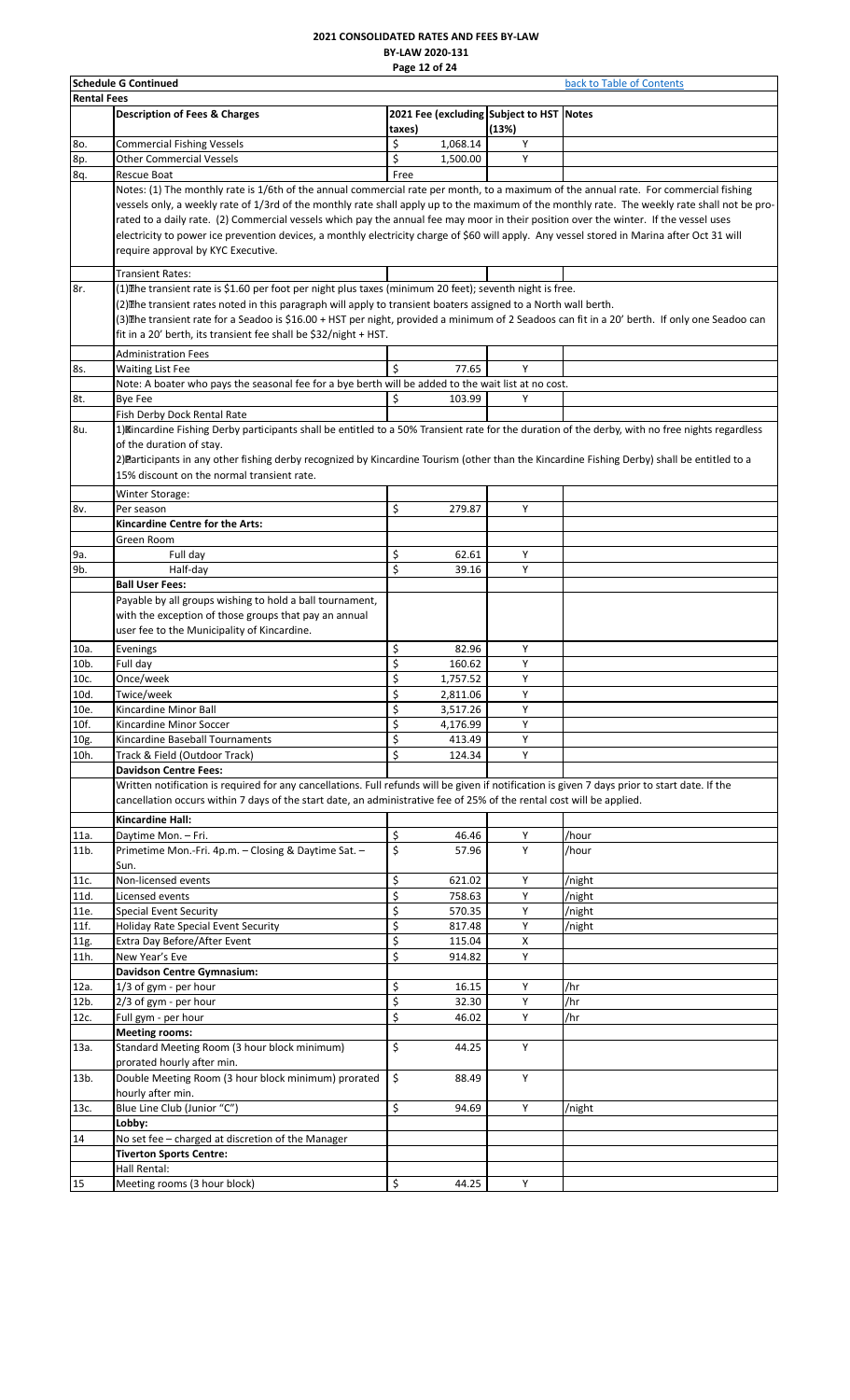### **2021 CONSOLIDATED RATES AND FEES BY-LAW BY-LAW 2020-131 Page 13 of 24**

<span id="page-13-0"></span>

|        | <b>Schedule H</b><br>back to Table of Contents                                                                                                                                                                                                                          |                         |        |                                                   |                                                         |  |  |
|--------|-------------------------------------------------------------------------------------------------------------------------------------------------------------------------------------------------------------------------------------------------------------------------|-------------------------|--------|---------------------------------------------------|---------------------------------------------------------|--|--|
|        | <b>Recreation Programs</b>                                                                                                                                                                                                                                              |                         |        |                                                   |                                                         |  |  |
|        | <b>Description of Fees &amp; Charges</b>                                                                                                                                                                                                                                | taxes)                  |        | 2021 Fee (excluding Subject to HST Notes<br>(13%) |                                                         |  |  |
|        | Written notification is required for any cancellations. Full refunds will be given if notification is given 7 days prior to start date. If the<br>cancellation occurs within 7 days of the start date, an administrative fee of 25% of the rental cost will be applied. |                         |        |                                                   |                                                         |  |  |
|        | <b>Pool Programs</b>                                                                                                                                                                                                                                                    |                         |        |                                                   |                                                         |  |  |
| 1a.    | Swim Kids 1-4 & Preschool                                                                                                                                                                                                                                               | \$                      | 79.00  |                                                   |                                                         |  |  |
| $1b$ . | Swim Kids 5-10                                                                                                                                                                                                                                                          | \$                      | 96.00  |                                                   |                                                         |  |  |
| 1c.    | Junior Lifeguard Club                                                                                                                                                                                                                                                   | \$                      | 97.25  |                                                   |                                                         |  |  |
| 1d.    | <b>Bronze Star/Basic First Aid/CPR-A</b>                                                                                                                                                                                                                                | \$                      | 131.00 |                                                   |                                                         |  |  |
| 1e.    | Family Swim lesson rate                                                                                                                                                                                                                                                 | \$                      | 231.00 |                                                   |                                                         |  |  |
| 1f.    | <b>Children's Private lessons</b>                                                                                                                                                                                                                                       | \$                      | 111.50 |                                                   |                                                         |  |  |
| 1g.    | Children's Semi-private lessons                                                                                                                                                                                                                                         | \$                      | 102.00 |                                                   |                                                         |  |  |
| 1h.    | Adult Private Lessons (4x30min lessons)                                                                                                                                                                                                                                 | \$                      | 112.39 | Υ                                                 |                                                         |  |  |
| 1i.    | Adult Group Lessons (9x45min lessons)                                                                                                                                                                                                                                   | \$                      | 130.09 | Υ                                                 |                                                         |  |  |
| 1j.    | Bronze Medallion/Emergency First Aid/CPR B                                                                                                                                                                                                                              | \$                      | 258.00 |                                                   |                                                         |  |  |
| 1k.    | Bronze Cross/Standard First Aid/CPR C                                                                                                                                                                                                                                   | \$                      | 291.15 | Υ                                                 |                                                         |  |  |
| 11.    | <b>Bronze Cross Recertification</b>                                                                                                                                                                                                                                     | \$                      | 58.41  | Y                                                 |                                                         |  |  |
| 1m.    | Lifesaving Assistant Instructor                                                                                                                                                                                                                                         | \$                      | 207.96 | Υ                                                 |                                                         |  |  |
| 1n.    | Lifesaving Learn to Swim Instructors                                                                                                                                                                                                                                    | \$                      | 207.96 | Υ                                                 |                                                         |  |  |
| 10.    | Lifesaving Instructor                                                                                                                                                                                                                                                   | \$                      | 207.96 | Υ                                                 |                                                         |  |  |
| 1p.    | Red Cross Instructor Recertification                                                                                                                                                                                                                                    | \$                      | 106.64 | Υ                                                 |                                                         |  |  |
| 1q.    | National Lifeguard Service - Pool Option                                                                                                                                                                                                                                | \$                      | 377.21 | Y                                                 |                                                         |  |  |
| 1r.    | N.L.S. Recertification                                                                                                                                                                                                                                                  | \$                      | 106.64 | Y                                                 |                                                         |  |  |
| 1s.    | Spring Board Diving                                                                                                                                                                                                                                                     | \$                      | 79.00  |                                                   |                                                         |  |  |
| 1t.    | Power Swim                                                                                                                                                                                                                                                              | \$                      | 108.41 | Υ                                                 |                                                         |  |  |
| 1u.    | Adult Underwater hockey                                                                                                                                                                                                                                                 | \$                      | 84.29  | Υ                                                 |                                                         |  |  |
| 1v     | <b>CPR</b>                                                                                                                                                                                                                                                              | \$                      | 83.41  | Υ                                                 |                                                         |  |  |
| 1w.    | CPR recertification                                                                                                                                                                                                                                                     | \$                      | 69.47  | Y                                                 |                                                         |  |  |
| 1x.    | <b>Emergency First Aid</b>                                                                                                                                                                                                                                              | \$                      | 92.03  | Y                                                 |                                                         |  |  |
| 1y.    | Standard First Aid & CPR Basic Rescuer - Level C                                                                                                                                                                                                                        | \$                      | 148.01 | Υ                                                 |                                                         |  |  |
| 1z.    | Standard First Aid & CPR Recertification                                                                                                                                                                                                                                | \$                      | 107.30 | Υ                                                 |                                                         |  |  |
|        | <b>Pool Charges</b>                                                                                                                                                                                                                                                     |                         |        |                                                   |                                                         |  |  |
| 2a.    | Straight rate rental - up to 25 people (2 guards)                                                                                                                                                                                                                       | \$                      | 128.76 | Y                                                 | /hr                                                     |  |  |
| 2b     | Extra guard supplied                                                                                                                                                                                                                                                    | \$                      | 36.50  | Y                                                 | /hr                                                     |  |  |
| 2c.    | School rate - 2 staff supplied                                                                                                                                                                                                                                          | \$                      | 91.59  | Υ                                                 | /hr                                                     |  |  |
| 2d.    | KDSS Swim Team early morning                                                                                                                                                                                                                                            | \$                      | 39.82  | Υ                                                 |                                                         |  |  |
| 2e.    | <b>KDSS Swim Team evening</b>                                                                                                                                                                                                                                           | \$                      | 64.16  | Υ                                                 |                                                         |  |  |
| 2f.    | Kipper's Rate                                                                                                                                                                                                                                                           | \$                      | 113.05 | Υ                                                 | /hr                                                     |  |  |
| 2g.    | Brighter Futures/Keystone                                                                                                                                                                                                                                               | \$                      | 65.49  | Υ                                                 | /hr                                                     |  |  |
|        | <b>Admission Rates:</b>                                                                                                                                                                                                                                                 |                         |        |                                                   |                                                         |  |  |
|        | Single:                                                                                                                                                                                                                                                                 |                         |        |                                                   |                                                         |  |  |
| За.    | Flat fee for a preregistered lane/public swim for all ages<br>14 years and up                                                                                                                                                                                           | \$                      | 4.42   | Υ                                                 | Only applicable during Covid restrictions               |  |  |
| 3b.    | Adults (20 - 59 yrs. old)                                                                                                                                                                                                                                               | \$                      | 3.98   | Υ                                                 | Not applicable while Covid restrictions are in<br>place |  |  |
| 3с.    | Youths/Seniors (15 - 19 yrs. or over 60)                                                                                                                                                                                                                                | \$                      | 3.54   | Υ                                                 | Not applicable while Covid restrictions are in<br>place |  |  |
| 3d.    | Child (5 - 14 yrs.)                                                                                                                                                                                                                                                     | \$                      | 3.32   | Υ                                                 |                                                         |  |  |
| 3е.    | Pre-school (0 - 4 yrs.)                                                                                                                                                                                                                                                 | Free                    |        |                                                   |                                                         |  |  |
| 3f.    | <b>Family Rate</b>                                                                                                                                                                                                                                                      | \$                      | 8.00   | Y                                                 |                                                         |  |  |
| 3g.    | Swim Evaluation                                                                                                                                                                                                                                                         | $\overline{\mathsf{S}}$ | 10.00  | Υ                                                 |                                                         |  |  |
|        | 10 Swim Pass:                                                                                                                                                                                                                                                           |                         |        |                                                   |                                                         |  |  |
| 4а.    | Adults (20 - 59 yrs. old)                                                                                                                                                                                                                                               | \$                      | 35.84  | Υ                                                 | Not applicable while Covid restrictions are in<br>place |  |  |
| 4b.    | Youths/Seniors (15 - 19 yrs. or over 60)                                                                                                                                                                                                                                | \$                      | 31.86  | Υ                                                 | Not applicable while Covid restrictions are in<br>place |  |  |
| 4с.    | Child (5 - 14 yrs.)                                                                                                                                                                                                                                                     | \$                      | 29.87  | Υ                                                 | Not applicable while Covid restrictions are in<br>place |  |  |
| 4d.    | Pre-school (0 - 4 yrs.)                                                                                                                                                                                                                                                 | Free                    |        |                                                   | Not applicable while Covid restrictions are in<br>place |  |  |
| 4e.    | <b>Family Rate</b>                                                                                                                                                                                                                                                      | \$                      | 95.57  | Υ                                                 | Not applicable while Covid restrictions are in<br>place |  |  |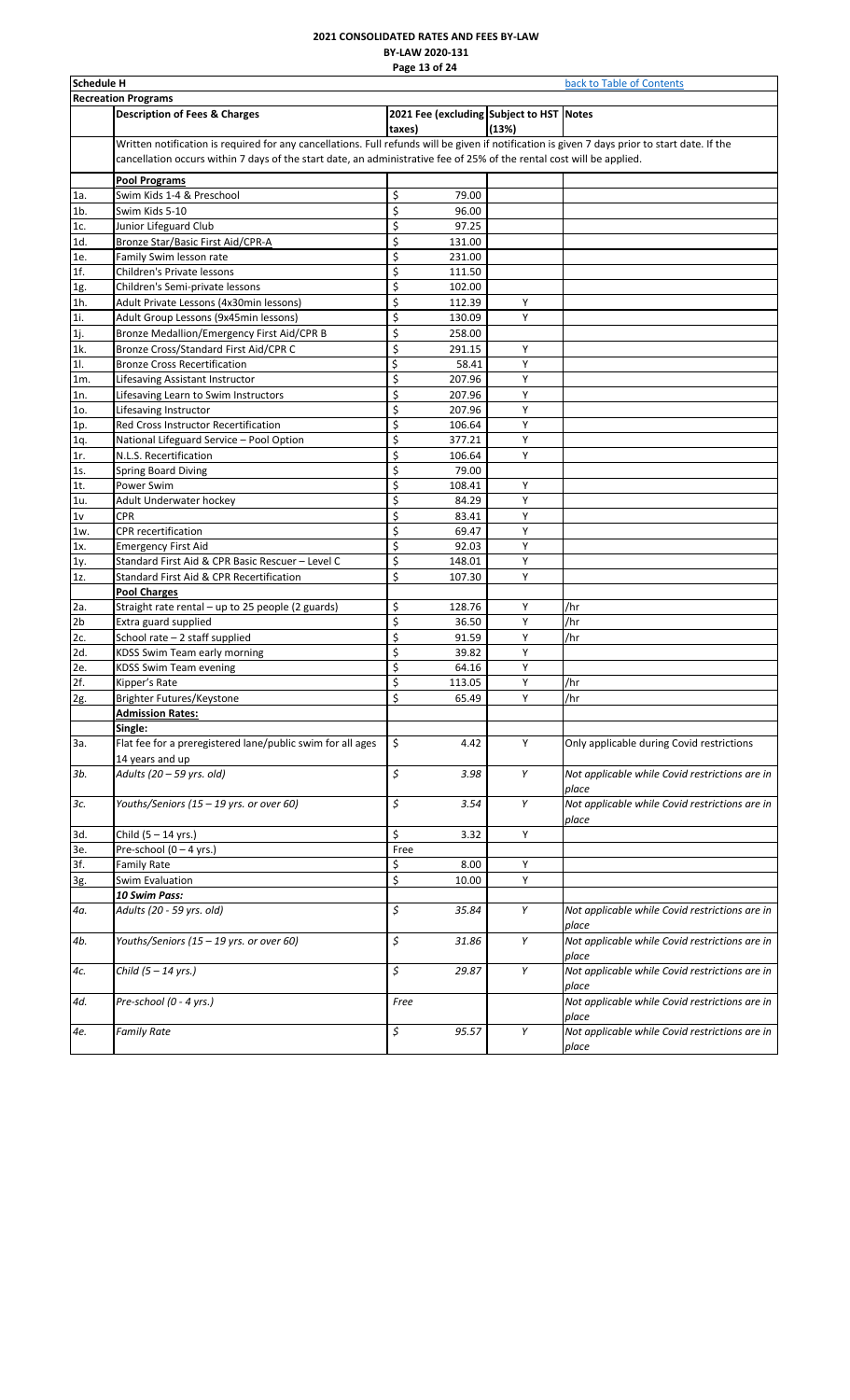# **2021 CONSOLIDATED RATES AND FEES BY-LAW BY-LAW 2020-131 Page 14 of 24**

|            | <b>Schedule H Continued</b>                                                                                                                   | back to Table of Contents |        |                                                   |                                                         |
|------------|-----------------------------------------------------------------------------------------------------------------------------------------------|---------------------------|--------|---------------------------------------------------|---------------------------------------------------------|
|            | <b>Recreation Programs</b>                                                                                                                    |                           |        |                                                   |                                                         |
|            | <b>Description of Fees &amp; Charges</b>                                                                                                      | taxes)                    |        | 2021 Fee (excluding Subject to HST Notes<br>(13%) |                                                         |
|            | Yearly Swim Membership                                                                                                                        |                           |        |                                                   |                                                         |
| 5a.        | Child (6 - 14 yrs.)12 month commitment and single lump<br>sum payment at time of registration                                                 | \$                        | 217.70 | Υ                                                 | Not applicable while Covid restrictions are in<br>place |
| 5b.        | Child (6 - 14 yrs.) 12 month commitment at time of                                                                                            | \$                        | 18.14  | Υ                                                 | Not applicable while Covid restrictions are in          |
|            | registration, P.A.P. amount per month in 2021, balance                                                                                        |                           |        |                                                   | place                                                   |
|            | of 12 month commitment at rate in effect in calendar                                                                                          |                           |        |                                                   |                                                         |
|            | year in which the month falls                                                                                                                 |                           |        |                                                   |                                                         |
| 5c.        | Child (6-14 yrs) monthly membership                                                                                                           | \$                        | 21.68  | Υ                                                 | Not applicable while Covid restrictions are in<br>place |
| 5d.        | Youths/Seniors (15 - 19 yrs. or 60 + yrs.) 12 month                                                                                           | \$                        | 238.94 | Υ                                                 | Not applicable while Covid restrictions are in          |
|            | commitment and single lump sum payment at time of                                                                                             |                           |        |                                                   | place                                                   |
|            | registration                                                                                                                                  |                           |        |                                                   |                                                         |
| 5e.        | Youths/Seniors (15 - 19 yrs. or 60 + yrs.) 12 month                                                                                           | \$                        | 19.91  | Υ                                                 | Not applicable while Covid restrictions are in          |
|            | commitment at time of registration, P.A.P. amount per                                                                                         |                           |        |                                                   | place                                                   |
|            | month in 2021, balance of 12 month commitment at rate                                                                                         |                           |        |                                                   |                                                         |
|            | in effect in calendar year in which the month falls                                                                                           |                           |        |                                                   |                                                         |
| 5f.        | Youth/Seniors (15 - 19 yrs. or 60 + yrs.) monthly                                                                                             | \$                        | 23.45  | Υ                                                 | Not applicable while Covid restrictions are in          |
|            | membership                                                                                                                                    |                           |        |                                                   | place                                                   |
| 5g.        | Adults (20 - 59 yrs.) 12 month commitment and single                                                                                          | \$                        | 337.17 | Y                                                 | Not applicable while Covid restrictions are in          |
|            | lump sum payment at time of registration                                                                                                      |                           |        |                                                   | place                                                   |
| 5h.        | Adults (20 - 59 yrs.) 12 month commitment at time of                                                                                          | \$                        | 28.10  | Υ                                                 | Not applicable while Covid restrictions are in          |
|            | registration, P.A.P. amount per month in 2021, balance                                                                                        |                           |        |                                                   | place                                                   |
|            | of 12 month commitment at rate in effect in calendar                                                                                          |                           |        |                                                   |                                                         |
|            | year in which the month falls                                                                                                                 |                           |        |                                                   |                                                         |
| 5i.        | Adults (20 - 59 yrs.) monthly membership                                                                                                      | \$                        | 33.63  | Υ                                                 | Not applicable while Covid restrictions are in          |
|            |                                                                                                                                               |                           |        |                                                   |                                                         |
|            |                                                                                                                                               | \$                        | 520.35 | Υ                                                 | place<br>Not applicable while Covid restrictions are in |
| 5j.        | Family 12 month commitment and single lump sum                                                                                                |                           |        |                                                   |                                                         |
|            | payment at time of registration                                                                                                               |                           |        |                                                   | place                                                   |
| 5k.        | Family 12 month commitment at time of registration,                                                                                           | \$                        | 43.36  | Υ                                                 | Not applicable while Covid restrictions are in          |
|            | P.A.P. amount per month in 2021, balance of 12 month                                                                                          |                           |        |                                                   | place                                                   |
|            | commitment at rate in effect in calendar year in which                                                                                        |                           |        |                                                   |                                                         |
|            | the month falls                                                                                                                               |                           |        |                                                   |                                                         |
|            | <b>Birthday Parties</b>                                                                                                                       |                           |        |                                                   |                                                         |
| 6а.        | Birthday Parties (1/2 hr pool, 3hrs room)                                                                                                     | \$                        | 114.16 | Υ                                                 |                                                         |
| 6b.        | Birthday Parties - Kindergym                                                                                                                  | \$                        | 197.79 | Υ                                                 |                                                         |
| 6с.        | Birthday Parties - Gym & Swim                                                                                                                 | \$                        | 180.97 | Υ                                                 |                                                         |
| 6d.        | Birthday Parties - Gym                                                                                                                        | \$                        | 114.16 | Y                                                 |                                                         |
|            | <b>General Recreation Programs</b>                                                                                                            |                           |        |                                                   |                                                         |
|            | <b>Adult Daytime Table Tennis</b>                                                                                                             | \$                        | 2.21   | Υ                                                 |                                                         |
| 7a.        |                                                                                                                                               |                           |        |                                                   |                                                         |
| 7b.        | Carpet Bowling                                                                                                                                | \$                        | 2.21   | Υ                                                 |                                                         |
| 7c.        | Shuffleboard                                                                                                                                  | \$                        | 2.21   | Y                                                 |                                                         |
| 7d.        | Pickle Ball                                                                                                                                   | \$                        | 2.21   | Y                                                 |                                                         |
| 7e.        | Badminton                                                                                                                                     | \$                        | 2.21   | Y                                                 |                                                         |
|            | Kindergym Drop-In                                                                                                                             |                           |        |                                                   |                                                         |
| 7f.        | One-time drop in fee                                                                                                                          | \$                        | 4.43   | Υ                                                 |                                                         |
| 7g.        | Ten class pass                                                                                                                                | \$                        | 39.82  | Y                                                 | Not available while Covid restrictions are in           |
|            |                                                                                                                                               |                           |        |                                                   | place                                                   |
| 7h.        | Family drop in fee                                                                                                                            | \$                        | 8.85   | Y                                                 | Not available while Covid restrictions are in           |
|            |                                                                                                                                               |                           |        |                                                   | place                                                   |
|            | Drop-In Gym                                                                                                                                   |                           |        |                                                   |                                                         |
| 7i.        | One-time drop in fee                                                                                                                          | \$                        | 2.21   | Υ                                                 |                                                         |
| 7j.        | Family drop in fee                                                                                                                            | \$                        | 4.42   | Υ                                                 |                                                         |
| 7k.        | Archery                                                                                                                                       | \$                        | 62.17  | X                                                 |                                                         |
| <b>7I.</b> | <b>Babysitting Blitz</b>                                                                                                                      | \$                        | 88.25  |                                                   |                                                         |
| 7m.        | Home Alone Course                                                                                                                             | \$                        | 88.25  |                                                   |                                                         |
| 7n.        | Sports Night                                                                                                                                  | \$                        | 61.00  |                                                   |                                                         |
|            | <b>Fitness Bundle/Aquafit Passes:</b>                                                                                                         |                           |        |                                                   |                                                         |
| 7o.        | One-time drop in fee                                                                                                                          | Ś                         | 7.08   | Y                                                 |                                                         |
|            | 8th class is free                                                                                                                             |                           |        |                                                   |                                                         |
|            |                                                                                                                                               |                           |        |                                                   |                                                         |
|            | Note: After 7 classes, customer will let us know they paid for 7 classes. Admin staff will verify this from account information and will then |                           |        |                                                   |                                                         |
|            | proceed to register them for their next class for free using an Active Net coupon code.                                                       |                           |        |                                                   |                                                         |
| 7p.        | Ten class pass                                                                                                                                | \$                        | 66.37  | Y                                                 | Not available while Covid restrictions are in           |
|            |                                                                                                                                               |                           |        |                                                   | place                                                   |
| 7q.        | Twenty class pass                                                                                                                             | \$                        | 123.89 | Υ                                                 | Not available while Covid restrictions are in           |
|            |                                                                                                                                               |                           |        |                                                   | place                                                   |
| 7r.        | Forty class pass                                                                                                                              | \$                        | 230.09 | Y                                                 | Not available while Covid restrictions are in           |
|            |                                                                                                                                               |                           |        |                                                   | place                                                   |
| 7s.        | 12 Week Unlimited Membership                                                                                                                  | \$                        | 154.87 | Y                                                 | Not available while Covid restrictions are in           |
|            |                                                                                                                                               |                           |        |                                                   | place                                                   |
| 7t.        | Just Dancin                                                                                                                                   | \$                        | 250.00 |                                                   |                                                         |
| 7u.        | Ladies Hockey                                                                                                                                 | \$                        | 114.60 | Y                                                 |                                                         |
| 7v.        | March Break - Week                                                                                                                            | \$                        | 156.00 |                                                   |                                                         |
| 7w.        | Daily rate                                                                                                                                    | \$                        | 43.00  |                                                   |                                                         |
| 7x.        | <b>Professional Activity Days</b>                                                                                                             | \$                        | 43.00  |                                                   |                                                         |
| 7у.        | Volleyball - Once a week                                                                                                                      | \$                        | 91.15  | Y                                                 |                                                         |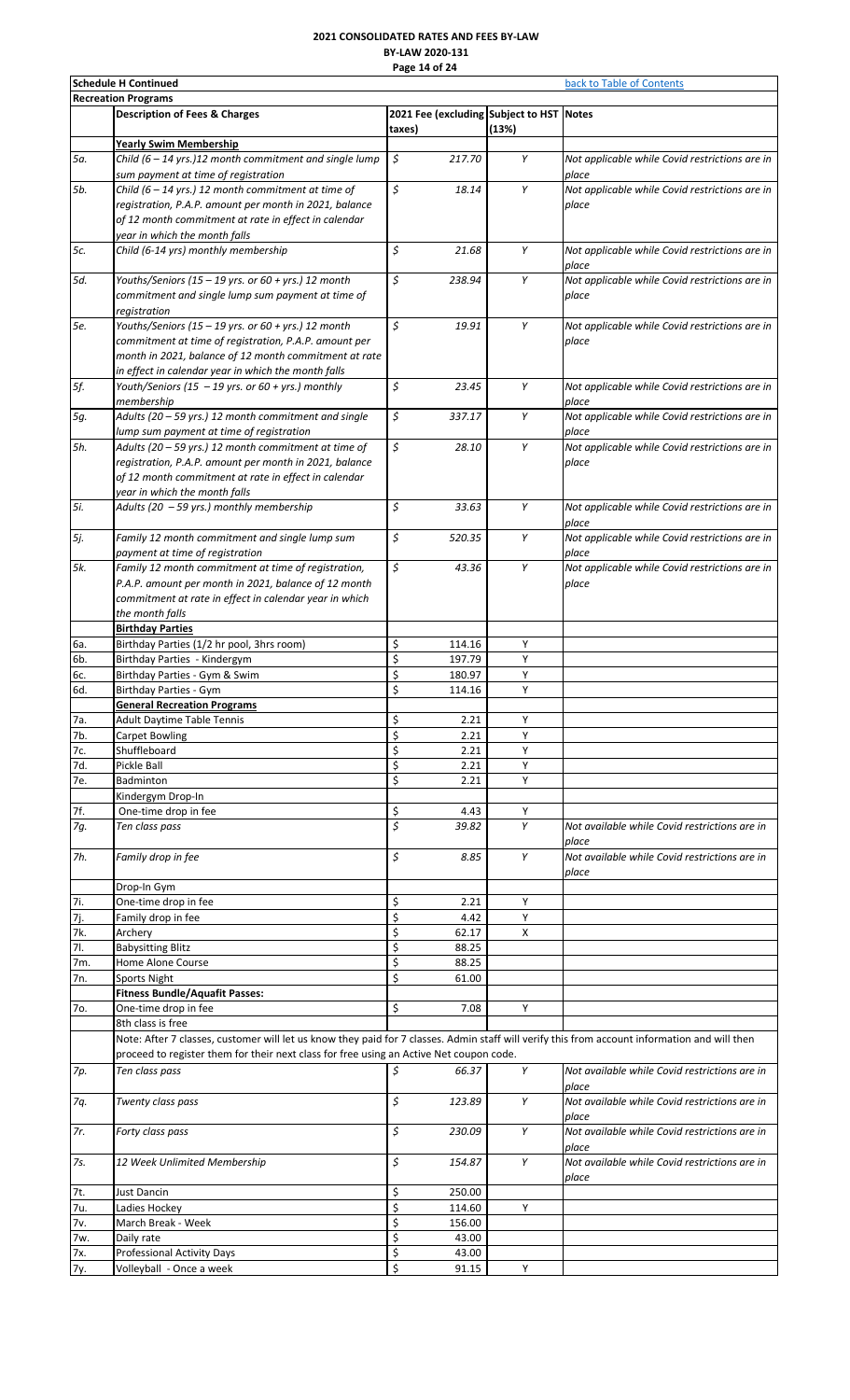#### **2021 CONSOLIDATED RATES AND FEES BY-LAW BY-LAW 2020-131 Page 15 of 24**

| <b>Schedule H Continued</b> | back to Table of Contents                                                                                                                       |                                                    |        |                                  |  |  |  |  |  |
|-----------------------------|-------------------------------------------------------------------------------------------------------------------------------------------------|----------------------------------------------------|--------|----------------------------------|--|--|--|--|--|
|                             | <b>Recreation Programs</b>                                                                                                                      |                                                    |        |                                  |  |  |  |  |  |
|                             | <b>Description of Fees &amp; Charges</b>                                                                                                        | 2021 Fee (excluding Subject to HST Notes<br>taxes) | (13%)  |                                  |  |  |  |  |  |
|                             | <b>Summer Children's Programs</b>                                                                                                               |                                                    |        |                                  |  |  |  |  |  |
|                             | 25% non-refundable deposit per camper per week required for all registrations. The balance must be paid in full at registration. Written        |                                                    |        |                                  |  |  |  |  |  |
|                             | notification is required for any cancellations, no later than 7 days prior to the start of the camp week in order to receive a refund (less the |                                                    |        |                                  |  |  |  |  |  |
|                             | 25% non-refundable deposit). Switching weeks must be completed at least one week prior to session start date. Cancellations due to medical      |                                                    |        |                                  |  |  |  |  |  |
|                             | reasons must be accompanied by a doctor's note at the time of the request and will receive a full refund. 14 days notice must be provided for   |                                                    |        |                                  |  |  |  |  |  |
|                             | cancellation on trip weeks - if cancelled after the 14 day mark participant pays the 25% cancellation fee and the trip amount (this will help   |                                                    |        |                                  |  |  |  |  |  |
|                             | with the cost of tickets that have been purchased for a play for example that end up being unused yet we still have to pay for)                 |                                                    |        |                                  |  |  |  |  |  |
|                             | <b>Single Participant</b>                                                                                                                       |                                                    |        |                                  |  |  |  |  |  |
| 8a.                         | Daily                                                                                                                                           | \$<br>43.00                                        |        |                                  |  |  |  |  |  |
| 8b.                         | Weekly                                                                                                                                          | \$<br>156.00                                       |        |                                  |  |  |  |  |  |
| 8c.                         | 4 Day Week                                                                                                                                      | \$<br>125.00                                       |        |                                  |  |  |  |  |  |
| 8d.                         | Family Rate/Week (2x Weekly Rate + \$78 per additional<br>child)                                                                                | \$<br>312.00                                       |        | (plus \$78 per additional child) |  |  |  |  |  |
| 8e.                         | Family Rate/4 Day Week (2x 4 Day Rate + \$78 per                                                                                                | \$<br>250.00                                       |        | (plus \$78 per additional child) |  |  |  |  |  |
|                             | additional child)                                                                                                                               |                                                    |        |                                  |  |  |  |  |  |
|                             | <b>Senior's Games</b>                                                                                                                           |                                                    |        |                                  |  |  |  |  |  |
| 9а.<br>9b.                  | <b>First Event</b><br>Each succeeding event to a max of \$12.00                                                                                 | \$<br>3.54<br>\$<br>1.77                           | Υ<br>Y |                                  |  |  |  |  |  |
|                             | Davidson Centre Arena and Tiverton Sports Centre                                                                                                |                                                    |        |                                  |  |  |  |  |  |
|                             |                                                                                                                                                 |                                                    |        |                                  |  |  |  |  |  |
|                             | Arena<br>Arena (September 1, 2020 to March 31, 2021):                                                                                           |                                                    |        |                                  |  |  |  |  |  |
| 10a.                        | Early 6:30-8:30 a.m. - Mon.-Fri. & Minor Sports 7:00-8:00 $\frac{1}{5}$                                                                         | 54.65                                              | Υ      |                                  |  |  |  |  |  |
|                             | a.m. Sat. & Sun.                                                                                                                                |                                                    |        |                                  |  |  |  |  |  |
| 10b.                        | Non-prime 8:30 a.m.-4:00 p.m. Mon. - Fri.                                                                                                       | Ś<br>79.42                                         | Y      | /hr                              |  |  |  |  |  |
|                             | Prime time - 4:00 p.m. - 12:00 a.m. + all day Sat. & Sun,                                                                                       |                                                    |        |                                  |  |  |  |  |  |
|                             | except time listed above:                                                                                                                       | \$<br>130.75                                       | Y      | /hr                              |  |  |  |  |  |
| 10c.<br>10d.                | Adults<br>Youth                                                                                                                                 | \$<br>119.47                                       | Υ      | /hr                              |  |  |  |  |  |
| 10e.                        | Junior "C" - Game                                                                                                                               | \$<br>147.57                                       | Υ      | /hr                              |  |  |  |  |  |
| 10f.                        | Junior "C" - Practice                                                                                                                           | \$<br>130.75                                       | Υ      | /hr                              |  |  |  |  |  |
|                             | Mun. of Kincardine Minor Sports:                                                                                                                |                                                    |        |                                  |  |  |  |  |  |
| 10g.                        | - Kincardine Arena                                                                                                                              | \$<br>118.14                                       | Y      | /hr                              |  |  |  |  |  |
| 10h.                        | - Tiverton Arena                                                                                                                                | \$<br>109.51                                       | Υ      | /hr                              |  |  |  |  |  |
| 10i.                        | Minor Sports off-ice training                                                                                                                   | \$<br>15.04                                        | Υ      | /hr                              |  |  |  |  |  |
| 10j.                        | School Rate                                                                                                                                     | \$<br>37.83                                        | Υ      | /hr                              |  |  |  |  |  |
|                             | Arena (September 1, 2021 to March 31, 2022):                                                                                                    |                                                    |        |                                  |  |  |  |  |  |
| 10k.                        | Early 6:30-8:30 a.m. - Mon.-Fri. & Minor Sports 7:00-8:00   \$                                                                                  | 54.65                                              | Y      |                                  |  |  |  |  |  |
|                             | a.m. Sat. & Sun.                                                                                                                                |                                                    |        |                                  |  |  |  |  |  |
| 10I.                        | Non-prime 8:30 a.m. - 4:00 p.m. Mon. - Fri.                                                                                                     | \$<br>79.42                                        | Y      | /hr                              |  |  |  |  |  |
|                             | Prime time - 4:00 p.m. - 12:00 a.m. + all day Sat. & Sun,                                                                                       |                                                    |        |                                  |  |  |  |  |  |
|                             | except time listed above:                                                                                                                       |                                                    |        |                                  |  |  |  |  |  |
| 10m.                        | Adults                                                                                                                                          | \$<br>130.75                                       | Y      | /hr                              |  |  |  |  |  |
| 10n.                        | Youth                                                                                                                                           | \$<br>119.47                                       | Υ      | /hr                              |  |  |  |  |  |
| 10o.                        | Junior "C" - Game                                                                                                                               | \$<br>147.57                                       | Υ      | /hr                              |  |  |  |  |  |
| 10p.                        | Junior "C" - Practice                                                                                                                           | \$<br>130.75                                       | Υ      | /hr                              |  |  |  |  |  |
|                             | Mun. of Kincardine Minor Sports:                                                                                                                |                                                    |        |                                  |  |  |  |  |  |
| 10q.                        | Kincardine Arena                                                                                                                                | \$<br>118.14                                       | Υ      | /hr                              |  |  |  |  |  |
| 10r.                        | - Tiverton Arena                                                                                                                                | \$<br>109.51                                       | Υ      | /hr                              |  |  |  |  |  |
| 10s.                        | Minor Sports off-ice training                                                                                                                   | \$<br>15.04                                        | Υ      | /hr                              |  |  |  |  |  |
| 10t.                        | School Rate                                                                                                                                     | \$<br>37.83                                        | Υ      | /hr                              |  |  |  |  |  |
|                             | <b>Public Skating:</b>                                                                                                                          |                                                    |        |                                  |  |  |  |  |  |
| 11a.                        | Adults                                                                                                                                          | \$<br>3.76                                         | Y      | each                             |  |  |  |  |  |
| 11b.                        | Students & Seniors                                                                                                                              | \$<br>3.32                                         | Υ      | each                             |  |  |  |  |  |
| 11c.                        | Children                                                                                                                                        | \$<br>3.10                                         | Y      | each                             |  |  |  |  |  |
| 11d.                        | Pre-school                                                                                                                                      | Free                                               |        |                                  |  |  |  |  |  |
| 11e.                        | <b>Family Rate</b>                                                                                                                              | \$<br>10.40                                        | Υ      | each                             |  |  |  |  |  |
| 11f.                        | Drop in Shinny                                                                                                                                  | \$<br>4.42                                         | Υ      | each                             |  |  |  |  |  |
| 11g.                        | Huff & Puff Hockey                                                                                                                              | \$<br>4.42                                         | Y      | each                             |  |  |  |  |  |
| 12a.                        | Summer Rates: (April 1, 2021 to August 31, 2021)<br><b>Ball Hockey</b>                                                                          | \$<br>40.71                                        | Y      | /hr                              |  |  |  |  |  |
| 12b.                        | Off Season Ice Rate                                                                                                                             | \$<br>140.93                                       | Υ      | /hr                              |  |  |  |  |  |
| 12c.                        | Arena surface without ice is at the discretion of the                                                                                           | \$500 - \$1,600                                    | Y      |                                  |  |  |  |  |  |
|                             | <b>Recreation Director</b>                                                                                                                      |                                                    |        |                                  |  |  |  |  |  |
|                             |                                                                                                                                                 |                                                    |        |                                  |  |  |  |  |  |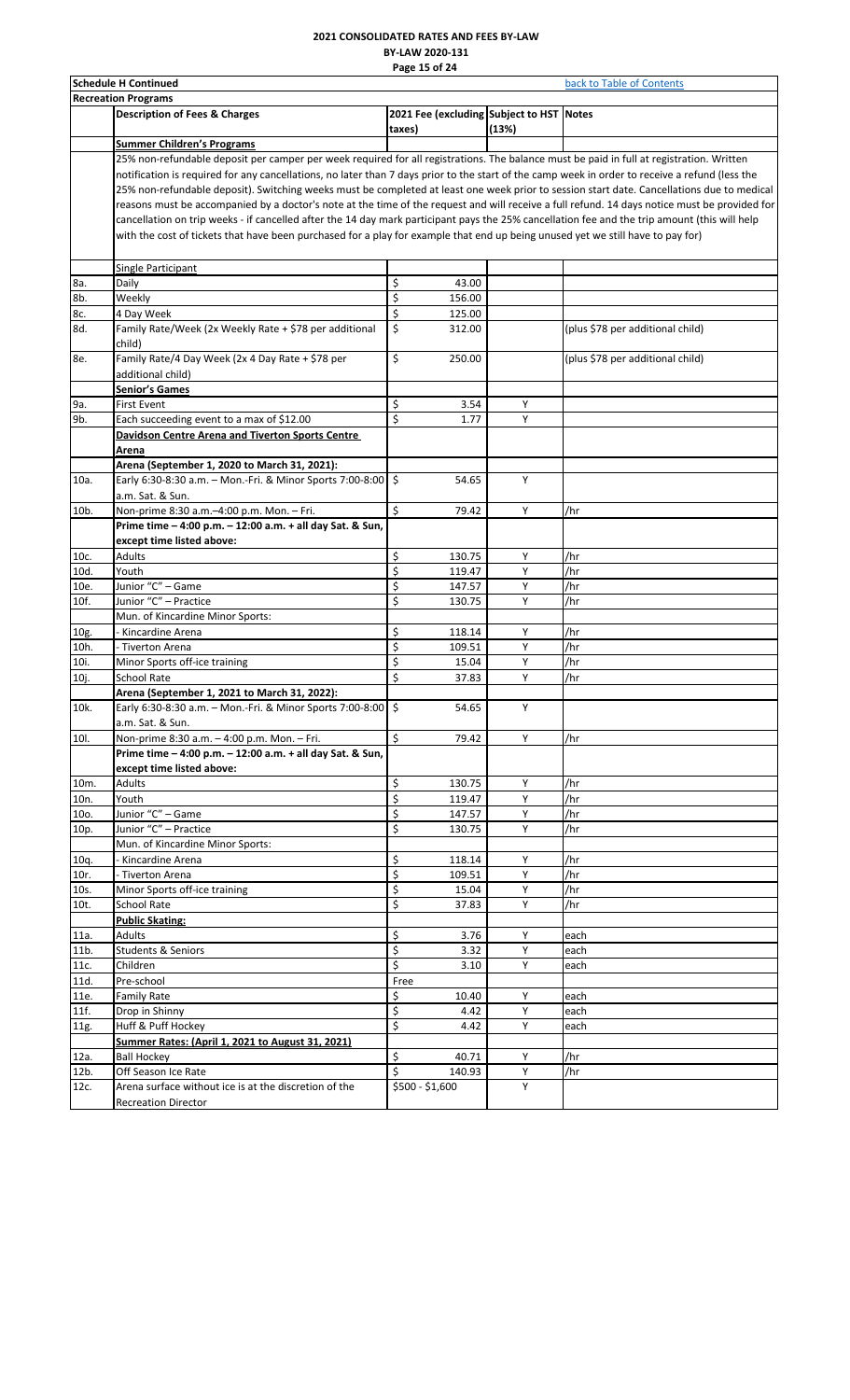# **2021 CONSOLIDATED RATES AND FEES BY-LAW BY-LAW 2020-131 Page 16 of 24**

|      | <b>Schedule H Continued</b>                                                                                            | back to Table of Contents |          |                                          |                                               |
|------|------------------------------------------------------------------------------------------------------------------------|---------------------------|----------|------------------------------------------|-----------------------------------------------|
|      | <b>Recreation Programs</b>                                                                                             |                           |          |                                          |                                               |
|      | <b>Description of Fees &amp; Charges</b>                                                                               |                           |          | 2021 Fee (excluding Subject to HST Notes |                                               |
|      | <b>Complete Health Club Memberships</b>                                                                                | taxes)                    |          | (13%)                                    |                                               |
|      | Includes: Health Club, regular fitness classes (specialty classes are not included), recreational swim times and sauna |                           |          |                                          |                                               |
| 13а. | Adults (20 $-59$ yrs.) 12 month commitment and single                                                                  | \$                        | 764.60   | Υ                                        | Not available while Covid restrictions are in |
|      | lump sum payment at time of registration                                                                               |                           |          |                                          | place                                         |
| 13b. | Adults (20 - 59 yrs.) 12 month commitment at time of                                                                   | \$                        | 63.72    | Y                                        | Not available while Covid restrictions are in |
|      | registration, P.A.P. amount per month in 2021, balance                                                                 |                           |          |                                          | place                                         |
|      | of 12 month commitment at rate in effect in calendar                                                                   |                           |          |                                          |                                               |
|      | year in which the month falls                                                                                          |                           |          |                                          |                                               |
| 13с. | Adults (20 - 59 yrs.) monthly membership                                                                               | \$                        | 75.22    | Υ                                        | Not available while Covid restrictions are in |
|      |                                                                                                                        |                           |          |                                          | place                                         |
| 13d. | Youth/Seniors (15 - 19 yrs. or 60 + yrs.) 12 month                                                                     | \$                        | 631.86   | Y                                        | Not available while Covid restrictions are in |
|      | commitment and single lump sum payment at time of                                                                      |                           |          |                                          | place                                         |
|      | registration                                                                                                           |                           |          |                                          |                                               |
| 13e. | Youths/Seniors (15 - 19 yrs. or 60 + yrs.) 12 month                                                                    | \$                        | 52.65    | Υ                                        | Not available while Covid restrictions are in |
|      | commitment at time of registration, P.A.P. amount per                                                                  |                           |          |                                          | place                                         |
|      | month in 2021, balance of 12 month commitment at rate                                                                  |                           |          |                                          |                                               |
|      | in effect in calendar year in which the month falls                                                                    |                           |          |                                          | Not available while Covid restrictions are in |
| 13f. | Youth/Seniors (15 - 19 yrs. or 60 + yrs.) monthly<br>membership                                                        | \$                        | 66.37    | Υ                                        | place                                         |
| 13g. | Spousal 2 adults (20 - 59 yrs.) living in the same                                                                     | \$                        | 1,104.42 | Υ                                        | Not available while Covid restrictions are in |
|      | household, 12 month commitment and single lump sum                                                                     |                           |          |                                          | place                                         |
|      | payment at time of registration                                                                                        |                           |          |                                          |                                               |
| 13h. | Spousal 2 adults (20 $-59$ yrs.) living in the same                                                                    | \$                        | 92.03    | Υ                                        | Not available while Covid restrictions are in |
|      | household, 12 month commitment at time of                                                                              |                           |          |                                          | place                                         |
|      | registration. P.A.P. amount per month in 2021, balance                                                                 |                           |          |                                          |                                               |
|      | of 12 month commitment at rate in effect in calendar                                                                   |                           |          |                                          |                                               |
|      | year in which the month falls                                                                                          |                           |          |                                          |                                               |
| 13i. | Senior/Adult - 1 senior & 1 adult living in the same                                                                   | \$                        | 998.23   | Y                                        | Not available while Covid restrictions are in |
|      | household, 12 month commitment and single lump sum                                                                     |                           |          |                                          | place                                         |
|      | payment at time of registration                                                                                        |                           |          |                                          |                                               |
| 13j. | Senior/Adult Spousal - 1 senior & 1 adult living in the                                                                | \$                        | 83.19    | Y                                        | Not available while Covid restrictions are in |
|      | same household, 12 month commitment at time of                                                                         |                           |          |                                          | place                                         |
|      | registration, P.A.P. amount per month in 2021, balance                                                                 |                           |          |                                          |                                               |
|      | of 12 month commitment at rate in effect in calendar                                                                   |                           |          |                                          |                                               |
|      | year in which the month falls                                                                                          |                           |          |                                          |                                               |
| 13k. | Senior Spousal - 2 seniors living in same household, 12                                                                | \$                        | 892.03   | Υ                                        | Not available while Covid restrictions are in |
|      | month commitment and single lump sum payment at                                                                        |                           |          |                                          | place                                         |
| 13I. | time of registration<br>Senior Spousal - 2 seniors living in same household, 12                                        | \$                        | 74.34    | Y                                        | Not available while Covid restrictions are in |
|      | month commitment at time of registration, P.A.P.                                                                       |                           |          |                                          | place                                         |
|      | amount per month in 2021, balance of 12 month                                                                          |                           |          |                                          |                                               |
|      | commitment at rate in effect in calendar year in which                                                                 |                           |          |                                          |                                               |
|      | the month falls                                                                                                        |                           |          |                                          |                                               |
| 13m. | Day Pass                                                                                                               | \$                        | 10.62    | Y                                        | Not available while Covid restrictions are in |
|      |                                                                                                                        |                           |          |                                          | place                                         |
| 13n. | <b>Weekly Pass</b>                                                                                                     | \$                        | 26.55    | Υ                                        | Not available while Covid restrictions are in |
|      |                                                                                                                        |                           |          |                                          | place                                         |
|      | <b>Health Club Membership</b>                                                                                          |                           |          |                                          |                                               |
|      | Includes: Health Club, recreational swim times and sauna                                                               |                           |          |                                          |                                               |
| 130. | Adults (20 - 59 yrs.) 12 month commitment and single                                                                   | \$                        | 552.21   | Υ                                        | Not available while Covid restrictions are in |
|      | lump sum payment at time of registration                                                                               |                           |          |                                          | place                                         |
| 13p. | Adults (20 $-59$ yrs.) 12 month commitment at time of                                                                  | \$                        | 46.02    | Υ                                        | Not available while Covid restrictions are in |
|      | registration, P.A.P. amount per month in 2021, balance                                                                 |                           |          |                                          | place                                         |
|      | of 12 month commitment at rate in effect in calendar                                                                   |                           |          |                                          |                                               |
|      | year in which the month falls<br>Adults (20 - 59 yrs.) No commitment - 3 month                                         | \$                        | 164.60   | Υ                                        | Not available while Covid restrictions are in |
| 13q. | membership                                                                                                             |                           |          |                                          | place                                         |
| 13r. | Adults (20 - 59 yrs.) No commitment - 6 month                                                                          | \$                        | 302.65   | Y                                        | Not available while Covid restrictions are in |
|      | membership                                                                                                             |                           |          |                                          | place                                         |
| 13s. | Youth/Seniors (15 - 19 yrs. or 60 + yrs.) 12 month                                                                     | \$                        | 446.02   | Y                                        | Not available while Covid restrictions are in |
|      | commitment and single lump sum payment at time of                                                                      |                           |          |                                          | place                                         |
|      | registration                                                                                                           |                           |          |                                          |                                               |
| 13t. | Youth/Seniors (15 - 19 yrs. or 60 + yrs.) 12 month                                                                     | \$                        | 37.17    | Υ                                        | Not available while Covid restrictions are in |
|      | commitment at time of registration, P.A.P. amount per                                                                  |                           |          |                                          | place                                         |
|      | month in 2021, balance of 12 month commitment at rate                                                                  |                           |          |                                          |                                               |
|      | in effect in calendar year in which the month falls                                                                    |                           |          |                                          |                                               |
| 13u. | Youth/Seniors (15 - 19 yrs. or 60 + yrs.) No commitment - $\frac{1}{5}$                                                |                           | 138.05   | Υ                                        | Not available while Covid restrictions are in |
|      | 3 month membership                                                                                                     |                           |          |                                          | place                                         |
| 13v. | Youth/Seniors (15 - 19 yrs. or 60 + yrs.) No commitment -                                                              | \$                        | 249.56   | Υ                                        | Not available while Covid restrictions are in |
|      | 6 month membership                                                                                                     |                           |          |                                          | place                                         |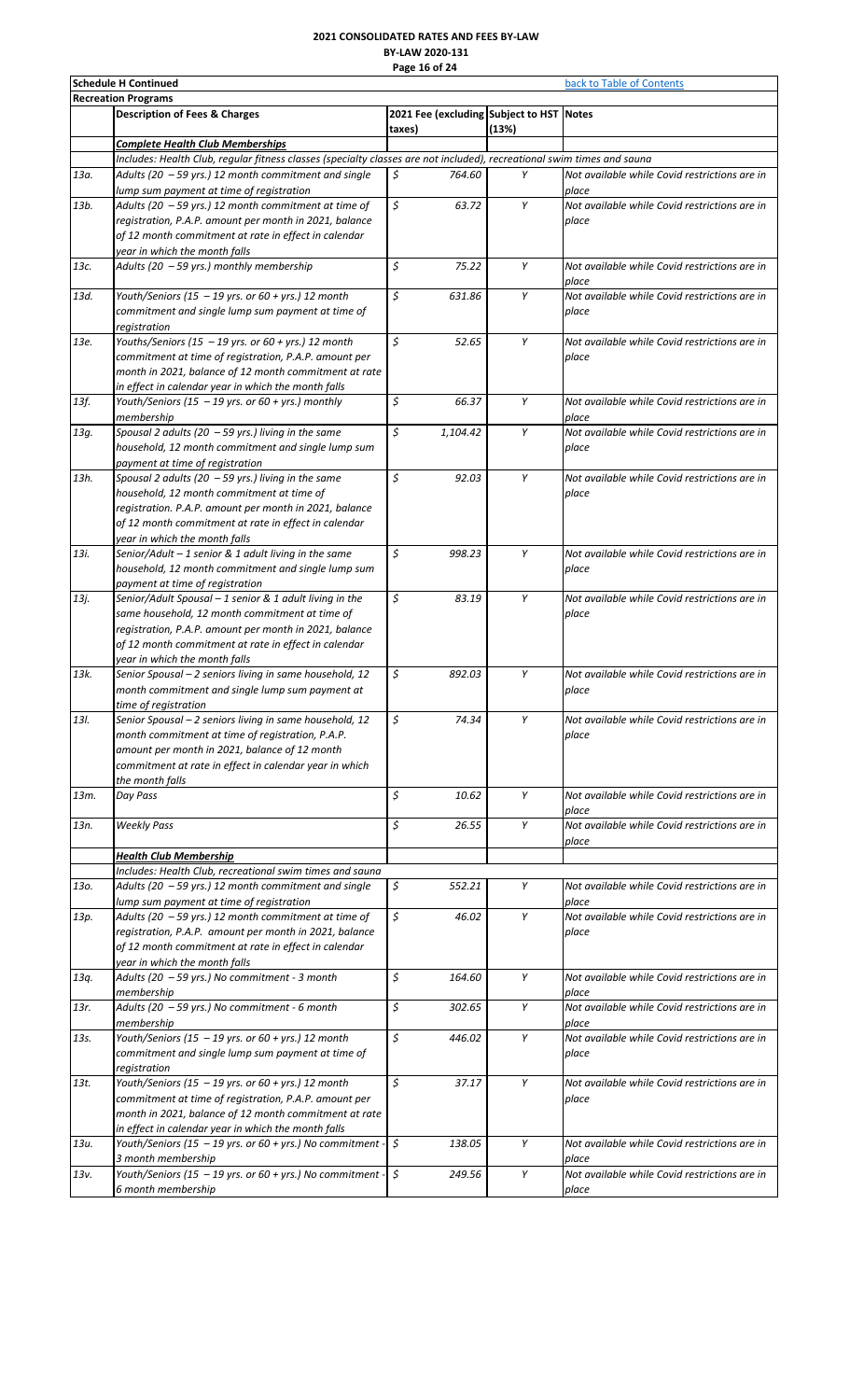#### **2021 CONSOLIDATED RATES AND FEES BY-LAW BY-LAW 2020-131 Page 17 of 24**

| <b>Recreation Programs</b><br><b>Description of Fees &amp; Charges</b><br><b>Family Membership</b><br>Includes: (3 or more members) Health Club, reqular fitness classes (specialty classes not included) recreational swim times, swim lessons 10%<br>off and the sauna (note: family members who are children 14 & under are not eligible to use the health club)<br>12 month commitment and single lump sum payment at<br>time of registration (1x Adult Rate + 25% off each<br>additional membership)<br>12 month commitment at time of registration, P.A.P<br>amount per month in 2021, balance of 12 month | taxes)<br>\$<br>\$ | 552.21<br>46.02 | 2021 Fee (excluding Subject to HST Notes<br>(13%)<br>Y | (plus 25% off per additional member) Not<br>available while Covid restrictions are in place                                                                                                                                                                                         |
|------------------------------------------------------------------------------------------------------------------------------------------------------------------------------------------------------------------------------------------------------------------------------------------------------------------------------------------------------------------------------------------------------------------------------------------------------------------------------------------------------------------------------------------------------------------------------------------------------------------|--------------------|-----------------|--------------------------------------------------------|-------------------------------------------------------------------------------------------------------------------------------------------------------------------------------------------------------------------------------------------------------------------------------------|
|                                                                                                                                                                                                                                                                                                                                                                                                                                                                                                                                                                                                                  |                    |                 |                                                        |                                                                                                                                                                                                                                                                                     |
|                                                                                                                                                                                                                                                                                                                                                                                                                                                                                                                                                                                                                  |                    |                 |                                                        |                                                                                                                                                                                                                                                                                     |
|                                                                                                                                                                                                                                                                                                                                                                                                                                                                                                                                                                                                                  |                    |                 |                                                        |                                                                                                                                                                                                                                                                                     |
|                                                                                                                                                                                                                                                                                                                                                                                                                                                                                                                                                                                                                  |                    |                 |                                                        |                                                                                                                                                                                                                                                                                     |
|                                                                                                                                                                                                                                                                                                                                                                                                                                                                                                                                                                                                                  |                    |                 |                                                        |                                                                                                                                                                                                                                                                                     |
|                                                                                                                                                                                                                                                                                                                                                                                                                                                                                                                                                                                                                  |                    |                 |                                                        |                                                                                                                                                                                                                                                                                     |
| commitment at rate in effect in calendar year in which<br>the month falls $(1x$ Adult Rate + 25% off each additional<br>membership)                                                                                                                                                                                                                                                                                                                                                                                                                                                                              |                    |                 | Y                                                      | (plus 25% off per additional member) Not<br>available while Covid restrictions are in place                                                                                                                                                                                         |
| <b>Health Club preregistration slots</b>                                                                                                                                                                                                                                                                                                                                                                                                                                                                                                                                                                         |                    |                 |                                                        |                                                                                                                                                                                                                                                                                     |
| Health Club fee 1 hour                                                                                                                                                                                                                                                                                                                                                                                                                                                                                                                                                                                           | \$                 | 7.08            | Y                                                      | /hr                                                                                                                                                                                                                                                                                 |
| Health Club fee 75 minutes                                                                                                                                                                                                                                                                                                                                                                                                                                                                                                                                                                                       | \$                 | 8.85            | Y                                                      | /75min                                                                                                                                                                                                                                                                              |
| 8th Health club time slot is free                                                                                                                                                                                                                                                                                                                                                                                                                                                                                                                                                                                |                    |                 |                                                        |                                                                                                                                                                                                                                                                                     |
| Note: After 7 visits, the customer will let us know they<br>paid for 7 visits. Admin staff will verify this from account<br>information and will then proceed to register them for<br>their next visit for free using an Active Net coupon code.                                                                                                                                                                                                                                                                                                                                                                 |                    |                 |                                                        | Only applicable during Covid restrictions,<br>then hopefully back to memberships at some<br>point in 2021.                                                                                                                                                                          |
|                                                                                                                                                                                                                                                                                                                                                                                                                                                                                                                                                                                                                  |                    |                 |                                                        | Cancellation Policy: A twenty-four hour cancellation notice will be required to receive a full refund. Any time after will require a doctors<br>note. This allows time sufficient time for any emergencies that may come up and time for waitlisted participants to reserve a spot. |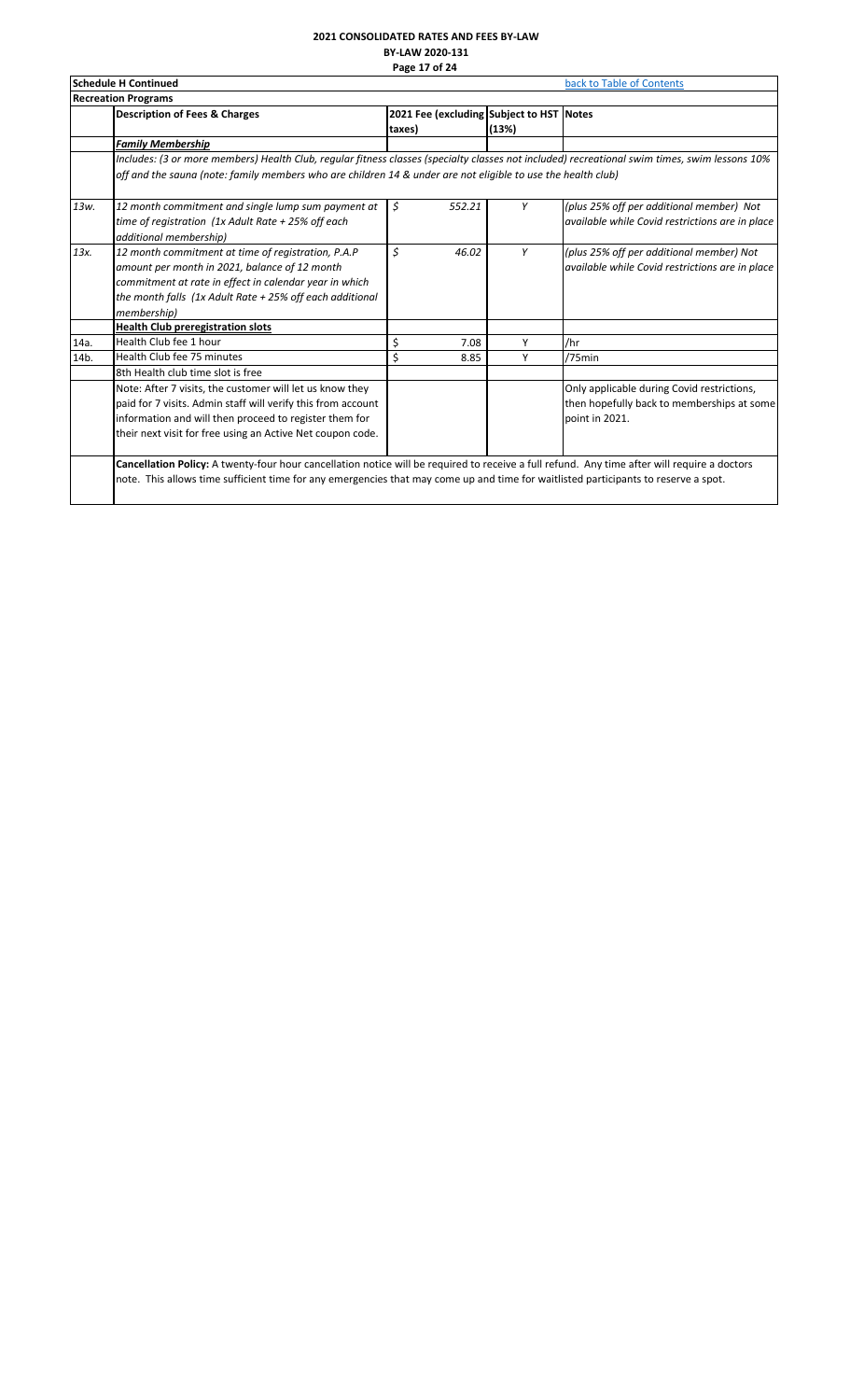# **2021 CONSOLIDATED RATES AND FEES BY-LAW BY-LAW 2020-131 Page 18 of 24**

<span id="page-18-0"></span>

| <b>Schedule I</b> |                                             | back to Table of Contents                |       |  |
|-------------------|---------------------------------------------|------------------------------------------|-------|--|
|                   | <b>Sale of Lots - Industrial Park</b>       |                                          |       |  |
|                   | Description of Fees & Charges               | 2021 Fee (excluding Subject to HST Notes |       |  |
|                   |                                             | (taxes                                   | (13%) |  |
|                   | Per acre in the Highway 9 & 21 Com/Ind Park | Negotiable                               |       |  |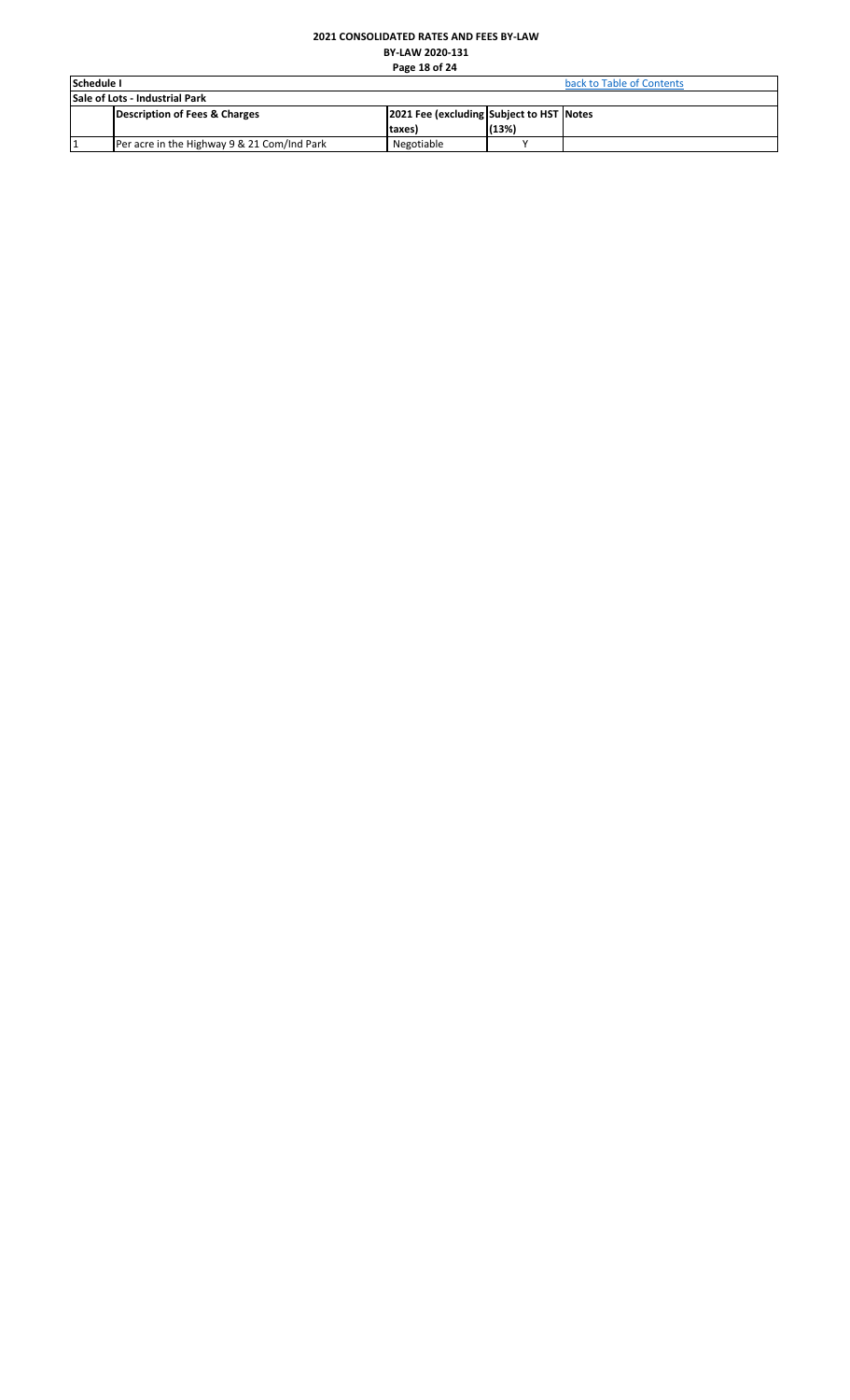# **2021 CONSOLIDATED RATES AND FEES BY-LAW BY-LAW 2020-131 Page 19 of 24**

<span id="page-19-0"></span>

|                        | Schedule J<br>back to Table of Contents                                                                                                 |        |                |                                          |                      |  |
|------------------------|-----------------------------------------------------------------------------------------------------------------------------------------|--------|----------------|------------------------------------------|----------------------|--|
| <b>Service Charges</b> |                                                                                                                                         |        |                |                                          |                      |  |
|                        | <b>Description of Fees &amp; Charges</b>                                                                                                |        |                | 2021 Fee (excluding Subject to HST Notes |                      |  |
|                        |                                                                                                                                         | taxes) |                | (13%)                                    |                      |  |
| 1                      | Mechanic labour rate                                                                                                                    | \$     | 49.56          | Y                                        | /hr                  |  |
| $\overline{2}$         | Road and sidewalk cut permit - each permit includes                                                                                     | \$     | 107.51         |                                          |                      |  |
|                        | processing fee                                                                                                                          |        |                |                                          |                      |  |
| 3                      | Road and sidewalk occupancy permit - each permit                                                                                        | \$     | 107.51         |                                          |                      |  |
|                        | includes processing fee                                                                                                                 |        |                |                                          |                      |  |
| 4                      | Refundable deposit on each sidewalk permit                                                                                              | \$     | 638.28         |                                          |                      |  |
| 5                      | Refundable deposit on each road cut permit deposit to be \$                                                                             |        | 1,277.81       |                                          |                      |  |
|                        | refunded upon approval of the Manager of Public Works                                                                                   |        |                |                                          |                      |  |
| 6                      | Processing Charge                                                                                                                       | \$     | 34.51          | as applicable                            |                      |  |
|                        | <b>Equipment Rental Rates (Operator cost additional</b>                                                                                 |        |                |                                          |                      |  |
|                        | unless noted):                                                                                                                          |        |                |                                          |                      |  |
| 7а.                    | <b>Sterling Vactor (Includes Operator)</b>                                                                                              | \$     | 310.62         | Υ                                        | /hr                  |  |
| 7b.                    | Sweeper (Includes Operator)                                                                                                             | \$     | 119.47         | Υ                                        | /hr                  |  |
| 7с.                    | Trackless (Includes Operator)                                                                                                           | \$     | 119.47         | Υ                                        | /hr                  |  |
| 7d.                    | Dozer                                                                                                                                   | \$     | 98.23          | Y                                        | /hr                  |  |
| 7е.                    | Case Loader                                                                                                                             | \$     | 114.16         | Y                                        | /hr                  |  |
| 7f.                    | S/A Dump Truck                                                                                                                          | \$     | 82.30          | Υ                                        | /hr                  |  |
| 7g.                    | Tandem                                                                                                                                  | \$     | 92.92          | Υ                                        | /hr                  |  |
| 7h.                    | 1/2 Ton Pick Up                                                                                                                         | \$     | 27.43          | Υ                                        | /hr                  |  |
| 7i.                    | One Ton Pick Up                                                                                                                         | \$     | 28.32          | Y                                        | /hr                  |  |
| 7j.                    | <b>Bucket Truck</b>                                                                                                                     | \$     | 103.54         | Y                                        | /hr                  |  |
| 7k.                    | Tractor                                                                                                                                 | \$     | 57.52          | Υ                                        | /hr                  |  |
| 71.                    | Grader                                                                                                                                  | \$     | 57.52          | Υ                                        | /hr                  |  |
|                        | <b>Airport Services:</b>                                                                                                                |        |                |                                          |                      |  |
| 8a.                    | Landing Fee – commercial aircraft 3,000 kg & over                                                                                       | \$     | 100.00         | Υ                                        |                      |  |
| 8b.                    | Ramp Fee                                                                                                                                | \$     | 50.00          | Υ                                        |                      |  |
| 9a.                    | Tie Down Fee (overnight)                                                                                                                | \$     | 15.00          | Y                                        | /dav                 |  |
| 9b.                    | $(1$ week)                                                                                                                              | \$     | 40.00          | Υ                                        | /week                |  |
| 9с.                    | (1 month)                                                                                                                               | \$     | 80.00          | Υ                                        | /month               |  |
| 9d.                    | Tie Down Fee (overnight) with electricity                                                                                               | \$     | 20.00          | Υ                                        | /day                 |  |
| 9e.                    | (1 week) with electricity                                                                                                               | \$     | 50.00          | Y                                        | /week                |  |
| 9f.                    | (1 month) with electricity                                                                                                              | \$     | 100.00         | Υ                                        | /month               |  |
| 10a.                   | Pavement Tie Down Fee (overnight)                                                                                                       | \$     | 15.00          | Υ                                        | /day                 |  |
| 10b.                   | $(1$ week)                                                                                                                              | \$     | 50.00          | Υ                                        | /week                |  |
| 10c.                   | $(1$ month)                                                                                                                             | \$     | 100.00         | Υ                                        | /month               |  |
| 10d.                   | Pavement Tie Down Fee (overnight) with electricity                                                                                      | \$     | 20.00          | Υ                                        | /day                 |  |
| 10e.                   | (1 week) with electricity                                                                                                               | \$     | 60.00          | Y                                        | /week                |  |
| 10f.                   | (1 month) with electricity                                                                                                              | \$     | 120.00         | Y                                        | /month               |  |
| 11a.                   | Jet A Fuel (per litre)                                                                                                                  |        | $$0.25 - 0.27$ | Υ                                        | above wholesale cost |  |
| 11b.                   | 100 LL Fuel (per litre)                                                                                                                 |        | $$0.25 - 0.27$ | Y                                        | above wholesale cost |  |
| 12a.                   | Call out fee (per hour from time of call)                                                                                               | \$     | 100.00         | Y                                        |                      |  |
| 12b.                   | Call out fee (additional hours after first)                                                                                             | \$     | 50.00          | Υ                                        |                      |  |
|                        | Note: The Airport Service Provider has a five cent discretion in setting prices of Jet A Fuel and 100 LL Fuel to offset wholesale price |        |                |                                          |                      |  |
|                        | fluctuations in the local market.                                                                                                       |        |                |                                          |                      |  |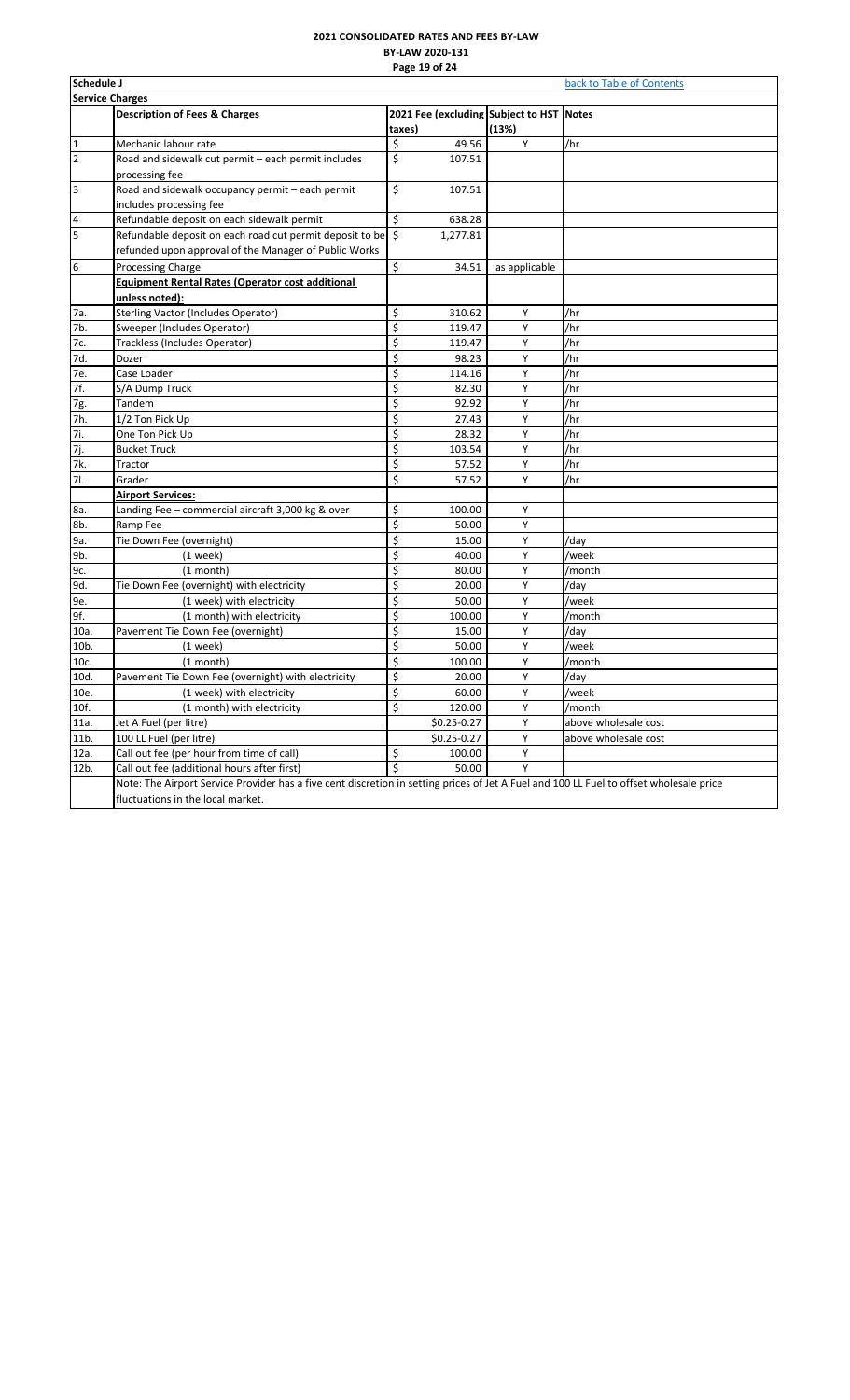# **2021 CONSOLIDATED RATES AND FEES BY-LAW BY-LAW 2020-131 Page 20 of 24**

<span id="page-20-0"></span>

|                         | Schedule K<br>back to Table of Contents                                                                       |              |        |                                          |        |  |  |
|-------------------------|---------------------------------------------------------------------------------------------------------------|--------------|--------|------------------------------------------|--------|--|--|
|                         | <b>Landfill Site Fees</b>                                                                                     |              |        |                                          |        |  |  |
|                         | <b>Description of Fees &amp; Charges</b>                                                                      |              |        | 2021 Fee (excluding Subject to HST Notes |        |  |  |
|                         |                                                                                                               | taxes)       |        | (13%)                                    |        |  |  |
|                         | Kincardine Waste Management Centre                                                                            |              |        |                                          |        |  |  |
|                         | All Vehicles Report to Scale House                                                                            |              |        |                                          |        |  |  |
| $\mathbf{1}$            | Minimum charge (230 kgs or less) Exception for Tagged                                                         | \$           | 25.00  |                                          |        |  |  |
|                         | Bag Garbage and Recyclable Material                                                                           |              |        |                                          |        |  |  |
| $\overline{\mathbf{c}}$ | Domestic Sorted Waste                                                                                         | \$           | 110.00 |                                          | /tonne |  |  |
| 3                       | Shingles                                                                                                      | \$           | 110.00 |                                          | /tonne |  |  |
| $\overline{\mathbf{4}}$ | Drywall                                                                                                       | \$           | 110.00 |                                          | /tonne |  |  |
| 5                       | <b>Unsorted Waste</b>                                                                                         | \$           | 215.00 |                                          | /tonne |  |  |
| $6\overline{6}$         | Brush, Tree Branches per pick up truck, small trailer*                                                        | \$           | 25.00  |                                          |        |  |  |
| $\overline{7}$          | Brush, Tree Branches per dump truck/tandem trailer                                                            | \$           | 107.00 |                                          |        |  |  |
|                         | load*                                                                                                         |              |        |                                          |        |  |  |
| 8                       | Stumps                                                                                                        | Not Accepted |        |                                          |        |  |  |
| 9                       | Concrete Rubble/bricks/asphalt* (min. \$25.00)                                                                | \$           | 102.00 |                                          | /tonne |  |  |
| 10                      | Clean Fill*                                                                                                   | \$           | 80.00  |                                          | /tonne |  |  |
| 11                      | Contaminated Fill*                                                                                            | \$           | 125.00 |                                          | /tonne |  |  |
| 12                      | Cover Material**                                                                                              | \$           | 28.00  |                                          | /tonne |  |  |
| 13                      | Compost and yard waste                                                                                        | Free         |        |                                          |        |  |  |
| 14                      | Cardboard & recyclable materials (other than drywall and                                                      | Free         |        |                                          |        |  |  |
|                         | shingles)                                                                                                     |              |        |                                          |        |  |  |
| 15                      | E-Waste                                                                                                       | Free         |        |                                          |        |  |  |
| 16                      | Appliances - untagged refrigerators, freezers,                                                                | \$           | 25.00  |                                          |        |  |  |
|                         | dehumidifiers                                                                                                 |              |        |                                          |        |  |  |
| 17                      | White Goods, other appliances                                                                                 | Free         |        |                                          |        |  |  |
| 18                      | <b>Tires</b>                                                                                                  | Free         |        |                                          |        |  |  |
| 19                      | <b>Reuse Store Items</b>                                                                                      | Free         |        |                                          |        |  |  |
| 20                      | Mattress/Box Spring                                                                                           | \$           | 20.00  |                                          | each   |  |  |
| 21                      | Bag tags                                                                                                      | Ś            | 2.50   |                                          |        |  |  |
|                         | Bag Tags have no monetary value. Only blue/red tags will be accepted.                                         |              |        |                                          |        |  |  |
|                         | <b>Ward Three</b>                                                                                             |              |        |                                          |        |  |  |
|                         | Residential Waste Only - All Vehicles must report to attendant                                                |              |        |                                          |        |  |  |
|                         |                                                                                                               |              |        |                                          |        |  |  |
|                         | All Contractors/Commercial Haulers must report to Kincardine Waste Management Centre (Ward 2 Landfill)        |              |        |                                          |        |  |  |
| 22                      | Domestic Sorted Waste                                                                                         | \$           | 50.00  |                                          | /m3    |  |  |
| 23                      | Brush, Tree Branches *                                                                                        | Free         |        |                                          |        |  |  |
| 24                      | Appliances - untagged refrigerators, freezers,                                                                | \$           | 25.00  |                                          |        |  |  |
|                         | dehumidifiers                                                                                                 |              |        |                                          |        |  |  |
| 25                      | Cardboard & recyclable materials (other than drywall and Free                                                 |              |        |                                          |        |  |  |
|                         | shingles)                                                                                                     |              |        |                                          |        |  |  |
|                         | <b>All Active Landfills</b>                                                                                   |              |        |                                          |        |  |  |
| 26                      | <b>Blue Boxes</b>                                                                                             | At Cost      |        |                                          |        |  |  |
| 27                      | Gate opening outside of regular hours - fee in addition to                                                    | S.           | 75.00  |                                          |        |  |  |
|                         | the applicable fee for items being landfilled                                                                 |              |        |                                          |        |  |  |
|                         | * Municipality Reserves Right to Limit Quantities                                                             |              |        |                                          |        |  |  |
|                         |                                                                                                               |              |        |                                          |        |  |  |
|                         | ** Material being acceptable for use as cover material and dependent on demand requirements at any given time |              |        |                                          |        |  |  |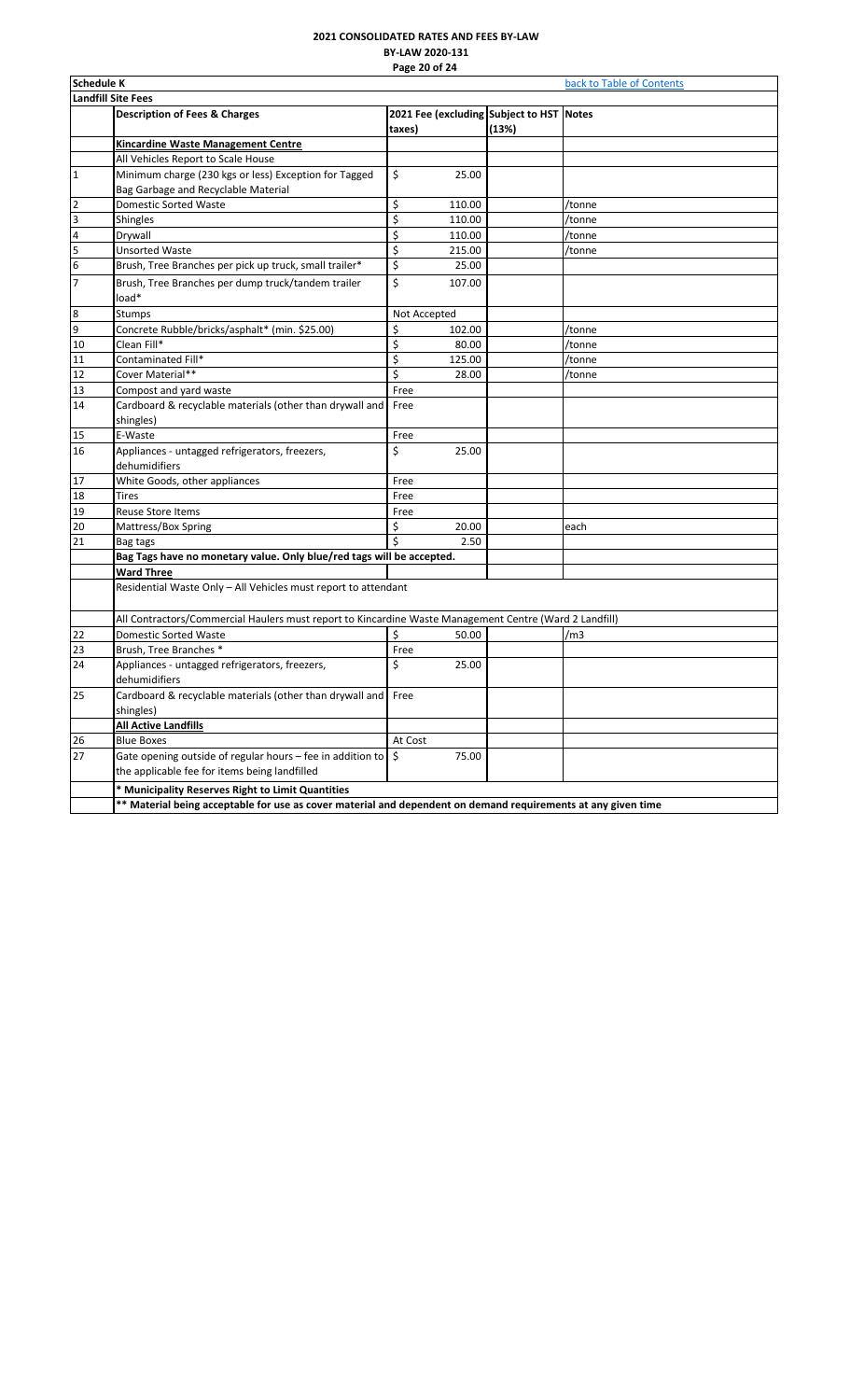#### **2021 CONSOLIDATED RATES AND FEES BY-LAW BY-LAW 2020-131 Page 21 of 24**

<span id="page-21-0"></span>

| <b>Schedule L</b> |                      |                                                                                                                                               |                           |        | Page 21 or 24                            |       |                   |            | back to Table of Contents                   |  |
|-------------------|----------------------|-----------------------------------------------------------------------------------------------------------------------------------------------|---------------------------|--------|------------------------------------------|-------|-------------------|------------|---------------------------------------------|--|
|                   |                      | <b>Development and Capital Charges</b>                                                                                                        |                           |        |                                          |       |                   |            |                                             |  |
|                   |                      | <b>Description of Fees &amp; Charges</b>                                                                                                      |                           |        | 2021 Fee (excluding Subject to HST Notes |       |                   |            |                                             |  |
|                   |                      |                                                                                                                                               |                           | taxes) |                                          | (13%) |                   |            |                                             |  |
| $\mathbf{1}$      |                      | Development Charges, subject to price indexing in<br>accordance with By-Law 2016-080                                                          |                           |        |                                          |       |                   |            |                                             |  |
|                   |                      |                                                                                                                                               |                           |        |                                          |       |                   |            |                                             |  |
|                   |                      |                                                                                                                                               |                           |        | <b>Residential Charge By Unit Type</b>   |       |                   |            | <b>Non-Residential</b>                      |  |
|                   |                      | <b>Service</b>                                                                                                                                | Singles &<br><b>Semis</b> |        | Rows & Other<br><b>Multiples</b>         |       | <b>Apartments</b> |            | <b>Charge Per</b><br><b>Square Metre of</b> |  |
|                   |                      |                                                                                                                                               |                           |        |                                          |       |                   |            | <b>Gross Floor</b>                          |  |
|                   |                      |                                                                                                                                               |                           |        |                                          |       |                   |            | Area                                        |  |
|                   |                      |                                                                                                                                               |                           |        |                                          |       |                   |            |                                             |  |
|                   |                      | Airport                                                                                                                                       | \$0                       |        |                                          | \$0   |                   | \$0        | \$0.00                                      |  |
|                   |                      | Cemetery                                                                                                                                      | \$39.25                   |        | \$26.86                                  |       |                   | \$20.66    | \$0.00                                      |  |
|                   |                      | <b>Parks And Recreation</b>                                                                                                                   | \$2,286.03                |        | \$1,554.67                               |       |                   | \$1,166.26 | \$0.00                                      |  |
|                   |                      | <b>Public Works &amp; Municipal</b><br><b>Fleet</b>                                                                                           | \$959.66                  |        | \$652.86                                 |       |                   | \$489.64   | \$4.35                                      |  |
|                   |                      | <b>Fire Services</b>                                                                                                                          | \$580.55                  |        | \$395.64                                 |       |                   | \$296.47   | \$2.63                                      |  |
|                   |                      | <b>Waste Management</b>                                                                                                                       | \$69.21                   |        | \$46.49                                  |       |                   | \$35.12    | \$0.00                                      |  |
|                   |                      | <b>General Government</b>                                                                                                                     | \$170.45                  |        | \$115.70                                 |       |                   | \$86.77    | \$.78                                       |  |
|                   |                      | <b>Subtotal General Services</b>                                                                                                              | \$4,105.15                |        | \$2,792.22                               |       |                   | \$2,094.92 | \$7.76                                      |  |
|                   |                      | <b>Roads And Related</b>                                                                                                                      | \$1,499.92                |        | \$1,020.60                               |       |                   | \$765.45   | \$6.71                                      |  |
|                   |                      | Water                                                                                                                                         | \$2,324.25                |        | \$1,581.52                               |       |                   | \$1,185.88 | \$10.42                                     |  |
|                   |                      | Wastewater                                                                                                                                    | \$6,127.76                |        | \$4,168.16                               |       |                   | \$3,126.89 | \$27.40                                     |  |
|                   |                      | <b>Subtotal Engineered Services</b>                                                                                                           | \$9,951.93                |        | \$6,770.28                               |       |                   | \$5,078.23 | \$44.54                                     |  |
|                   |                      | <b>TOTAL CHARGE PER UNIT</b>                                                                                                                  | \$14,057.08               |        | \$9,562.50                               |       |                   | \$7,173.15 | \$52.30                                     |  |
|                   |                      |                                                                                                                                               |                           |        |                                          |       |                   |            |                                             |  |
|                   |                      | Note: Garden Suites will be charged the Apartment Rate                                                                                        |                           |        |                                          |       |                   |            |                                             |  |
|                   |                      | *The development charges will be indexed annually commencing January 1 in accordance with the most recent annual change in the                |                           |        |                                          |       |                   |            |                                             |  |
|                   |                      | Statistics Canada Quarterly, Construction Price Statistics.                                                                                   |                           |        |                                          |       |                   |            |                                             |  |
|                   |                      | For any subdivision agreements entered into prior to July 13, 2011, capital charges are as follows:                                           |                           |        |                                          |       |                   |            |                                             |  |
|                   |                      | <b>Sanitary Sewer Capital Charges</b>                                                                                                         |                           |        |                                          |       |                   |            |                                             |  |
|                   |                      | Capital contribution for capacity                                                                                                             |                           |        |                                          |       |                   |            |                                             |  |
| 2a.               |                      | Per each equivalent residential unit (ERU)                                                                                                    |                           | \$     | 2,090.66                                 |       |                   |            |                                             |  |
|                   | <b>Building Unit</b> | Single Detached Dwelling                                                                                                                      |                           |        |                                          |       |                   |            |                                             |  |
|                   | Multi-unit           |                                                                                                                                               |                           |        |                                          |       |                   |            |                                             |  |
|                   | Apartment unit       |                                                                                                                                               |                           |        |                                          |       |                   |            |                                             |  |
|                   | Condo unit           | Trailer Site in Trailer Park                                                                                                                  |                           |        |                                          |       |                   |            |                                             |  |
|                   |                      | I.C.I. Group - Industrial, commercial and institutional charges are site specific through site plan control.                                  |                           |        |                                          |       |                   |            |                                             |  |
|                   |                      | Any property, which undertakes a re-zoning of its status, will be subject to a review of its contribution to capital as a condition of the    |                           |        |                                          |       |                   |            |                                             |  |
|                   |                      | development review.                                                                                                                           |                           |        |                                          |       |                   |            |                                             |  |
| 2 <sub>b</sub>    |                      | Contribution to Sewer Reserve Fund                                                                                                            |                           |        |                                          |       |                   |            |                                             |  |
|                   |                      | To be determined at time of connection based on existing per user amount on hand in the Sewer Reserve Fund<br><b>Water Capital Charges</b>    |                           |        |                                          |       |                   |            |                                             |  |
|                   |                      | Capital contribution for capacity                                                                                                             |                           |        |                                          |       |                   |            |                                             |  |
| За.               |                      | Per each equivalent residential unit (ERU)                                                                                                    |                           | \$     | 2,335.85                                 |       |                   |            |                                             |  |
|                   | <b>Building Unit</b> |                                                                                                                                               |                           |        |                                          |       |                   |            |                                             |  |
|                   | Multi-unit           | <b>Single Detached Dwelling</b>                                                                                                               |                           |        |                                          |       |                   |            |                                             |  |
|                   | Apartment unit       |                                                                                                                                               |                           |        |                                          |       |                   |            |                                             |  |
|                   | Condo unit           |                                                                                                                                               |                           |        |                                          |       |                   |            |                                             |  |
|                   |                      | Trailer Site in Trailer Park<br>I.C.I. Group - Industrial, commercial and institutional charges are site specific through site plan control.  |                           |        |                                          |       |                   |            |                                             |  |
|                   |                      | Any property, which undertakes a re-zoning of its status, will be subject to a review of its contribution to capital as a condition of the    |                           |        |                                          |       |                   |            |                                             |  |
|                   |                      | development review.                                                                                                                           |                           |        |                                          |       |                   |            |                                             |  |
| 3b.               |                      | Contribution to Water Reserve Fund                                                                                                            |                           |        |                                          |       |                   |            |                                             |  |
|                   |                      | To be determined at time of connection based on existing per user amount on hand in the Water Reserve Fund                                    |                           |        |                                          |       |                   |            |                                             |  |
| $\overline{a}$    |                      | For all other properties:<br>Sanitary Sewer Main Charge                                                                                       |                           |        |                                          |       |                   |            |                                             |  |
|                   |                      | Property owner to pay Municipality's cost including administration related to installation of the sanitary sewer main and all appurtenances.  |                           |        |                                          |       |                   |            |                                             |  |
| 5                 |                      | Sewer Lateral Charge (deposit \$10,000)                                                                                                       |                           |        | <b>Actual costs</b>                      |       |                   |            |                                             |  |
|                   |                      | Property owner to pay Municipality's cost including administration related to installation of the lateral from the sewer main to the property |                           |        |                                          |       |                   |            |                                             |  |
| 6                 | line.                | Water Main Charge                                                                                                                             |                           |        |                                          |       |                   |            |                                             |  |
|                   |                      | Property owner to pay Municipality's cost including administration related to installation of the water main and all appurtenances.           |                           |        |                                          |       |                   |            |                                             |  |
| 17                |                      | Water Lateral Charge (deposit \$5,000)                                                                                                        |                           |        | <b>Actual costs</b>                      |       |                   |            |                                             |  |
|                   |                      | Property owner to pay Municipality's cost including administration related to installation of the lateral from the water main to the property |                           |        |                                          |       |                   |            |                                             |  |
|                   | line.                |                                                                                                                                               |                           |        |                                          |       |                   |            |                                             |  |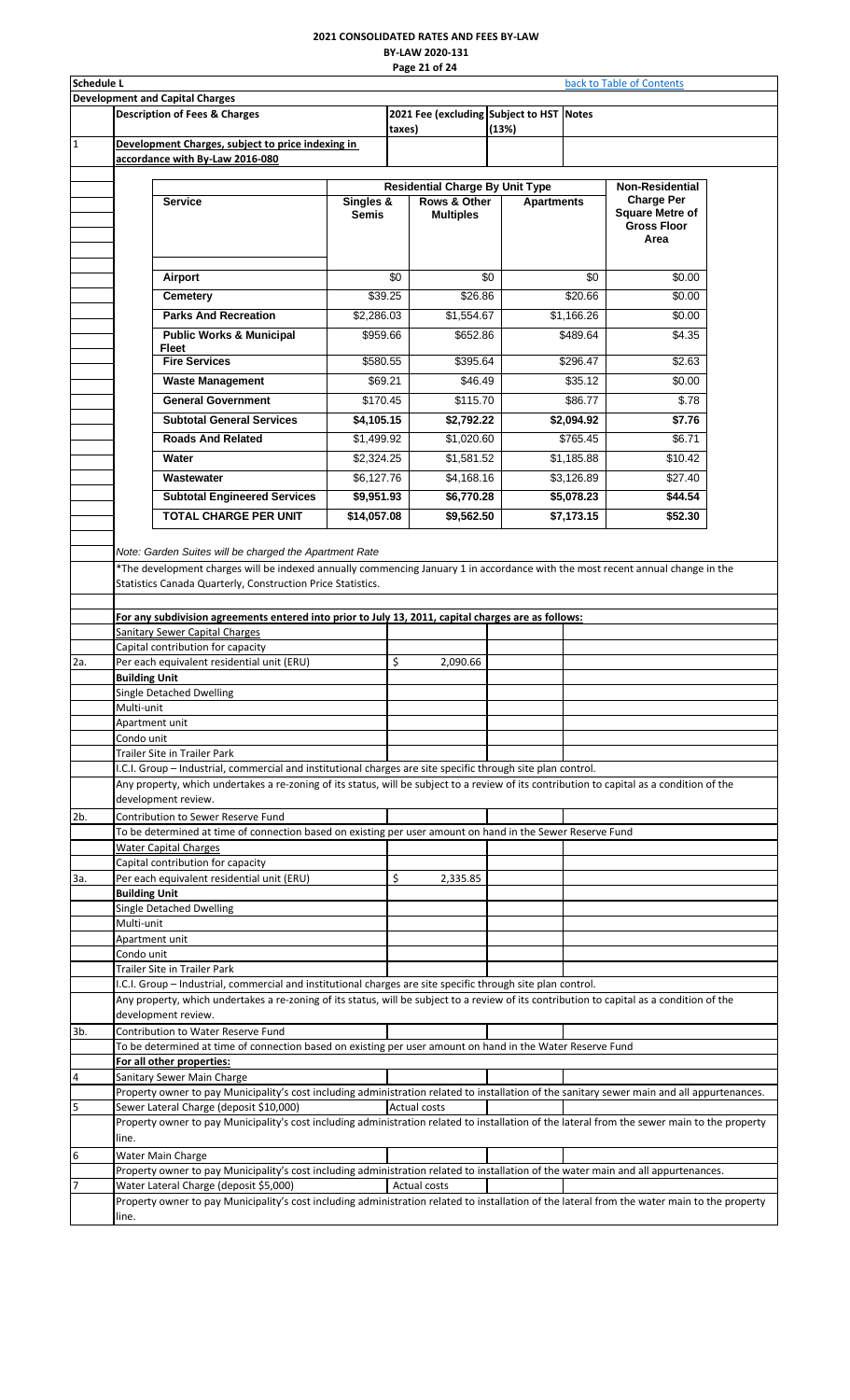# **2021 CONSOLIDATED RATES AND FEES BY-LAW BY-LAW 2020-131 Page 22 of 24**

<span id="page-22-0"></span>

|                         | <b>Schedule M</b><br>back to Table of Contents                                                                                           |                                                                      |       |                 |  |  |  |  |
|-------------------------|------------------------------------------------------------------------------------------------------------------------------------------|----------------------------------------------------------------------|-------|-----------------|--|--|--|--|
|                         | <b>Sanitary Sewer Operating Charges</b>                                                                                                  |                                                                      |       |                 |  |  |  |  |
|                         | <b>Description of Fees &amp; Charges</b>                                                                                                 | 2021 Fee (excluding Subject to HST Notes<br>taxes)                   | (13%) |                 |  |  |  |  |
| $\mathbf{1}$            | Residential - per unit, per year                                                                                                         | \$<br>435.57                                                         |       |                 |  |  |  |  |
| $\overline{2}$          | Apartments of 3 units or more - per unit, per year                                                                                       | \$<br>347.93                                                         |       |                 |  |  |  |  |
| $\overline{\mathbf{3}}$ | Commercial, Industrial, Nursing homes, Non-self<br>contained units in shared accommodations, schools,<br>churches $-$ per unit, per year | the greater of 80% of the water charged for current year or \$435.57 |       |                 |  |  |  |  |
| 4                       | Industrial sewage in excess of 30.4 m3/month                                                                                             | \$<br>0.92                                                           |       | /m <sub>3</sub> |  |  |  |  |
|                         | <b>Bruce Energy Centre Industrial customers:</b>                                                                                         |                                                                      |       |                 |  |  |  |  |
| 5a.                     | Fixed rate per month                                                                                                                     | \$<br>36.30                                                          |       |                 |  |  |  |  |
|                         | Plus:                                                                                                                                    |                                                                      |       |                 |  |  |  |  |
| 5b.                     | $0 - 3000$ m3                                                                                                                            | \$<br>0.92                                                           |       | /m3             |  |  |  |  |
| 5c.                     | 3001 - 10,500 m3                                                                                                                         | \$<br>1.35                                                           |       | /m <sub>3</sub> |  |  |  |  |
| 5d.                     | $>10,500 \text{ m}$ 3                                                                                                                    | Ś<br>1.78                                                            |       | /m3             |  |  |  |  |
| 5e.                     | No sewage meter                                                                                                                          | 90% of water consumption                                             |       |                 |  |  |  |  |
| 6                       | Sewer Sampling, per year                                                                                                                 | \$<br>3,232.42                                                       |       | or actual costs |  |  |  |  |
|                         | Septage Fees*                                                                                                                            |                                                                      |       |                 |  |  |  |  |
|                         | Residents:                                                                                                                               |                                                                      |       |                 |  |  |  |  |
| 7a.                     | Septic Tank                                                                                                                              | \$<br>12.94                                                          |       | /m <sub>3</sub> |  |  |  |  |
| 7b.                     | <b>Holding Tank</b>                                                                                                                      | \$<br>6.47                                                           |       | /m <sub>3</sub> |  |  |  |  |
| 7c.                     | Portable Toilet                                                                                                                          | \$<br>6.47                                                           |       | /m <sub>3</sub> |  |  |  |  |
|                         | Non-Residents:                                                                                                                           |                                                                      |       |                 |  |  |  |  |
| 7d.                     | Septic Tank                                                                                                                              | \$<br>25.85                                                          |       | /m <sub>3</sub> |  |  |  |  |
| 7e.                     | <b>Holding Tank</b>                                                                                                                      | \$<br>12.94                                                          |       | /m <sub>3</sub> |  |  |  |  |
| 7f.                     | Portable Toilet                                                                                                                          | \$<br>12.94                                                          |       | /m <sub>3</sub> |  |  |  |  |
| $\overline{8}$          | Sewer Camera-Private Property Blockages*                                                                                                 | \$<br>107.16                                                         |       | /hour**         |  |  |  |  |
|                         | *Above items are subject to processing charge under Schedule J                                                                           |                                                                      |       |                 |  |  |  |  |
|                         | **Fee is waived if property owner disconnects uncontaminated water sources from sanitary sewer and replaces sewer within 90 days if      |                                                                      |       |                 |  |  |  |  |
|                         | deemed necessary during camera session                                                                                                   |                                                                      |       |                 |  |  |  |  |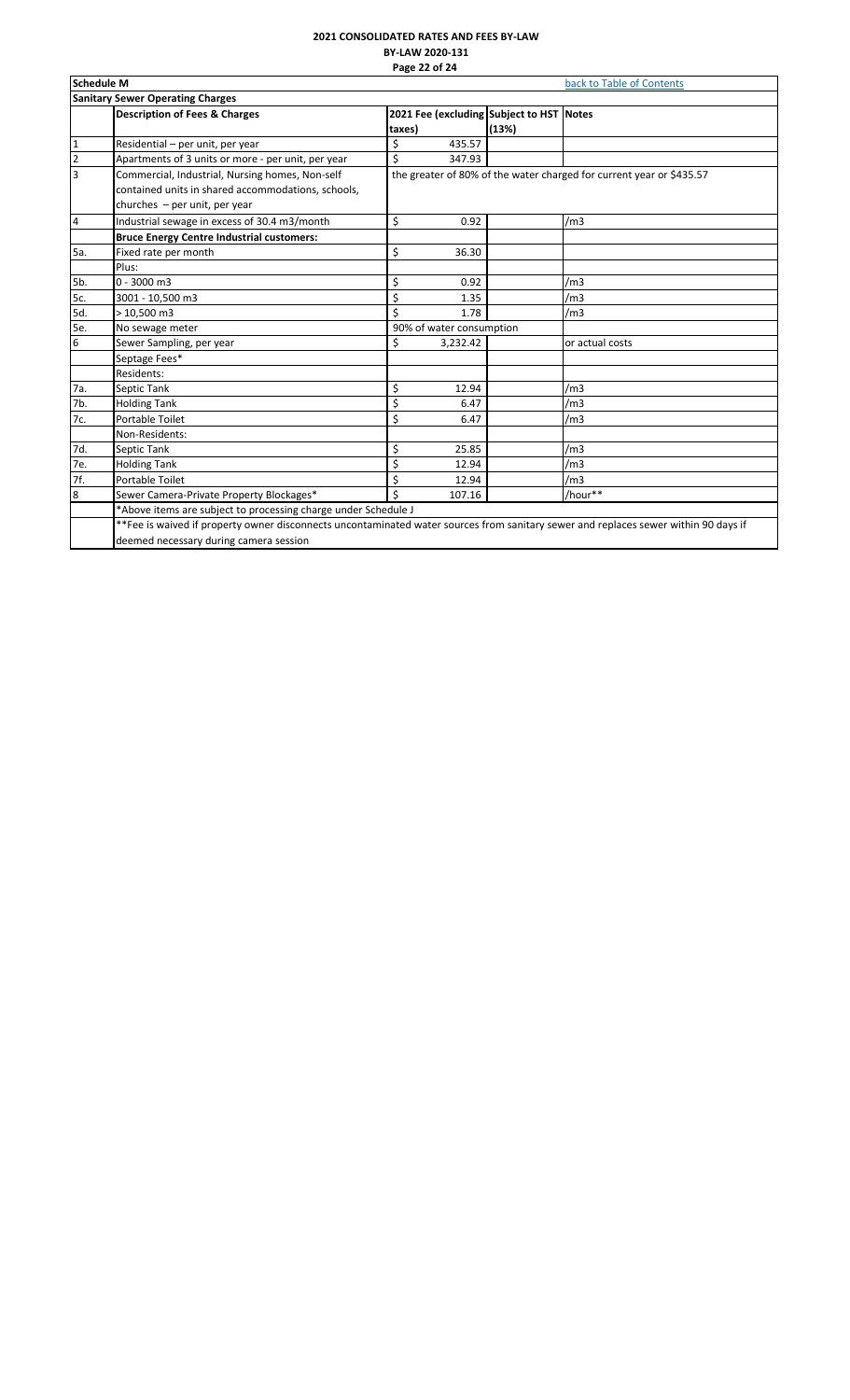# **2021 CONSOLIDATED RATES AND FEES BY-LAW BY-LAW 2020-131 Page 23 of 24**

<span id="page-23-0"></span>

|                         | <b>Schedule N</b><br>back to Table of Contents                 |                                          |       |     |  |  |  |
|-------------------------|----------------------------------------------------------------|------------------------------------------|-------|-----|--|--|--|
|                         | <b>Water Operating Charges</b>                                 |                                          |       |     |  |  |  |
|                         | <b>Description of Fees &amp; Charges</b>                       | 2021 Fee (excluding Subject to HST Notes |       |     |  |  |  |
|                         |                                                                | taxes)                                   | (13%) |     |  |  |  |
|                         | Kincardine Water Treatment Plant, Underwood, Scott's           |                                          |       |     |  |  |  |
|                         | Point, Armow and Tiverton Water Supplies                       |                                          |       |     |  |  |  |
|                         | Metered properties - Fixed rate per month:                     |                                          |       |     |  |  |  |
|                         | Size of pipe                                                   |                                          |       |     |  |  |  |
| 1a.                     | 19 mm.                                                         | \$<br>34.72                              |       |     |  |  |  |
| 1 <sub>b</sub>          | 25 mm.                                                         | \$<br>66.75                              |       |     |  |  |  |
| 1c.                     | 38 mm.                                                         | \$<br>133.51                             |       |     |  |  |  |
| 1d.                     | 50 mm.                                                         | \$<br>213.64                             |       |     |  |  |  |
| 1e.                     | 75 mm.                                                         | \$<br>400.54                             |       |     |  |  |  |
| 1f.                     | 100 mm.                                                        | \$<br>667.59                             |       |     |  |  |  |
| 1g.                     | 150 mm.                                                        | \$<br>1,335.18                           |       |     |  |  |  |
|                         | Plus                                                           |                                          |       |     |  |  |  |
| $1h$ .                  | <b>Metered Rate</b>                                            | \$<br>0.97                               |       | /m3 |  |  |  |
| $\overline{2}$          | Huron Twp. fire hydrant maint./rental                          | \$<br>176.64                             |       |     |  |  |  |
| $\overline{\mathbf{3}}$ | Rates for non-ratepayers                                       | 125%                                     |       |     |  |  |  |
|                         | <b>Bruce Energy Centre Non-Potable Water Supply</b>            |                                          |       |     |  |  |  |
| 4a.                     | Fixed rate per month                                           | \$<br>567.01                             |       |     |  |  |  |
|                         | Plus                                                           |                                          |       |     |  |  |  |
| 4b.                     | Metered rate                                                   | \$<br>0.41                               |       | /m3 |  |  |  |
|                         | All Supply Systems*                                            |                                          |       |     |  |  |  |
| 5a.                     | Contribution to meter                                          | Ś<br>154.13                              |       |     |  |  |  |
| 5b.                     | Replacement of frozen or damaged meter (due to                 | <b>Actual costs</b>                      |       |     |  |  |  |
|                         | customer neglect)                                              |                                          |       |     |  |  |  |
| 5c.                     | Water/Wastewater On/Off per visit (if property has both        | \$<br>70.61                              |       |     |  |  |  |
|                         | services, fee will only be charged once)                       |                                          |       |     |  |  |  |
| 5d.                     | After Hours Water/Wastewater On/Off                            | \$<br>160.35                             |       |     |  |  |  |
| 5e.                     | Refusal of meter or access to meter                            | 4 x Minimum Bill                         |       |     |  |  |  |
| 5f.                     | Flat rate with permission of municipality                      | 3 x Minimum Bill                         |       |     |  |  |  |
| 5g.                     | Testing for water meter accuracy (at customer's request)       | \$<br>49.07                              |       |     |  |  |  |
| 5h.                     | Repair of a private/customer asset                             | Actual costs                             |       |     |  |  |  |
| 5i.                     | Unauthorized operation of water valve                          | \$<br>157.21                             |       |     |  |  |  |
|                         | Rates for meters on fire hydrants:                             |                                          |       |     |  |  |  |
| 5j.                     | Flat minimum                                                   | \$<br>205.03                             |       |     |  |  |  |
| 5k.                     | Plus Metered Rate for applicable water system                  |                                          |       |     |  |  |  |
|                         | <b>Bulk Water Station*</b>                                     |                                          |       |     |  |  |  |
| 6a.                     | <b>Account Set Up Fee</b>                                      | \$<br>56.70                              |       |     |  |  |  |
| 6b.                     | <b>Metered Rate</b>                                            | \$<br>1.75                               |       | /m3 |  |  |  |
|                         | *Above items are subject to processing charge under Schedule J |                                          |       |     |  |  |  |